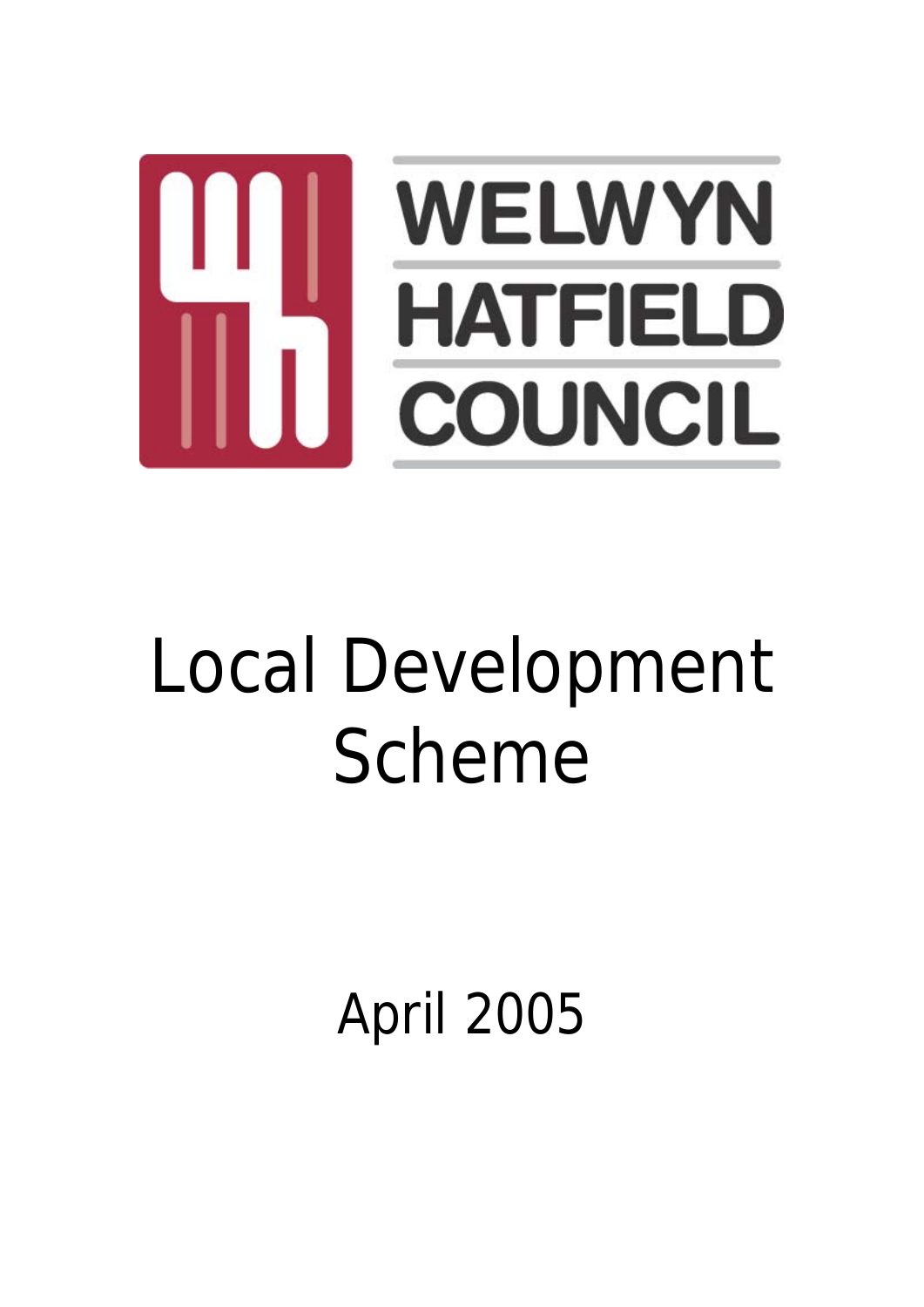On the 7<sup>th</sup> April 2005, the Council received notification from the Government Office for the East of England that in accordance with Regulation 11(2) of the Town and Country Planning (Local Development) (England) Regulations 2004, the First Secretary of State did not intend to issue a direction under Section 15(4) of the Planning and Compulsory Purchase Act 2004. This has the effect of approving this Local Development Scheme, which comes into effect immediately, i.e. on  $7<sup>th</sup>$  April 2005.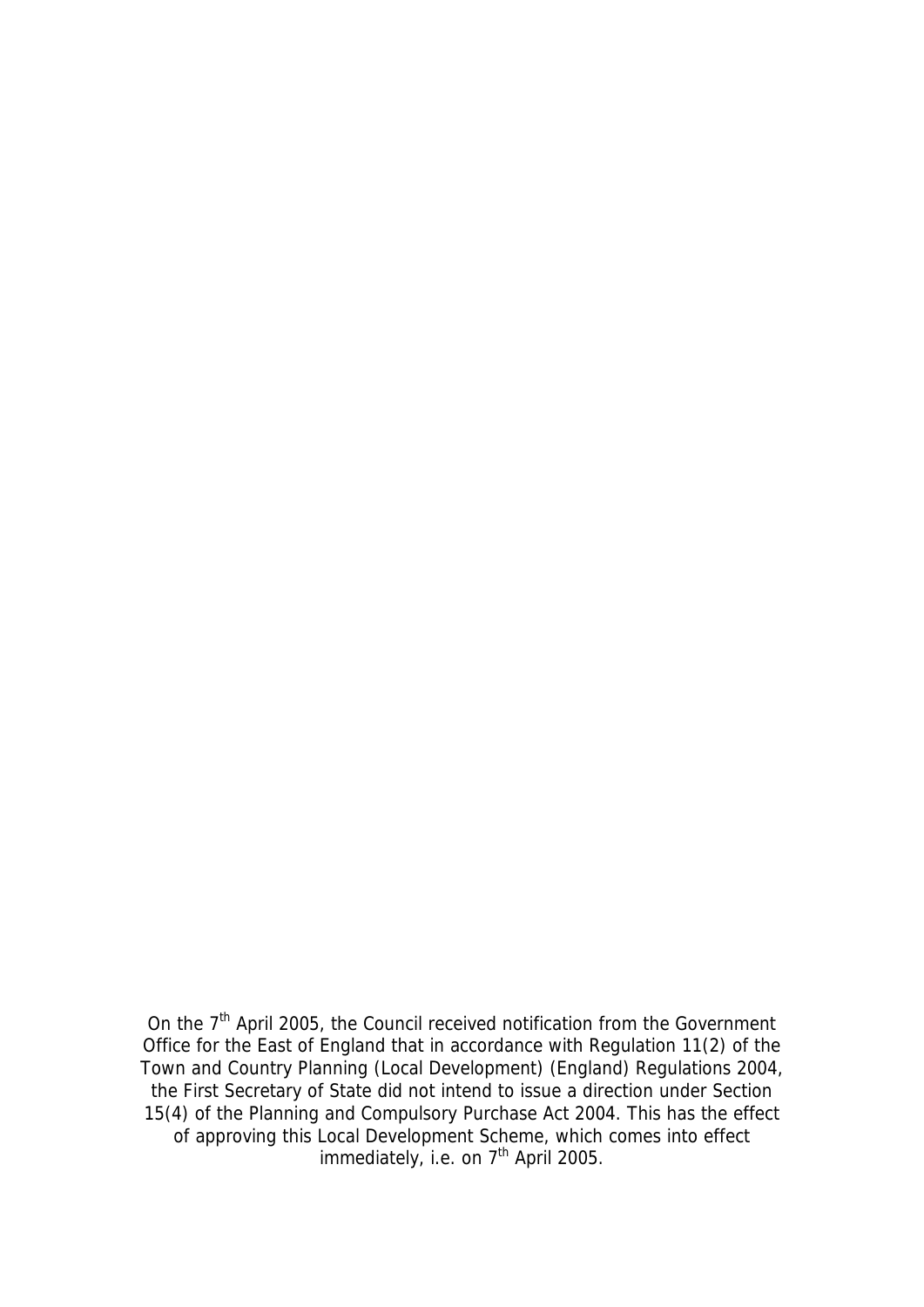# **WELWYN HATFIELD COUNCIL**

# **LOCAL DEVELOPMENT FRAMEWORK**

## LOCAL DEVELOPMENT SCHEME

### Approved 7 April 2005

C.J. Conway Chief Planning & Environmental Health Officer Welwyn Hatfield Council Council Offices The Campus Welwyn Garden City **Hertfordshire** AL8 6AE

Tel. No. 01707 357000 Fax. No. 01707 357255 E Mail: planningpolicy@welhat.gov.uk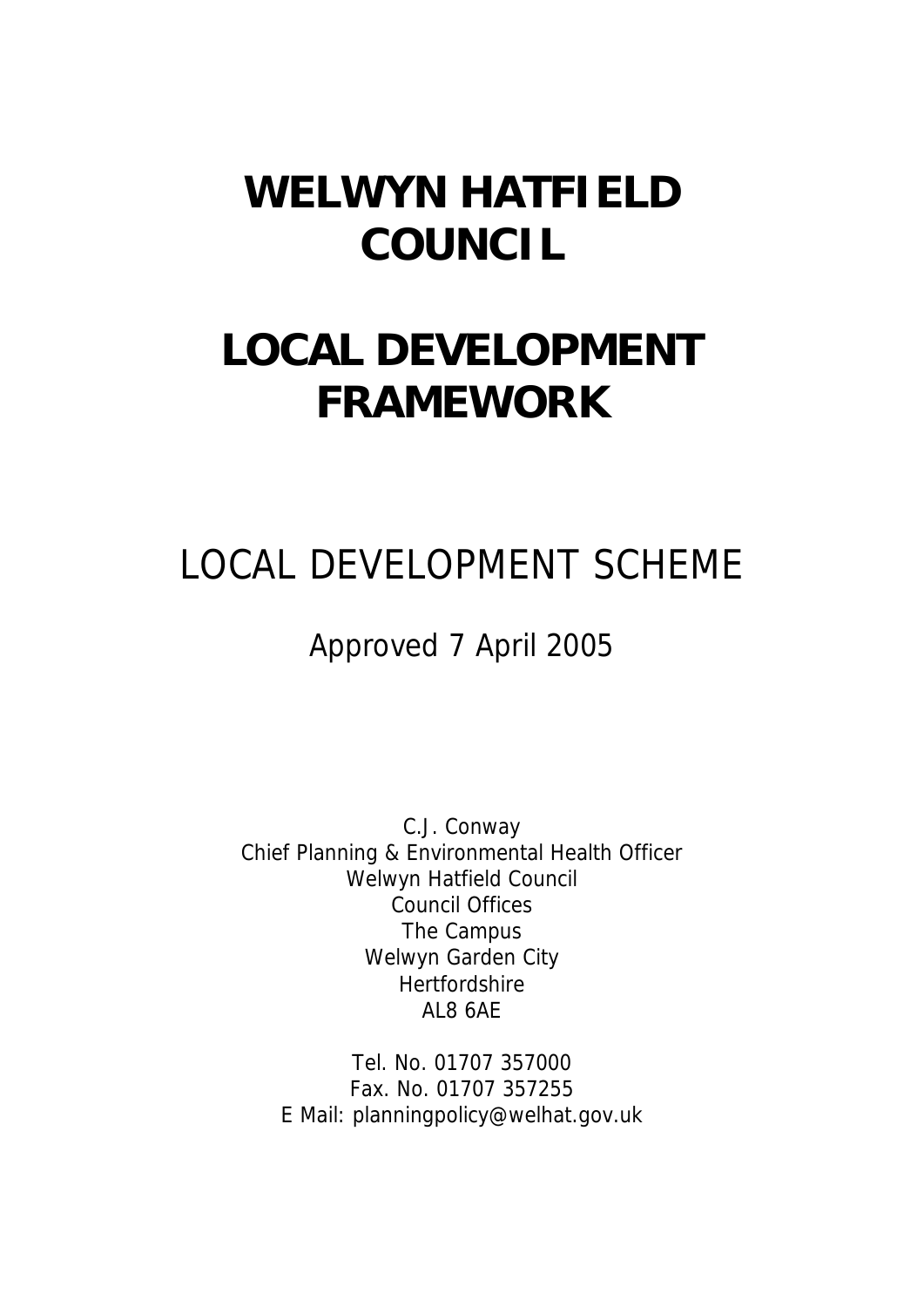|     | <b>Contents</b>                                                                                                    | Page     |
|-----|--------------------------------------------------------------------------------------------------------------------|----------|
| 1.  | <b>Introduction</b>                                                                                                | 1        |
| 2.  | The Local Development Scheme - Purpose and Process                                                                 | 1        |
| 3.  | <b>Content of the Local Development Scheme</b>                                                                     | 2        |
| 4.  | Saved Plans, Policies and the status of existing Supplementary<br><b>Planning Guidance</b>                         | 2        |
| 5.  | <b>Schedule of Proposed Local Development Documents</b>                                                            | 3        |
|     | The Proposals Map                                                                                                  | 3        |
|     | Schedule of proposed Development Plan Documents<br>$\qquad \qquad \blacksquare$                                    | 4        |
|     | Schedule of proposed Supplementary Planning Documents                                                              | 4        |
|     | Site Specific Planning Briefs and Master Plans<br>$\overline{\phantom{a}}$                                         | 5        |
|     | Structure of the Local Development Framework                                                                       | 6        |
| 6.  | Profiles of the Local Development Documents                                                                        |          |
|     | Statement of Community Involvement<br>$\overline{\phantom{a}}$                                                     | 7        |
|     | Core Strategy (DPD)<br>$\blacksquare$                                                                              | 8        |
|     | Site Allocations (DPD)<br>$\blacksquare$                                                                           | 9        |
|     | Development Control (DPD)<br>$\blacksquare$                                                                        | 10       |
|     | Welwyn Garden City & Campus East Development Sites (SPD)<br>$\blacksquare$<br>Design Guide (SPD)<br>$\blacksquare$ | 11<br>12 |
|     | Broadwater Road West (SPD)                                                                                         | 13       |
|     | High View/Hilltop Neighbourhood Centre (SPD)<br>$\overline{\phantom{a}}$                                           | 14       |
| 7.  | <b>Existing Supplementary Planning Guidance</b>                                                                    | 15       |
| 8   | <b>Evidence Base and Studies</b>                                                                                   | 15       |
| 9.  | <b>Strategic Environmental Appraisal/Sustainability Appraisals</b>                                                 | 16       |
| 10. | <b>Overall Programme</b>                                                                                           | 16/17    |
|     | Timetable for Production (Gantt Chart)                                                                             | 18       |
| 11. | <b>Annual Monitoring Reports</b>                                                                                   | 19       |
| 12. | <b>Overall Resource Requirements</b>                                                                               | 19       |
| 13. | <b>Supporting Statement</b>                                                                                        | 20       |
|     | Inter-relationships with other Strategies and Plans<br>$\overline{a}$                                              | 20       |
|     | Programme Management Responsibilities<br>$\overline{a}$                                                            | 21       |
|     | <b>Overall Risk Assessment</b>                                                                                     | 21       |
|     | Risk Mitigation / Contingency Plans                                                                                | 21/22    |

#### **Appendices**

| A | Table of 'saved' Local Plan policies and their relationship to proposed LDDs | $23 - 33$ |
|---|------------------------------------------------------------------------------|-----------|
| B | Terminology                                                                  |           |
|   | Table of Studies (previously completed and planned)                          | 35 / 36   |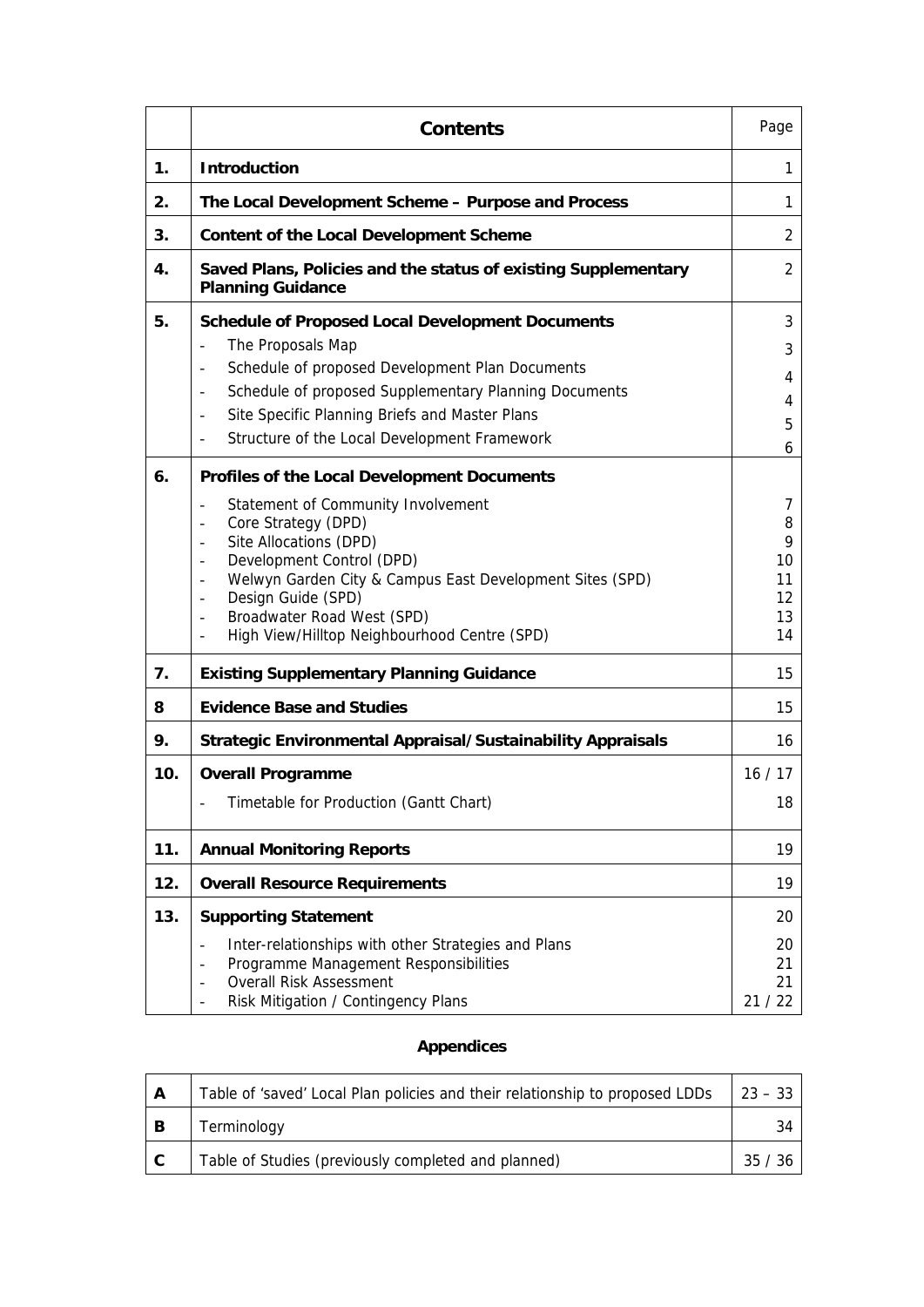#### **1. Introduction**

- 1.1 In September 2004 the Government introduced, through the commencement of new legislation, major changes to the way the development plans system operates in England. The existing Development Plan for Welwyn Hatfield, which comprises the Hertfordshire Structure Plan, the Hertfordshire Waste and Minerals Local Plans and the Welwyn Hatfield District Plan Review will be replaced by a Regional Spatial Strategy and a set of Local Development Frameworks.
- 1.2 The Government's policy on the preparation of Local Development Frameworks is set out in Planning Policy Statement 12 "Local Development Frameworks". This should be read, inter-alia, with:
	- The Planning and Compulsory Purchase Act 2004 (The Act);
	- The Town and Country Planning (Local Development) (England) Regulations 2004;
	- The Town and Country Planning (Transitional Arrangements) Regulations 2004; and
	- Creating Local Development Frameworks A Companion Guide to PPS12.
- 1.3 The preparation of the Regional Spatial Strategy will be the responsibility of the Regional Planning Board. For Welwyn Hatfield, the relevant Regional Planning Body is the East of England Regional Assembly. Hertfordshire County Council will be responsible for producing Waste and Minerals Development Frameworks to replace the existing Waste and Minerals Local Plans.
- 1.4 Welwyn Hatfield District Council will be responsible for producing a Local Development Framework (LDF), that is: an ongoing portfolio of documents, which collectively deliver the spatial planning strategy for the local area. The LDF will comprise Local Development Documents (LDDs), which will be of two types:
	- Development Plan Documents (DPDs), which can deal with different issues or geographical areas, will be subject to independent testing and have the weight of development plan status; and
	- Supplementary Planning Documents (SPDs), which will not be subject to independent testing and will not therefore have development plan status. SPDs will however be subject to rigorous procedures of community involvement and sustainability appraisals, and can be a material consideration in the determination of planning applications.
- 1.5 The LDF must also include a Local Development Scheme, a Statement of Community Involvement, a Proposals Map and an Annual Monitoring Report. (None of these documents require the completion of sustainability appraisals). The Act has introduced a raft of new terminology, which is unavoidably used throughout this document. A glossary has been provided at Appendix B to assist with interpretation of the terminology. In preparing its LDF, the Council is required to take into account, and demonstrate, clear relationships with the Community Strategy, which is prepared in accordance with the Local Government Act 2000, in so far as it is relevant to the use and development of land.

#### **2. The Local Development Scheme – Purpose and Process**

- 2.1 The Local Development Scheme (LDS) is the first statutory task the Council must complete in advance of preparing its LDF. The LDS is the first point of reference for local communities and stakeholders to find out what local planning policies relate to the area, setting out current policies and outlining the programme for the preparation of Local Development Documents over, at least, a three-year period. Whilst the LDS is primarily a three-year project plan, it should also describe any work that has been undertaken prior to commencement of the Act and indicate what future work is proposed beyond 2007.
- 2.2 The LDS must be submitted for approval to the Secretary of State, represented in Welwyn Hatfield's case by the Government Office for the East of England, within six months of the commencement of the Act i.e. by 28 March 2005. Once approved, the Council, in its role as Local Planning Authority (LPA), will be required to keep under review and, if necessary, revise its LDS. The Annual Monitoring Report will be instrumental to this review.
- 2.3 The LPA is not required to subject the LDS to independent examination. Neither is the LPA required to publish the LDS for the public to make formal comment. However, in light of the need to ensure that the programme will complement other strategies and plans, the Draft LDS will be discussed with local authority colleagues and key stakeholders. Once the LDS has been agreed by the Government Office, the Council will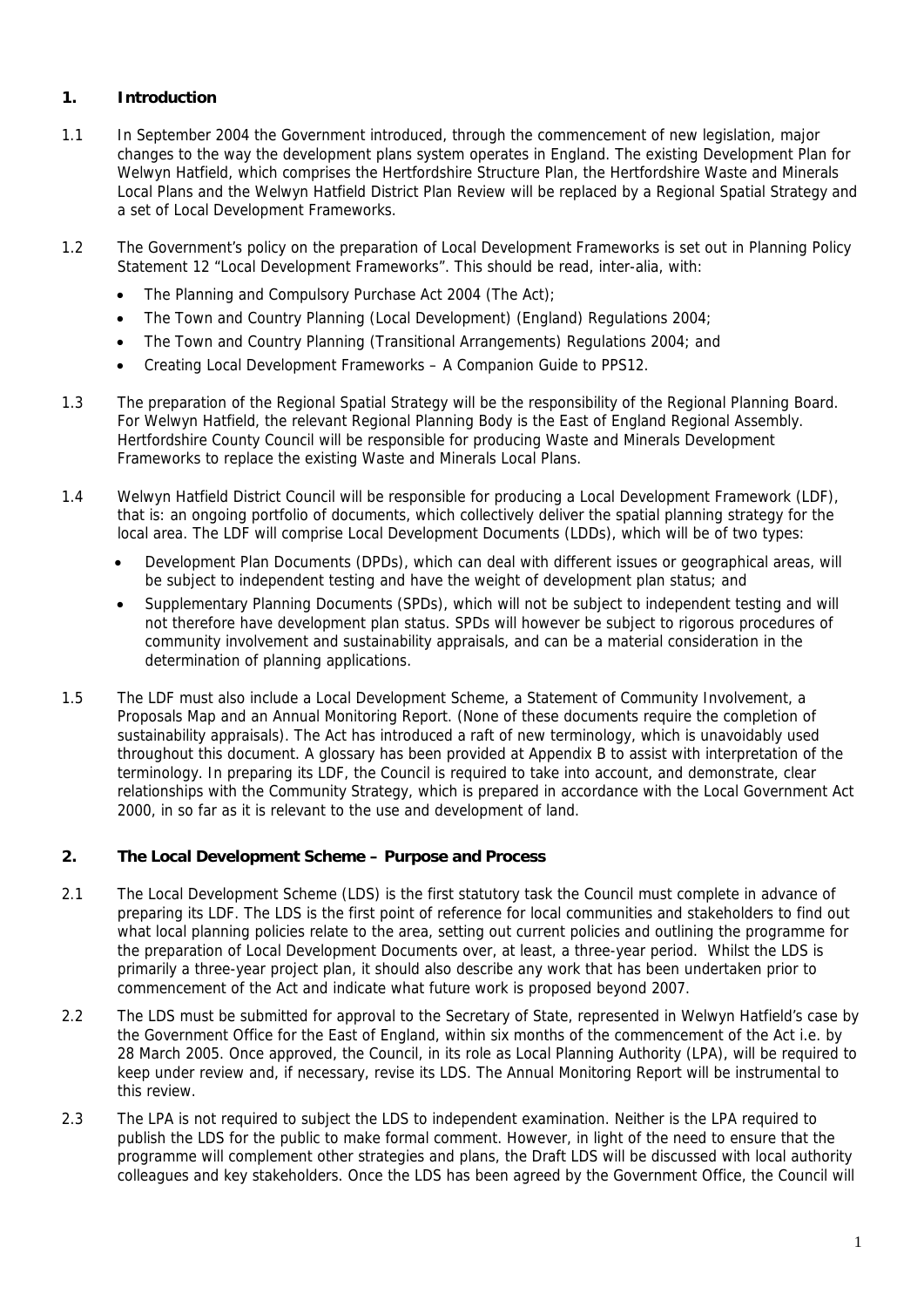make copies available at the Council Offices, the local area offices and on the Council's web-site, www.welhat.gov.uk.

#### **3. Content of the Local Development Scheme**

In addition to sections 1 and 2 above, this LDS contains:

- i) A Schedule of proposed LDDs showing the role, content, status, position in the chain of conformity and geographical coverage of each LDD to be produced;
- ii) An explanation (through the use of a diagram) of how the LDF will be structured and how different LDDs interrelate (including the Regional Spatial Strategy);
- iii) Profiles of each LDD setting out the timetables for production with key milestones, the relationships with other LDDs and other strategies, anticipated opportunities for joint working, proposals for engaging stakeholders and the community, an indication of the resources required and a brief assessment of risk;
- iv) A Gantt chart for the overall programme, indicating key milestones;
- v) An explanation of how Sustainability Appraisals / Strategic Environmental Appraisal will be relate to various stages of document production.
- vi) A schedule of 'saved' policies (at Appendix A) indicating when and how these are to be replaced by or merged to new policies in LDDs or whether they may lapse after a specified period;
- vii) A statement as to whether the Local Planning Authority proposes to save District plan policies beyond three years from adoption of the District Plan;
- viii) A schedule of existing Supplementary Planning Guidance indicating how this is linked to a saved policy and the authority's proposals for replacing existing guidance;
- ix) A summary of what technical studies the authority proposes to undertake;
- x) An explanation of how and when monitoring and review will be undertaken; and
- xi) A summary of the arrangements for programme management, resource requirements, an overall risk assessment and what contingency plans the authority will put in place.

#### **4. Saved Plans, Policies and the status of existing Supplementary Planning Guidance**

- 4.1 The Act allows for existing adopted plans to be 'saved' for up to three years from commencement of the Act thereby allowing them to retain development plan status and remain a material consideration in the determination of planning applications. For plans in preparation, the three-year period will commence from adoption of the Plan. The LPA is required to bring forward LDDs to replace all, or parts, of the saved plan in accordance with the LDS. Policies may only be saved for longer than three years if the SoS agrees and the LPA can provide a clear and full justification for doing so.
- 4.2 The Welwyn Hatfield District Plan Alterations No. 1 (WHDPA1) was adopted on 2 March 1998. The Welwyn Hatfield District Plan Review was placed on deposit in February and March 2001. The Revised Deposit Version was placed on deposit in June and July 2002. The Public Local Inquiry was held between May and November 2003. The Inspector's report was received in April 2004. The LPA placed its Proposed Modifications on deposit between  $27<sup>th</sup>$  October and  $8<sup>th</sup>$  December 2004. On  $2<sup>nd</sup>$  March 2005, the LPA advertised its intention to adopt the Welwyn Hatfield District Plan 2005. Adoption is anticipated in April 2005.
- 4.3 On commencement of the Act, on 28<sup>th</sup> September 2004, the previously adopted Plan (the WHDPA1) became the 'saved' plan under the transitional arrangements introduced by the Act. However, the Welwyn Hatfield District Plan 2005 will replace the previous Plan and assume 'saved' status on it's adoption (anticipated April 2005). All of the policies in this newly adopted plan will be automatically saved for three years from the date of adoption. However, the overall programme indicates that the adoption of DPDs, to replace saved District Plan policies will not be completed until 2010. A request to the Secretary of State to increase the 'saved' period of any policy will be made at an appropriate time in the future and once the authority has had an opportunity to consider which policies need saving beyond three years in light of progress made on the production of DPDs.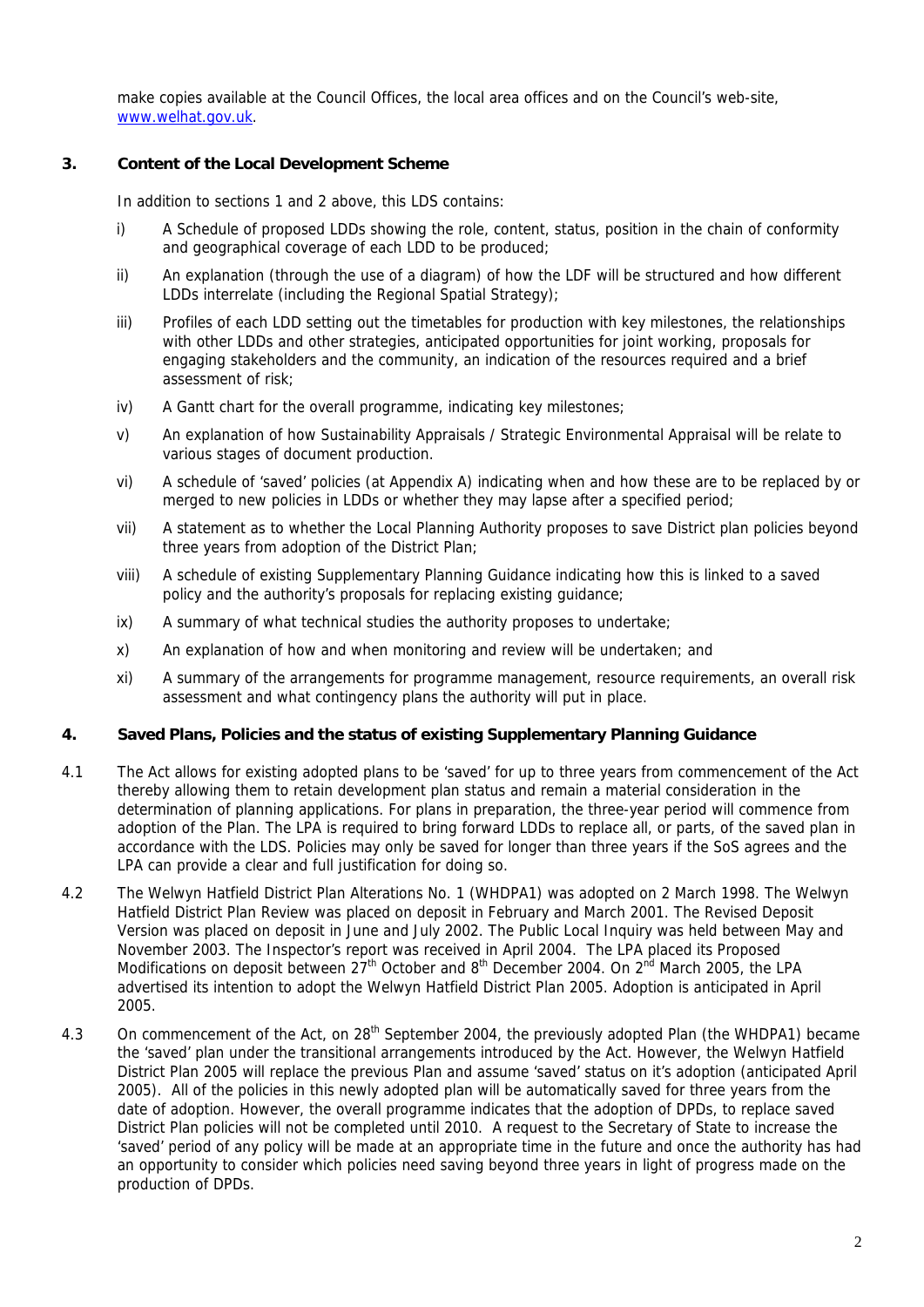- 4.4 Any existing approved SPG which relates to a 'saved' District Plan policy will continue to be a material consideration in the determination of planning applications until they are replaced by SPDs or DPDs, as appropriate. Unless reviewed or replaced, existing approved site-specific planning briefs will also remain a material consideration in the determination of planning applications and will guide any approved development through to completion.
- 4.5 On commencement of the Act, the LPA was engaged in work on a Supplementary Design Guide. This work had initially appeared in the Deposit Version of the Welwyn Hatfield District Plan Review. The Inspector supported the Council's decision to delete (at 2<sup>nd</sup> Deposit Stage) Appendix 2 (Design Standards) from the Plan and to place the standards into a separate document (Supplementary Design Guide) to be prepared as SPG. Notwithstanding the fact that Appendix 2 no longer formed part of the Plan, the Inspector considered objections to the Supplementary Design Guide (SDG). The Inspector concluded that since the SDG derives out of, and would be consistent with the Plan, and had been prepared in a proper manner, once adopted it should carry substantial weight in the determination of planning applications and appeals. The Inspector recommended that two changes be made to the SDG and also supported a Pre-Inquiry Change which had the effect of deleting Appendix 1 (a Sustainability Checklist) from the District Plan Review and placing the Checklist into the SDG.
- 4.6 The Council has accepted the Inspector's recommendations on this matter but in doing so now finds itself wedged between the old and new planning systems and time constraints have meant that the Supplementary Design Guide could not be adopted as Supplementary Planning Guidance before commencement of the Act. Whilst it is acknowledged that it's preparation would not now strictly comply with current Regulations, the LPA considers that the preparation of the Design Guide has far exceeded the requirements of PPG12 "Development Plans". All duly made representations were considered, through a process of independent examination, by the Government's Inspector and the Deposit Plan was subject to a sustainability appraisal. The LPA plans to adopt this Design Guide as a Statement of Council Policy in association with 'saved' Local Plan policies, principally D1 and SD1. The SDG will be a material consideration in the determination of planning applications and appeals. This LDS indicates the Council's intention to undertake a review of the SDG and to prepare a SPD in replacement once the Statement of Community Involvement has been adopted.
- 4.7 The adopted Hertfordshire Structure Plan (1991 2011) is 'saved' for three years from commencement of parts 1 and 2 of the Act (28 September 2004) or until replaced by the RSS. Where any conflict arises between a RSS and a Structure Plan, whichever document was adopted, approved or published most recently will take precedence. Appendix E of the Draft Regional Spatial Strategy for the East of England sets out a list of 'saved' Structure Plan policies although this list may be subject to change as a result of the examination process which is not expected to commence until autumn 2005. The Minerals Local Plan (1998) and Waste Local Plan (1999) will be saved for three years or until replaced by Minerals and Waste Local Development Plans, which will be produced by Hertfordshire County Council.

#### **5. Schedule of Proposed Local Development Documents**

- 5.1 Table 1 sets out the Council's proposed schedule of Local Development Documents indicating the role, status, chain of conformity, geographical coverage and timescales. Part one of the table sets out the proposed Development Plan Documents, part two of the table sets out the proposed Supplementary Planning Documents. The proposed dates for consultation on the Preferred Options stage for DPDs (Reg. 26) and Draft document stage for SPD (Reg. 17) and adoption, for both DPDs and SPDs, are shown in this schedule. All other key milestones are set out in the more detailed profiles, which are set out in section 6 of this LDS. For completeness, the schedule, and the profiles that follow in section 6, includes those DPDs that the LPA plans to produce but where the adoption date is scheduled to be beyond three years from the adoption of the District Plan Review. Figure 1 indicates how the Local Development Framework will be structured and displays the relationship with the Regional Spatial Strategy and between the Local Development Documents.
- 5.2 In addition to the LDDs set out below, the LPA must also prepare an adopted **Proposals Map** to express, geographically, the adopted development plan policies. The Proposals Map must be (and can only be) revised as each new DPD is adopted. The Proposals Map should identify areas of protection, e.g. Conservation Areas, Green Belt etc. and illustrate locations for particular land uses. Minerals and Waste matters will also need to be shown on the Proposals Map.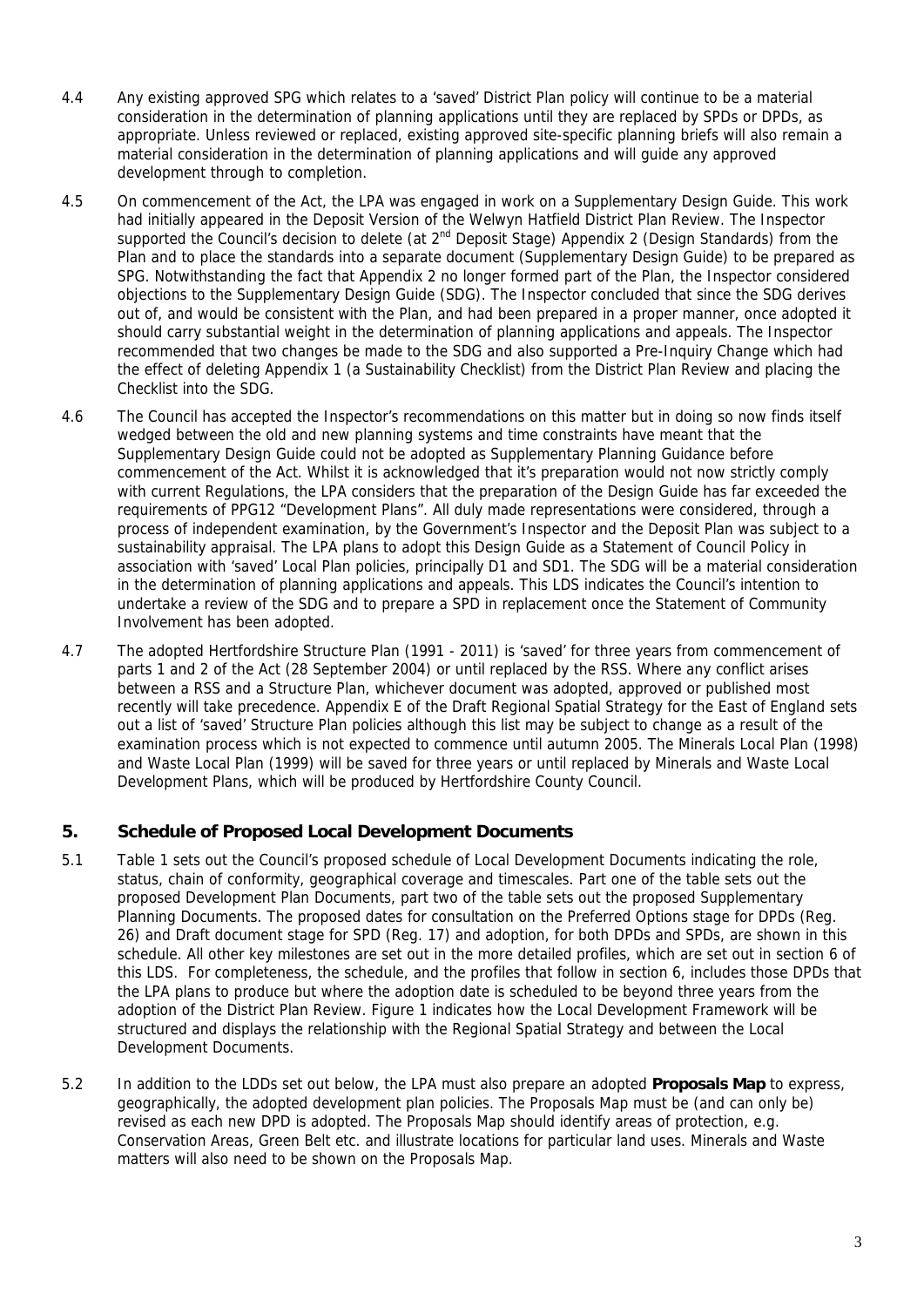|  |  |  |  | Table 1 (part one): Schedule of Proposed Development Plan Documents |  |  |
|--|--|--|--|---------------------------------------------------------------------|--|--|
|--|--|--|--|---------------------------------------------------------------------|--|--|

| <b>Document</b><br><b>Title</b>          | <b>Role and Content</b>                                                                                                                                                                                                                                                                                                                                                                                   | <b>Status</b>                                                                 | <b>Chain of Conformity</b>                                                                                                                        | Coverage          | Dates for<br>Consultation<br>on Preferred<br><b>Options</b><br>$(R26)$ &<br>Adoption |
|------------------------------------------|-----------------------------------------------------------------------------------------------------------------------------------------------------------------------------------------------------------------------------------------------------------------------------------------------------------------------------------------------------------------------------------------------------------|-------------------------------------------------------------------------------|---------------------------------------------------------------------------------------------------------------------------------------------------|-------------------|--------------------------------------------------------------------------------------|
| Statement of<br>Community<br>Involvement | Sets out the approach to involving<br>stakeholders and the community in the<br>production of the LDF and on planning<br>applications.                                                                                                                                                                                                                                                                     | A LDD. Part of<br>the LDF. Not a<br>DPD but subject<br>to similar<br>process. | Meet minimum requirements<br>of the Regulations. LPA must<br>comply with the SCI when<br>preparing LDDs & consulting<br>on planning applications. | District-<br>wide | October /<br>November<br>2005<br>November<br>2006                                    |
| Core Strategy                            | Sets out strategic objectives and spatial<br>strategy for the area over a ten-year horizon.<br>Contains core strategic policies, e.g. green<br>belt boundaries, rural strategy. Includes<br>housing allocation numbers derived from<br>saved Structure Plan and emerging RSS. Key<br>diagram shows relationships to adjoining<br>areas.                                                                   | <b>DPD</b>                                                                    | General conformity with<br>RSS.                                                                                                                   | District-<br>wide | September /<br>October<br>2007<br>June 2009                                          |
| <b>Site Allocations</b>                  | Identifies site-specific allocations for a range<br>of land uses such as Housing, Employment,<br>Retail, Leisure, Community uses, Urban Open<br>Spaces, Cemeteries, Education, as<br>appropriate. To cover at least a ten year<br>period.                                                                                                                                                                 | <b>DPD</b>                                                                    | With the Core Strategy                                                                                                                            | District-<br>wide | June / July<br>2008<br><b>July 2010</b>                                              |
| Development<br><b>Control Policies</b>   | A suite of generic development control<br>policies, not otherwise covered by other DPDs,<br>which set out the criteria against which<br>planning, and other, applications for the<br>development and use of land and buildings<br>will be considered, e.g. residential amenity,<br>visual impact, nature conservation, highways<br>issues etc. Include review of Car Parking<br>Standards, currently SPG. | <b>DPD</b>                                                                    | With the Core Strategy                                                                                                                            | District-<br>wide | March /<br>April. 2009<br>December<br>2010                                           |

### **Table 1** (part two): **Schedule of Proposed Supplementary Planning Documents**

| <b>Document</b><br><b>Title</b>                                                       | <b>Role and Content</b>                                                                                                                                                                                                                                                                                                                                                                                  | <b>Status</b> | <b>Chain of Conformity</b>                                                                       | Date for R17<br>participation<br>& adoption |
|---------------------------------------------------------------------------------------|----------------------------------------------------------------------------------------------------------------------------------------------------------------------------------------------------------------------------------------------------------------------------------------------------------------------------------------------------------------------------------------------------------|---------------|--------------------------------------------------------------------------------------------------|---------------------------------------------|
| Welwyn<br>Garden City<br><b>Town Centre</b><br>& Campus<br>East Dev.t<br><b>Brief</b> | Sets out quidelines and standards not otherwise contained in a<br>saved policy or a proposed DPD. Guide the re-development of key<br>town centre sites in multiple ownership, as identified in saved<br>District Plan policies and on Inset Map 2. Area specific. Area to<br>accommodate identified need for major retail scheme and will<br>deliver housing (site HS22) as part of a mixed development. | <b>SPD</b>    | Saved Policies TCR4 &<br>TCR5 of the soon to be<br>adopted Welwyn Hatfield<br>District Plan 2005 | June / July<br>2006<br>January<br>2007      |
| Design Guide                                                                          | Review of existing Design Guidance, which fell between the old<br>and new systems and could not be adopted as SPG before<br>commencement of the Act. Sets out quidelines and standards not<br>otherwise contained in a saved policy or a proposed DPD. Extend<br>to cover trees and development if not otherwise dealt with in<br>quidance notes. District-wide.                                         | <b>SPD</b>    | Saved Policy D1 of the<br>soon to be adopted<br>Welwyn Hatfield District<br>Plan 2005            | April / May<br>2007<br>October<br>2007      |
| <b>Broadwater</b><br>Road West site<br>- Development<br><b>Brief</b>                  | In accordance with LPI Inspector's recommendation to prepare a<br>development brief to guide the redevelopment of this large<br>previously developed site, which contains listed buildings. Site<br>specific. Mixed use development to comprise employment,<br>housing, leisure & rail related uses.                                                                                                     | <b>SPD</b>    | Saved Policy D6 & EMP3<br>of the soon to be<br>adopted Welwyn Hatfield<br>District Plan 2005     | October /<br>Nov. 2006<br>April 2007        |
| High View/ Hill<br>Top<br>Neighbour-<br>hood Centre                                   | In association with saved policy H1 (mixed-use site, including<br>housing: site HS13) and in accordance with saved policy D6, which<br>requires development, briefs to be prepared for major sites and<br>schemes. Area specific.                                                                                                                                                                        | <b>SPD</b>    | Saved Policy H1 and<br>D6 of the soon to be<br>adopted Welwyn Hatfield<br>District Plan 2005.    | September /<br>October<br>2007<br>June 2008 |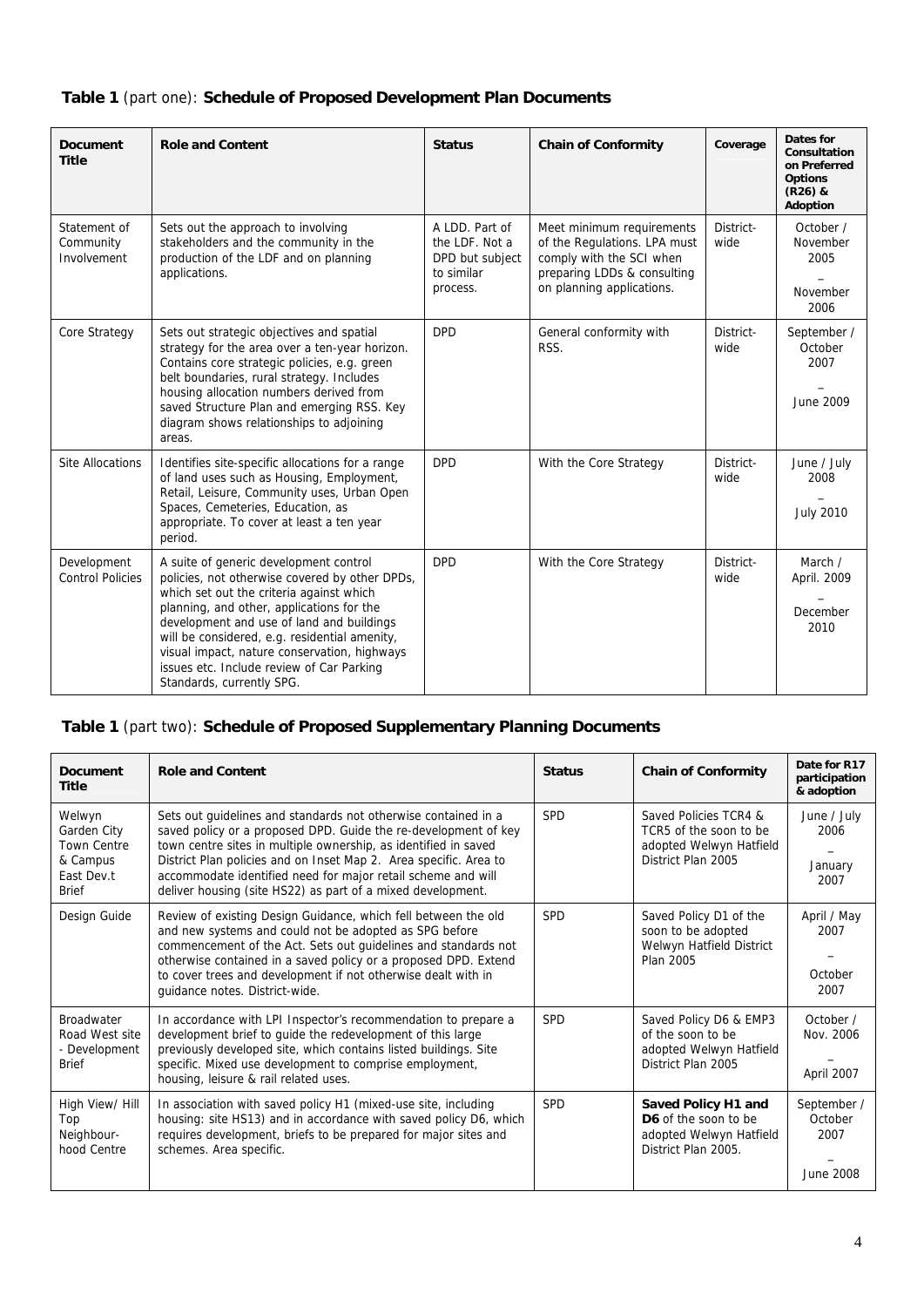#### **Site-Specific Planning Briefs and Master-Plans**

- 5.3 From time to time, as sites identified in saved District Plan Review Policy H1 (Housing Sites) or windfall sites (housing or otherwise) come to the market or come forward for development, the LPA may consider it necessary to prepare a Planning Brief to guide the development of such sites. This approach accords with the intentions of saved District Plan policy D6. These may be required at short notice to deal with relatively straight forward developments (usually single use in nature) and will be prepared in light of the relevant national, regional and local planning policies, and any relevant planning guidance prevailing at the time. Planning Briefs will specify particular matters that an applicant may reasonably need to take into account in the preparation and implementation of development proposals, such as site drainage, access arrangements, relationships to existing developments, a requirement for noise attenuation measures etc. They may also set out any requirements that may need to be dealt with by way of a legal agreement.
- 5.4 Whilst site-specific planning briefs will be subject to public consultation, it is not the LPAs general intention to prepare, or adopt, such site specific Planning Briefs as Supplementary Planning Documents. This is because the lengthy regulated process associated with SPD production is unlikely to allow the LPA to respond quickly enough to certain development pressures. Additional, currently un-programmed, SPD production could also require resources to be diverted away from the planned production of LDDs set out in the LDS. However, once approved, by the LPA, as Statements of Planning Policy such Planning Briefs will be a material consideration in the determination of planning applications.
- 5.5 The saved District Plan Review makes a number of references to the review or preparation of master plans, e.g. in connection with the University of Hertfordshire - College Lane Campus, the Royal Veterinary College (Policy RA7 and supporting text), the Brookmans Park Transmitting Station (Policy RA8 and supporting text) and the QEII Hospital Site (Policy CLT16 and supporting text). In certain circumstances, it had been the Council's original intention to adopt such master plans as Supplementary Planning Guidance. However, as a result of the commencement of the new Planning Act, and associated Regulations, this option is no longer available to the Council. The Council may produce SPD, which must be prepared in accordance with the Act and the Regulations but this is a more resource intensive process than that associated with the previous system of SPG. SPD should only be prepared where there is a need to expand on either a saved policy or a new policy in a DPD. It would not be necessary to prepare SPD, for example, if it simply seeks to repeat national, regional and local planning policies.
- 5.6 In preparing this LDS, the LPA has sought to consider and establish the priorities for LDD production over the first three to five years of the plan-making programme. In setting priorities, the LPA has considered the need to take action in order to implement policies and plans contained in the, soon to be adopted, District Plan, especially those that are fundamental to meeting key District Plan objectives that involve sites in multiple land-ownership with wide ranging stakeholder interest. The LPA must also be realistic that the LDS programme can be met in light of available resources. At the present time, the LPA does not consider that the preparation of certain master-plans, i.e. those that relate to the future development needs of single sites, that are generally non-complex in terms of land-ownership and which can be taken forward in the context of prevailing national, regional and local planning policies through the development control route, outweigh the priority to make progress on the proposed LDDs set out in the LDS.
- 5.7 However, the LPA would not wish to discourage land-owners from preparing their own site-specific masterplan, setting out the long term development needs for their particular site, provided that:
	- It is prepared in the context of all relevant planning policy (national, regional and local) and guidance;
	- It includes, or is accompanied by, a design statement and a sustainability appraisal (incorporating strategic environmental assessment); and
	- It has been subject to public consultation (including key stakeholders and with reference to the LPAs SCI) and it can be demonstrated how any views expressed have been taken into account.
- 5.8 Such Master Plans may then be submitted to the LPA for consideration. The LPA may, if it so decides, endorse a Master-Plan as a framework against which future planning applications will be considered (as in the recent case of the University of Hertfordshire College Lane Campus site - December 2004) although they will not carry the relative regulatory weight of either a DPD or a SPD. Should the LPA be made aware, and agree, that exceptional circumstances exist which support the need to produce a SPD, not currently planned for through this LDS, then the LPA will consider amending the LDS, taking into account other priorities and the need to deliver on LDDs already planned for in the LDS. The Annual Monitoring Report will refer to any proposals to amend LDD production in LDS, which will then need to be submitted to the SoS (via the GO) for approval.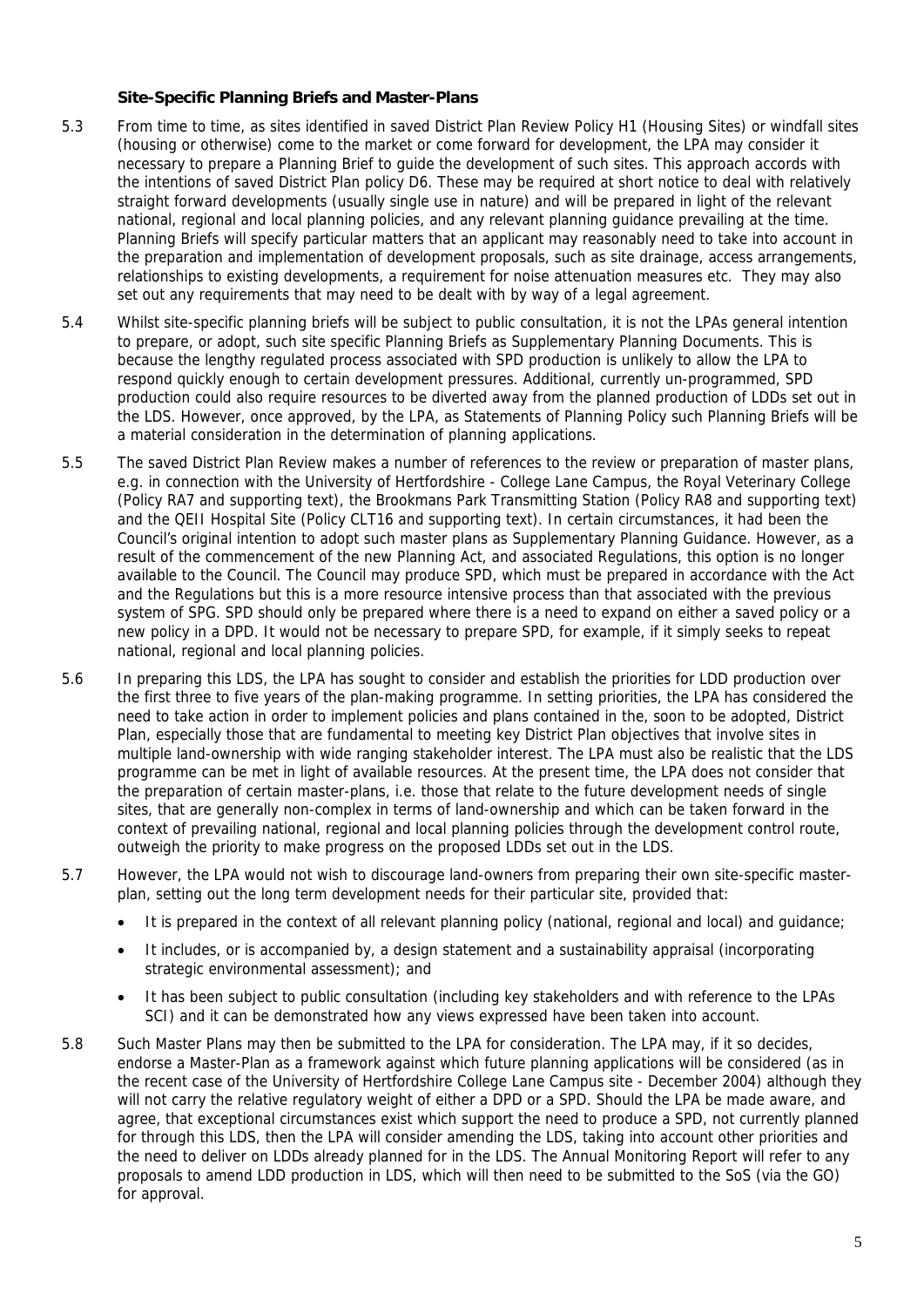

#### **Figure 1: Structure of Welwyn Hatfield's Local Development Framework**

**NB: In the transitional period, the SPD, identified above may supplement 'saved' plan policies rather than the DPD shown. Table 1 (part two) and the profiles in Section 6 set out the relevant chain of conformity.**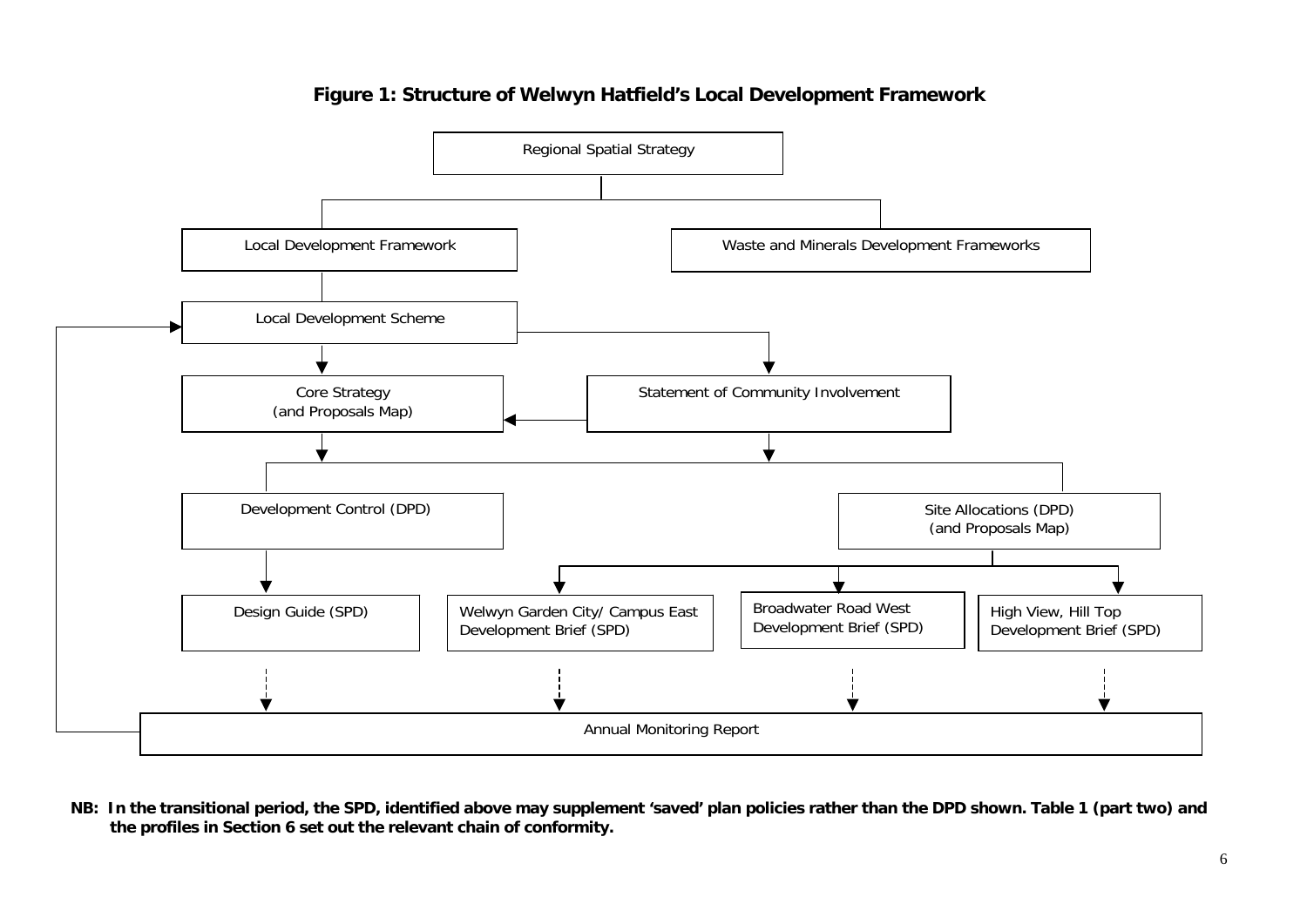#### **6. Profiles of the Local Development Documents** to be produced (between 2005 and 2010) are set out in this chapter. Note: Letters in the timetable column (e.g. **(G)\***) denote key milestones.

| <b>Document Details</b>                                                                        |                                                                                                                                                                                                                                                              |  |  |  |
|------------------------------------------------------------------------------------------------|--------------------------------------------------------------------------------------------------------------------------------------------------------------------------------------------------------------------------------------------------------------|--|--|--|
| Title                                                                                          | <b>Statement of Community Involvement</b>                                                                                                                                                                                                                    |  |  |  |
| Role and Subject                                                                               | Sets out LPAs approach to involving stakeholders and the community in the production of LDDs and<br>planning applications. Sustainability Appraisal not required.                                                                                            |  |  |  |
| Geographical Coverage                                                                          | District wide                                                                                                                                                                                                                                                |  |  |  |
| <b>Status</b>                                                                                  | Part of the LDF. Not a DPD but subject to same process.                                                                                                                                                                                                      |  |  |  |
| Chain of Conformity                                                                            | The T & CP (Local Development) (England) Regulations 2004 and Article 8 of the T & CP (GDP)O<br>1995. LPA must comply with the SCI when preparing LDDs.                                                                                                      |  |  |  |
| Inter-relationships (this list may not<br>be exhaustive)                                       | Community Plan. Consider relevant requirements of Race Relations Act & RR (Amendment) Act<br>2000, Disability Discrimination Act 1995, Human Rights Act 1998 (HRA).                                                                                          |  |  |  |
| <b>Arrangements for Production</b>                                                             |                                                                                                                                                                                                                                                              |  |  |  |
| Lead Organisation / Department                                                                 | Welwyn Hatfield District Council's Planning Policy Team                                                                                                                                                                                                      |  |  |  |
| Management Arrangements                                                                        | Project Board: Cabinet Planning & Transportation Panel, Project Manager: Head of Planning<br>Policy/Principal Planning Officer, Project Team: Planning Policy Team, Quality Assurance: Head of<br>Planning Policy/Principal Planning Officer as appropriate. |  |  |  |
| Joint Working (including)                                                                      | Including the Local Strategic Partnership: Welwyn Hatfield Alliance                                                                                                                                                                                          |  |  |  |
| Studies/Evidence Required                                                                      | Survey of District Plan consultees & review data-base of Community Groups and Stakeholders                                                                                                                                                                   |  |  |  |
| Methods of community involvement                                                               | Dependant upon the range of target audiences and the resources available to facilitate different<br>methods. Expanded upon in the SCI.                                                                                                                       |  |  |  |
| Resources Required                                                                             | For Server and PC upgrade, database design, public notices, cost of consultation - documents,<br>workshops, postage, Programme Officer.                                                                                                                      |  |  |  |
| Stakeholder/Community<br>Involvement                                                           | Includes residents, development professionals, the LSP, RPB, RDA, HCC, adjoining LPAs, EA, CA,<br>EN, HBMC, SRA, PCT, telecoms, gas, electric, sewage & water cos. Town & Parish Councils, interest<br>groups, businesses, interest groups.                  |  |  |  |
| <b>Timetable for production</b>                                                                |                                                                                                                                                                                                                                                              |  |  |  |
| Scoping / Pre-production (G)*                                                                  | Will require new database design, mail-shot/questionnaire to existing database contacts and<br>establish baseline of consultees and stakeholders. March to May 2005.                                                                                         |  |  |  |
| Pre-sub. consultation (Reg. 25) (I)*                                                           | June / July 2005                                                                                                                                                                                                                                             |  |  |  |
| Prepare draft SCI                                                                              | August / September 2005 (including LPA decision to approve draft SCI)                                                                                                                                                                                        |  |  |  |
| Participation on draft SCI (Reg. 26)<br>(Notice Event) (P)*                                    | October / November 2005.                                                                                                                                                                                                                                     |  |  |  |
| Consider representations (Reg.<br>27(3)) / Prepare SCI                                         | December 2005 to February 2006 (including LPA decision to approve SCI).                                                                                                                                                                                      |  |  |  |
| Submit to SoS / publish notice &<br>invite representations (Reg. 28)<br>(Notice Event) $(S)^*$ | Submission procedures, including give notice by local advertisement. 6 week period for<br>representations. March / April 2006.                                                                                                                               |  |  |  |
| Receive Representations (Reg. 29).                                                             | March / April 2006.                                                                                                                                                                                                                                          |  |  |  |
| Pre-Exam. Meeting (M)*                                                                         | June 2006. (If considered necessary by PINS. If not then production may be slightly quicker than<br>indicated below).                                                                                                                                        |  |  |  |
| Independent Examination (Reg. 34)<br>(Notice Event) $(E)$ *                                    | August 2006. (If PINS do not consider the pre-exam. meeting necessary, the examination may<br>take place earlier than currently scheduled).                                                                                                                  |  |  |  |
| Receive Inspector's Report                                                                     | October 2006.                                                                                                                                                                                                                                                |  |  |  |
| Estimated date for Adoption (A)*                                                               | November 2006. (Including LPA decision to adopt)                                                                                                                                                                                                             |  |  |  |
| Publish SCI / Adoption statement/<br>SA Report (Reg. 36) (Notice Event)                        | November / December 2006.                                                                                                                                                                                                                                    |  |  |  |
| <b>Monitoring and Review Arrangements</b>                                                      |                                                                                                                                                                                                                                                              |  |  |  |
| Review every three years following first adoption and amended as the need arises               |                                                                                                                                                                                                                                                              |  |  |  |
| <b>Risk Assessment</b>                                                                         |                                                                                                                                                                                                                                                              |  |  |  |

Assess IT capacity (server and PCs). New database required facilitating new requirements. Any delays in IT start up will affect programme. Possible diversion onto other priorities. PINS availability for examination and report received in time. The Council does not take a decision in time due to the democratic process and timetabling of meetings.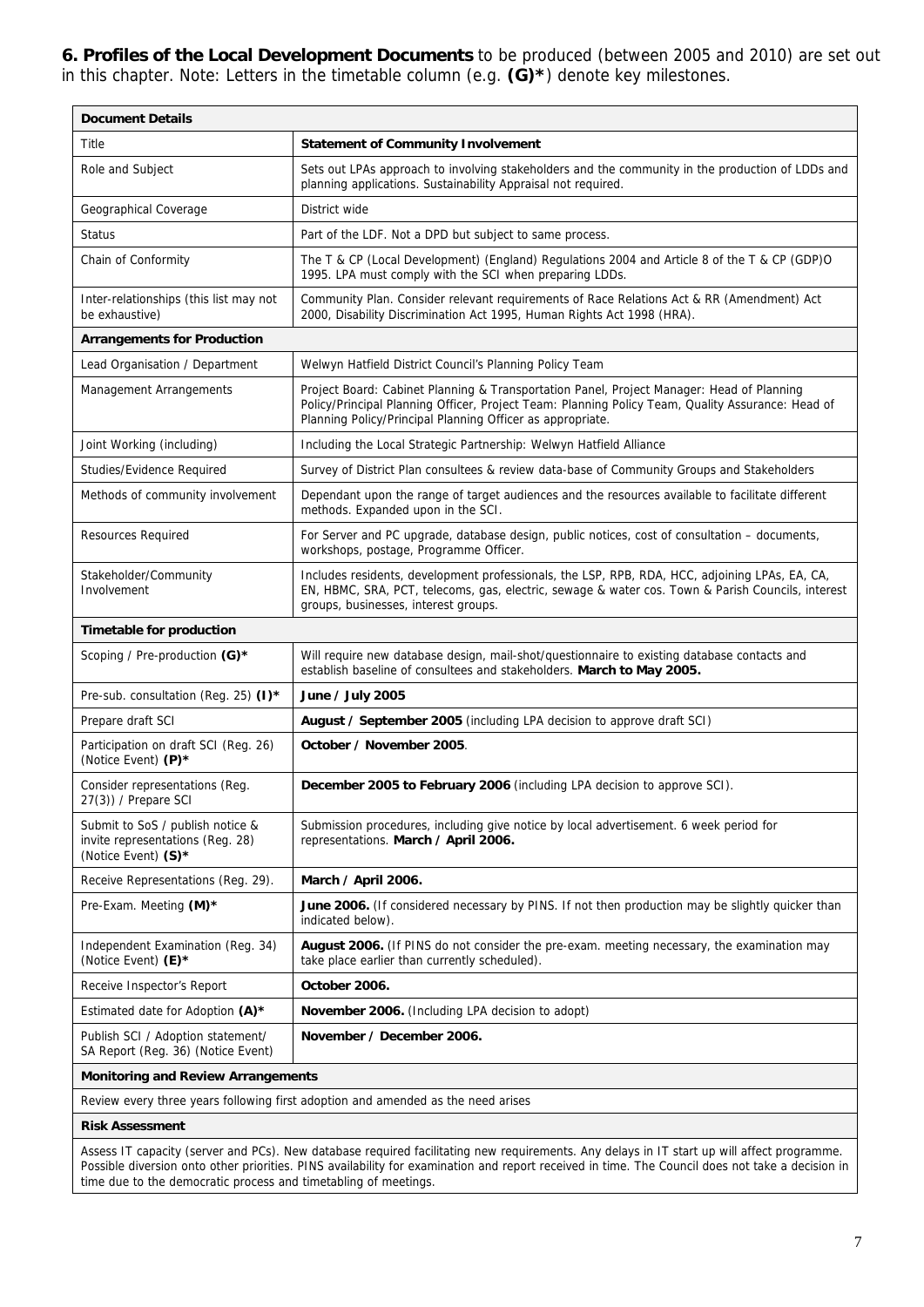| Title<br><b>Core Strategy</b>                                                                                                                                                                                                                                                                                                                                                                                                                                                                                                           |  |  |  |
|-----------------------------------------------------------------------------------------------------------------------------------------------------------------------------------------------------------------------------------------------------------------------------------------------------------------------------------------------------------------------------------------------------------------------------------------------------------------------------------------------------------------------------------------|--|--|--|
| Role and Subject<br>Sets out the strategic vision, objectives and spatial strategy for the area until 2021. Contains core<br>strategic policies, e.g. green belt boundaries. Includes housing allocation numbers derived from<br>emerging RSS.                                                                                                                                                                                                                                                                                          |  |  |  |
| Geographical Coverage<br>District-wide. Key diagram shows relationships to neighbouring areas.                                                                                                                                                                                                                                                                                                                                                                                                                                          |  |  |  |
| <b>Status</b><br>Development Plan Document                                                                                                                                                                                                                                                                                                                                                                                                                                                                                              |  |  |  |
| Chain of Conformity<br>General conformity with RSS. All other LDDs must be in conformity with the Core Strategy.                                                                                                                                                                                                                                                                                                                                                                                                                        |  |  |  |
| Community Plan, LTP, Utilities & other Infrastructure, Hazardous Substances, National Air Quality<br>Inter-relationships (this list may not<br>Strategy, Environmental Strategy, Economic Development Strategy. Consider requirements of<br>be exhaustive)<br>other legislation e.g. Race Relations Act & RR (Amendment) Act, Dis. Disc. Act, HRA.                                                                                                                                                                                      |  |  |  |
| <b>Arrangements for Production</b>                                                                                                                                                                                                                                                                                                                                                                                                                                                                                                      |  |  |  |
| Lead Organisation / Department<br>Welwyn Hatfield District Council's Planning Policy Team                                                                                                                                                                                                                                                                                                                                                                                                                                               |  |  |  |
| Project Board: Cabinet Planning & Transportation Panel, Project Manager: Head of Planning<br>Management Arrangements<br>Policy/Principal Planning Officer, Project Team: Planning Policy Team, Quality Assurance: Head of<br>Planning Policy/Principal Planning Officer as appropriate.                                                                                                                                                                                                                                                 |  |  |  |
| Joint Working (including)<br>Local Strategic Partnership, key stakeholders                                                                                                                                                                                                                                                                                                                                                                                                                                                              |  |  |  |
| In accordance with SCI. If the SCI is not adopted by November 2006, minimum regulatory<br>Stakeholder/Community<br>requirements in addition to further non-statutory consultation in accordance with emerging SCI.<br>Involvement                                                                                                                                                                                                                                                                                                       |  |  |  |
| Desktop study of all inter-related plans and strategies plus topic-based studies, see below.<br>Studies/Evidence Required                                                                                                                                                                                                                                                                                                                                                                                                               |  |  |  |
| For topic based studies and Programme Officer.<br><b>Resources Required</b>                                                                                                                                                                                                                                                                                                                                                                                                                                                             |  |  |  |
| Timetable for production                                                                                                                                                                                                                                                                                                                                                                                                                                                                                                                |  |  |  |
| Scoping / Evidence Base /<br>Housing Needs Survey: 2004/05. Employment, Leisure, Community & Open Space Studies:<br><b>Commence Sustainability Appraisal</b><br>2005/06, in parallel with establishing baseline for SEA/SA. Retail study (awaiting best practice<br>(SA) / pre-production community<br>guidance) and Housing Capacity updates 2006/early 2007. Other (smaller) topic-based studies<br>may be required to inform LDD development. Outcome of RSS key to Core Strategy. January 05<br>engagement (G)<br>to September 2006 |  |  |  |
| (LPA decision to approve Issues & Options Report by October 2006). Reg. 25 Consultation<br>Prepare Issues & Options Report /<br>continue SA / Pre-Submission<br>November / December 2006 / January 2007 (following receipt of SoS's proposed changes to<br>Draft RSS, as currently timetabled. Unlikely to be before publication of East of England Plan).<br>Consultation (R. 25) (I)                                                                                                                                                  |  |  |  |
| Consultation on Preferred Options<br>September / October 2007 (following publication of East of England Plan, currently timetabled<br>for late 2006).<br>(Reg. 26) (Notice Event) (P)                                                                                                                                                                                                                                                                                                                                                   |  |  |  |
| Consider representations (Reg.<br>November 2007 to May 2008 (including LPA decision to approve LDD)<br>27)/Prepare LDD & undertake final<br>SA/Prepare statement of compliance<br>with S of Community Involvement                                                                                                                                                                                                                                                                                                                       |  |  |  |
| Submit to SoS & Invite<br>Submission procedures, including give notice by local advertisement. 6 week period for<br>representations. June/July 2008<br>Representations (Reg. 28 & 29)<br>(Notice Event) (S)                                                                                                                                                                                                                                                                                                                             |  |  |  |
| Prepare Summary of Reps & make<br>August / September 2008<br>available (Reg. 31)                                                                                                                                                                                                                                                                                                                                                                                                                                                        |  |  |  |
| Pre-Examination meeting (M)<br>October 2008                                                                                                                                                                                                                                                                                                                                                                                                                                                                                             |  |  |  |
| Examination Period (Reg. 34)<br>January 2009<br>(Notice Event) (E)                                                                                                                                                                                                                                                                                                                                                                                                                                                                      |  |  |  |
| Receive Inspector's Report<br>May 2009                                                                                                                                                                                                                                                                                                                                                                                                                                                                                                  |  |  |  |
| June 2009 (including LPA decision to adopt)<br>Estimated date for Adoption (A)                                                                                                                                                                                                                                                                                                                                                                                                                                                          |  |  |  |
| Publish DPD / Adoption statement/<br><b>July 2009</b><br>SA Report (Reg. 36) (Notice Event)                                                                                                                                                                                                                                                                                                                                                                                                                                             |  |  |  |
| <b>Monitoring and Review Arrangements</b>                                                                                                                                                                                                                                                                                                                                                                                                                                                                                               |  |  |  |
| To be reviewed every three years from first adoption and rolled forward.                                                                                                                                                                                                                                                                                                                                                                                                                                                                |  |  |  |
| <b>Risk Assessment</b>                                                                                                                                                                                                                                                                                                                                                                                                                                                                                                                  |  |  |  |

Lack of capacity to deliver on time/diversion onto other priorities. Unable to retain or recruit staff with appropriate skills. Scale of representations received takes longer to consider than currently anticipated. PINS availability for examination and report received in time. The Council does not take a decision in time due to the democratic process and timetabling of meetings. Insufficient budget to undertake studies. Studies report later than anticipated. SEA/SA process takes longer than anticipated. Timing & impact of EERA/EEDA employment floorspace distribution for Hertfordshire. RSS delayed or significantly altered from draft version.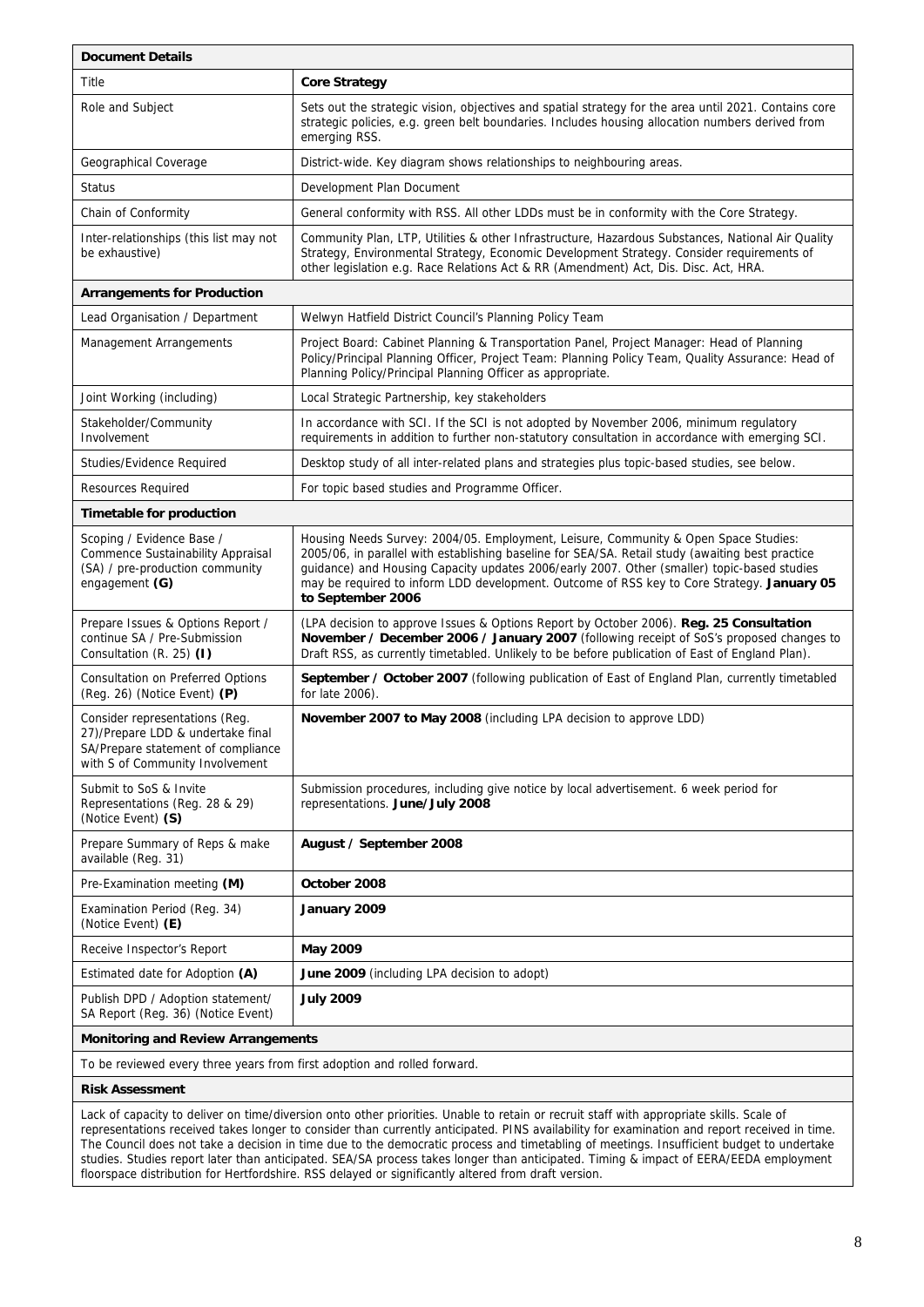| <b>Document Details</b>                                                                                                                     |                                                                                                                                                                                                                                                                                                                                                                                                    |  |  |
|---------------------------------------------------------------------------------------------------------------------------------------------|----------------------------------------------------------------------------------------------------------------------------------------------------------------------------------------------------------------------------------------------------------------------------------------------------------------------------------------------------------------------------------------------------|--|--|
| Title                                                                                                                                       | <b>Site Allocations</b>                                                                                                                                                                                                                                                                                                                                                                            |  |  |
| Role and Subject                                                                                                                            | Identifies site-specific allocations for a range of land uses such as Housing, Employment, Retail,<br>Leisure, Community uses, Urban Open Spaces, Cemeteries, Education, as appropriate. Provides<br>the policy framework for the delivery of both identified and windfall sites not otherwise dealt with<br>in the Core Strategy or Development Control DPD. To cover at least a ten year period. |  |  |
| Geographical Coverage                                                                                                                       | District wide.                                                                                                                                                                                                                                                                                                                                                                                     |  |  |
| Status                                                                                                                                      | Development Plan Document                                                                                                                                                                                                                                                                                                                                                                          |  |  |
| Chain of Conformity                                                                                                                         | With Core Strategy.                                                                                                                                                                                                                                                                                                                                                                                |  |  |
| Inter-relationships (this list may not<br>be exhaustive)                                                                                    | Community Plan. Consider relevant requirements of Race Relations Act & RR (Amendment) Act<br>2000, Disability Discrimination Act 1995, Human Rights Act 1998.                                                                                                                                                                                                                                      |  |  |
| <b>Arrangements for Production</b>                                                                                                          |                                                                                                                                                                                                                                                                                                                                                                                                    |  |  |
| Lead Organisation / Department                                                                                                              | Welwyn Hatfield District Council's Planning Policy Team                                                                                                                                                                                                                                                                                                                                            |  |  |
| Management Arrangements                                                                                                                     | Project Board: Cabinet Planning & Transportation Panel, Project Manager: Head of Planning<br>Policy/Principal Planning Officer, Project Team: Planning Policy Team, Quality Assurance: Head of<br>Planning Policy/Principal Planning Officer as appropriate.                                                                                                                                       |  |  |
| Joint Working (including)                                                                                                                   | Employ consultants to undertake major studies. Smaller studies in-house.                                                                                                                                                                                                                                                                                                                           |  |  |
| Stakeholder/Community<br>Involvement                                                                                                        | Methods dependant upon the range of target audiences and the resources available to facilitate<br>different methods. In accordance with the Statement of Community Involvement.                                                                                                                                                                                                                    |  |  |
| Studies/Evidence Required                                                                                                                   | Housing Needs & Capacity, Employment, Retail, Open Space, Leisure and other studies such as<br>Hotels, Cemeteries, Education, Health, Allotments, Religious Buildings, Special Needs Care.                                                                                                                                                                                                         |  |  |
| Resources Required                                                                                                                          | For topic based studies and Programme Officer.                                                                                                                                                                                                                                                                                                                                                     |  |  |
| Timetable for production                                                                                                                    |                                                                                                                                                                                                                                                                                                                                                                                                    |  |  |
| Scoping/Evidence Base/Commence<br>Sustainability Appraisal (SA) / pre-<br>production community engagement<br>(G)                            | Housing Needs Survey: 2004/05. Employment, Leisure, Community & Open Space Studies:<br>2005/06, in parallel with establishing baseline for SEA/SA. Retail study (awaiting best practice<br>guidance) and Housing Capacity updates 2006/early 2007. Other (smaller) topic-based studies<br>may be required to inform LDD development. April 2005 to July 2007.                                      |  |  |
| Prepare Issues & Options Report /<br>continue SA / Pre-Submission<br>Consultation (R. 25) (I)                                               | (LPA decision to approve Issues & Options Report by August 2007). Reg. 25 consultation<br>September to November 2007 in parallel with Reg. 26 consultation on Core Strategy.                                                                                                                                                                                                                       |  |  |
| Pre-submission consultation on<br>Preferred Options (Reg. 26) (Notice<br>Event) $(P)$                                                       | June / July 2008 in parallel with submission of Core Strategy                                                                                                                                                                                                                                                                                                                                      |  |  |
| Consider reps. (Req. 27)/ Prepare<br>LDD & undertake final SA/Prepare<br>statement of compliance with SCI                                   | August 2008 to February 2009 (including LPA decision to approve LDD)                                                                                                                                                                                                                                                                                                                               |  |  |
| Submit to SoS, Invite Reps. (Reg. 28<br>& 29) (Notice Event) (S)                                                                            | Submission procedures, including give notice by local advertisement. 6 week period for<br>representations. March / April 2009                                                                                                                                                                                                                                                                      |  |  |
| Prepare Summary of Reps & make<br>available (Reg. 31)                                                                                       | May 2009                                                                                                                                                                                                                                                                                                                                                                                           |  |  |
| Publish reps. proposing alternative<br>sites, invite reps. (Notice Event) (O)                                                               | June / July 2009                                                                                                                                                                                                                                                                                                                                                                                   |  |  |
| Pre-Examination meeting (M)                                                                                                                 | September 2009                                                                                                                                                                                                                                                                                                                                                                                     |  |  |
| Examination Period (Reg. 34)<br>(Notice Event) (E)                                                                                          | December 2009 / January 2010                                                                                                                                                                                                                                                                                                                                                                       |  |  |
| Receive Inspector's Report                                                                                                                  | May/June 2010                                                                                                                                                                                                                                                                                                                                                                                      |  |  |
| Estimated date for Adoption (A)                                                                                                             | July 2010 (including LPA decision to adopt)                                                                                                                                                                                                                                                                                                                                                        |  |  |
| Publish DPD / Adoption statement/<br>SA Report (Reg. 36) (Notice Event)                                                                     | August 2010                                                                                                                                                                                                                                                                                                                                                                                        |  |  |
| <b>Monitoring and Review Arrangements</b>                                                                                                   |                                                                                                                                                                                                                                                                                                                                                                                                    |  |  |
| To be reviewed every three years from first adoption and rolled forward in accordance with national PPSs and the RSS.                       |                                                                                                                                                                                                                                                                                                                                                                                                    |  |  |
| <b>Risk Assessment</b>                                                                                                                      |                                                                                                                                                                                                                                                                                                                                                                                                    |  |  |
| Lack of canacity to deliver on time. PINS availability and report received in time. The Council does not take a decision in time due to the |                                                                                                                                                                                                                                                                                                                                                                                                    |  |  |

Lack of capacity to deliver on time. PINS availability and report received in time. The Council does not take a decision in time due to the democratic process or meeting schedules. Insufficient budget to undertake studies. Studies report later than anticipated. Diversion to other matters. SEA/SA process takes longer than anticipated. RSS delayed and/or allocations to districts significantly increased over and above that currently indicated. If Housing sites in 'saved' District Plan fail to deliver as planned may need to review programme.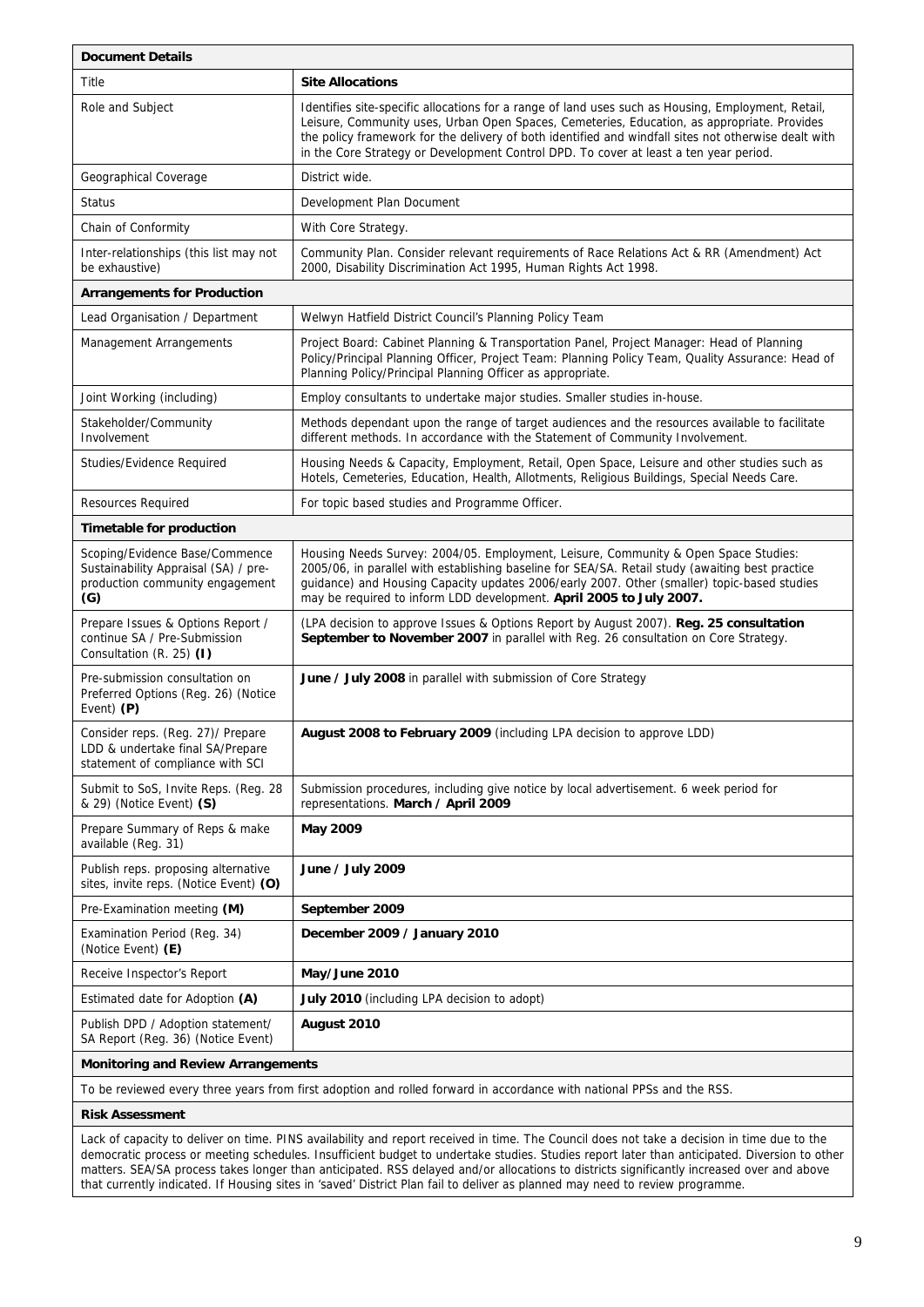| <b>Document Details</b>                                                                                                                      |                                                                                                                                                                                                                                                                                    |  |  |
|----------------------------------------------------------------------------------------------------------------------------------------------|------------------------------------------------------------------------------------------------------------------------------------------------------------------------------------------------------------------------------------------------------------------------------------|--|--|
| Title                                                                                                                                        | <b>Development Control Policies</b>                                                                                                                                                                                                                                                |  |  |
| Role and Subject                                                                                                                             | A suite of generic development control policies, not covered by other DPDs setting out the criteria<br>against which applications for the development and use of land and buildings will be considered.<br>To include car parking standards as part of the review of existing SPG. |  |  |
| Geographical Coverage                                                                                                                        | District wide.                                                                                                                                                                                                                                                                     |  |  |
| Status                                                                                                                                       | Development Plan Document                                                                                                                                                                                                                                                          |  |  |
| Chain of Conformity                                                                                                                          | With Core Strategy                                                                                                                                                                                                                                                                 |  |  |
| Inter-relationships (this list may not<br>be exhaustive)                                                                                     | Other DPDs. Consider relevant requirements of Race Relations Act & RR (Amendment) Act 2000,<br>Disability Discrimination Act 1995, Human Rights Act 1998.                                                                                                                          |  |  |
| <b>Arrangements for Production</b>                                                                                                           |                                                                                                                                                                                                                                                                                    |  |  |
| Lead Organisation / Department                                                                                                               | Welwyn Hatfield District Council's Planning Policy Team                                                                                                                                                                                                                            |  |  |
| Management Arrangements                                                                                                                      | Project Board: Cabinet Planning & Transportation Panel, Project Manager: Head of Planning<br>Policy/Principal Planning Officer, Project Team: Planning Policy Team, Quality Assurance: Head of<br>Planning Policy/Principal Planning Officer                                       |  |  |
| Joint Working (including)                                                                                                                    | Development Control                                                                                                                                                                                                                                                                |  |  |
| Stakeholder/Community<br>Involvement                                                                                                         | Methods dependant upon the range of target audiences and the resources available to facilitate<br>different methods. In accordance with the Statement of Community Involvement.                                                                                                    |  |  |
| Studies/Evidence Required                                                                                                                    | Broad policy analysis of appeal decisions, study of recent case law, changes to best practice<br>guidance e.g. Planning Officers Society, desktop appraisal of Planning Policy Statements.                                                                                         |  |  |
| <b>Resources Required</b>                                                                                                                    | Consider need for data-analysis system for appeals. Programme Officer required.                                                                                                                                                                                                    |  |  |
| Timetable for production                                                                                                                     |                                                                                                                                                                                                                                                                                    |  |  |
| Scoping / Evidence Base /<br><b>Commence Sustainability Appraisal</b><br>(SA) / pre-production community<br>engagement (G)                   | January to May 2008                                                                                                                                                                                                                                                                |  |  |
| Prepare Issues & Options<br>Report/continue SA/Regulation 25<br>pre-production community<br>engagement (I)                                   | (LPA decision to approve Issues & Options Report by June 2008). Reg. 25 consultation July to<br>September 2008                                                                                                                                                                     |  |  |
| Pre-submission consultation on<br>Preferred Options (Reg. 26) (Notice<br>Event) (P)                                                          | March / April 2009                                                                                                                                                                                                                                                                 |  |  |
| Consider representations (Re. 27)/<br>Prepare LDD & undertake final<br>SA/Prepare statement of compliance<br>with S of Community Involvement | May to October 2009 (including LPA decision to approve LDD)                                                                                                                                                                                                                        |  |  |
| Submit to SoS & Invite<br>Representations (Reg. 28 & 29)<br>(Notice Event) (S)                                                               | Submission procedures, including give notice by local advertisement. 6 week period for<br>representations. November / December 2009                                                                                                                                                |  |  |
| Prepare Summary of Reps & make<br>available (Reg. 31)                                                                                        | July/August 2009                                                                                                                                                                                                                                                                   |  |  |
| Pre-Examination meeting (M)                                                                                                                  | <b>March 2010</b>                                                                                                                                                                                                                                                                  |  |  |
| Examination Period (Reg. 34)<br>(Notice Event) (E)                                                                                           | June / July 2010                                                                                                                                                                                                                                                                   |  |  |
| Receive Inspector's Report                                                                                                                   | November 2010                                                                                                                                                                                                                                                                      |  |  |
| Estimated date for Adoption (A)                                                                                                              | <b>December 2010</b> (including LPA decision to adopt)                                                                                                                                                                                                                             |  |  |
| Publish DPD / Adoption statement/<br>SA Report (Reg. 36) (Notice Event)                                                                      | January 2011                                                                                                                                                                                                                                                                       |  |  |
| <b>Monitoring and Review Arrangements</b>                                                                                                    |                                                                                                                                                                                                                                                                                    |  |  |
|                                                                                                                                              | To be reviewed every three years from first adoption and rolled forward in accordance with national PPSs and the RSS.                                                                                                                                                              |  |  |
| <b>Risk Assessment</b>                                                                                                                       |                                                                                                                                                                                                                                                                                    |  |  |
|                                                                                                                                              |                                                                                                                                                                                                                                                                                    |  |  |

Lack of capacity to deliver on time. PINS availability and report received in time. The Council does not take a decision in time due to the democratic process or meeting schedules. Insufficient budget to undertake studies. Diversion to other matters. SEA/SA process takes longer than anticipated.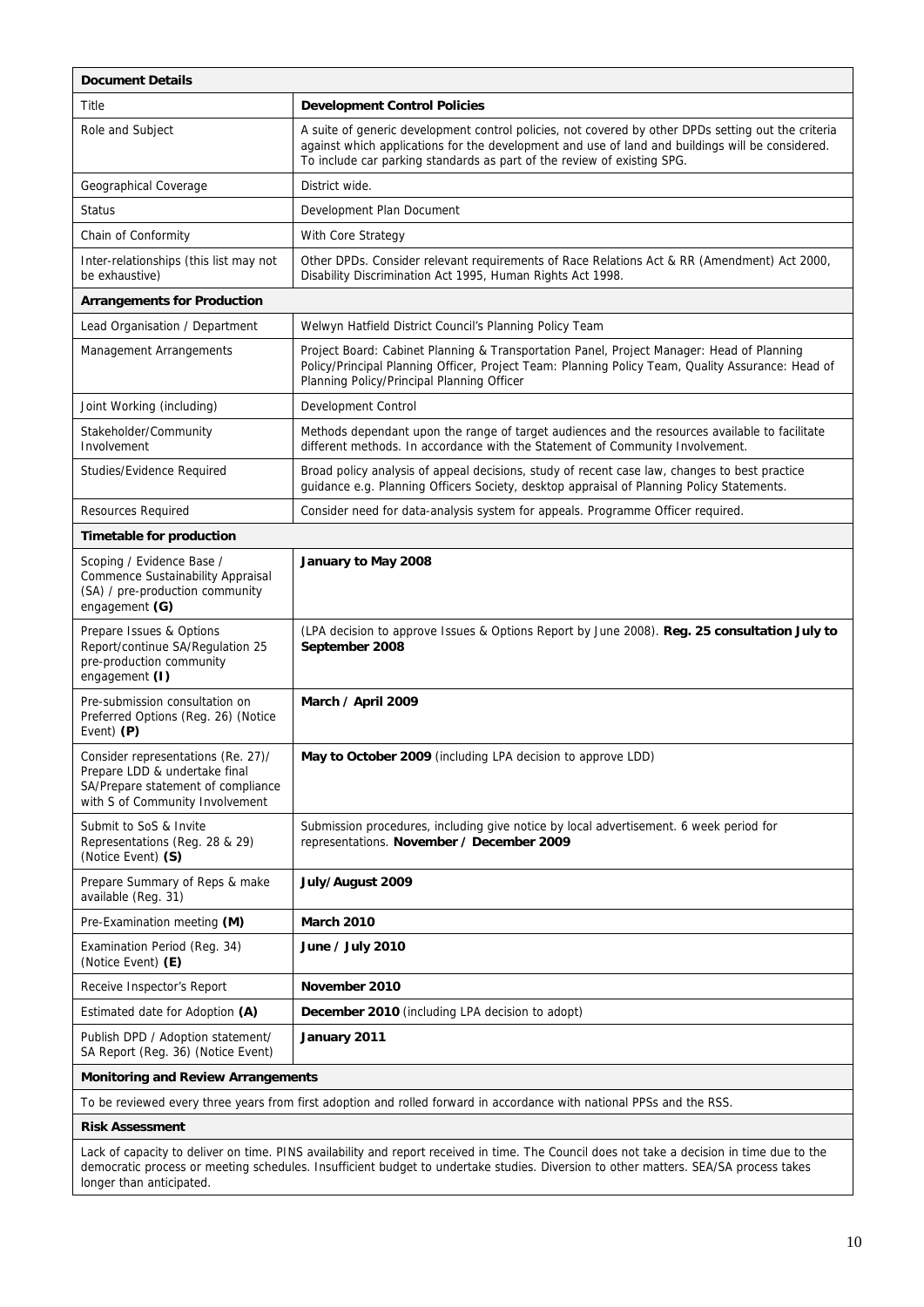| <b>Document Details</b>                                                                                                                                                                        |                                                                                                                                                                                                                                                                                                                                                                                        |  |  |
|------------------------------------------------------------------------------------------------------------------------------------------------------------------------------------------------|----------------------------------------------------------------------------------------------------------------------------------------------------------------------------------------------------------------------------------------------------------------------------------------------------------------------------------------------------------------------------------------|--|--|
| Title                                                                                                                                                                                          | Welwyn Garden City Town Centre and Campus East (Development Brief)                                                                                                                                                                                                                                                                                                                     |  |  |
| Role and Subject                                                                                                                                                                               | Supplementary Planning Document to be developed in association with saved District Plan policies<br>TCR4 and TCR5, taking into account the policy objectives of Policies TCR5A (TCR6 - adopted) and<br>TCR9 (TCR10 - adopted). To assist in the delivery of District Plan allocations for major retail and<br>mixed use development, including housing                                 |  |  |
| Geographical Coverage                                                                                                                                                                          | Welwyn Garden City - Town Centre Area as defined on the District Plan Inset Map 2.                                                                                                                                                                                                                                                                                                     |  |  |
| <b>Status</b>                                                                                                                                                                                  | Supplementary Planning Document - Planning Brief (Master-Plan approach)                                                                                                                                                                                                                                                                                                                |  |  |
| Chain of Conformity                                                                                                                                                                            | Saved Policies TCR4 and TCR5 of the soon to be adopted Welwyn Hatfield District Plan 2005.                                                                                                                                                                                                                                                                                             |  |  |
| Inter-relationships (this list may not<br>be exhaustive)                                                                                                                                       | Community Plan, LTP, Utilities & other Infrastructure, Hazardous Substances, National Air Quality<br>Strategy, Environmental Strategy, Community Safety Strategy, Walking, Cycling & parking<br>Strategies, Arts & Cultural Strategies, Local Housing Strategy, Economic Development Strategy.<br>Consider possible impact of other legislation such as Disability Discrimination Act. |  |  |
| <b>Arrangements for Production</b>                                                                                                                                                             |                                                                                                                                                                                                                                                                                                                                                                                        |  |  |
| Lead Organisation / Department                                                                                                                                                                 | Welwyn Hatfield District Council's Planning Policy Team                                                                                                                                                                                                                                                                                                                                |  |  |
| Management Arrangements                                                                                                                                                                        | Project Board: Cabinet Planning & Transportation Panel, Project Manager: Head of Planning<br>Policy/Principal Planning Officer, Project Team: Planning Policy Team, Quality Assurance: Head of<br>Planning Policy/Principal Planning Officer                                                                                                                                           |  |  |
| Joint Working (including)                                                                                                                                                                      | Welwyn Hatfield Alliance, Town Centre Forum, organisations representing the interests of special<br>needs groups.                                                                                                                                                                                                                                                                      |  |  |
| Stakeholder/Community<br>Involvement                                                                                                                                                           | Methods dependant upon the range of target audiences and the resources available to facilitate<br>different methods. In accordance with the emerging Statement of Community Involvement.                                                                                                                                                                                               |  |  |
| Studies/Evidence Required                                                                                                                                                                      | Sites and Issues already considered by Inspector at Local Plan Inquiry in 2003. Further studies /<br>research likely to be required: e.g. Traffic modelling, urban design analysis, property ownership,<br>heritage and environmental audit.                                                                                                                                           |  |  |
| Resources Required                                                                                                                                                                             | Special Projects Officer (currently in post), additional post may be required. For assistance with<br>studies, exhibitions, workshops, newsletter and website production.                                                                                                                                                                                                              |  |  |
| <b>Timetable for production</b>                                                                                                                                                                |                                                                                                                                                                                                                                                                                                                                                                                        |  |  |
| Evidence Gathering / commence<br>Sustainability Appraisal (SA) / pre-<br>production community engagement<br>(G)                                                                                | April 2005 to February 2006.                                                                                                                                                                                                                                                                                                                                                           |  |  |
| Prepare Draft SPD / continue SA                                                                                                                                                                | March to May 2006 (LPA decision to approve Draft SPD by May 2006)                                                                                                                                                                                                                                                                                                                      |  |  |
| Public participation on draft SPD<br>(Regulation 17 - includes notice<br>event) $(P)$                                                                                                          | June / July 2006. (6 week consultation period)                                                                                                                                                                                                                                                                                                                                         |  |  |
| <b>Consider representations</b>                                                                                                                                                                | August / September 2006.                                                                                                                                                                                                                                                                                                                                                               |  |  |
| Finalise SA and SPD (Reg. 18).<br>Prepare Statement of<br>Representations (with responses)<br>and SA Statement                                                                                 | September to December 2006                                                                                                                                                                                                                                                                                                                                                             |  |  |
| Estimated date for Adoption (A)                                                                                                                                                                | January 2007 (including LPA decision to adopt SPD)                                                                                                                                                                                                                                                                                                                                     |  |  |
| Publish Adoption Statement, the<br>SPD, the Statement of<br>Representations with responses to<br>Representations and SA Statement<br>(Regulation 19)                                           | February 2007                                                                                                                                                                                                                                                                                                                                                                          |  |  |
| <b>Monitoring and Review Arrangements</b>                                                                                                                                                      |                                                                                                                                                                                                                                                                                                                                                                                        |  |  |
| To be reviewed annually from first adoption and rolled forward in accordance with progress on planning applications, acquisition and<br>delivery, the Core Strategy and Site Allocations DPDs. |                                                                                                                                                                                                                                                                                                                                                                                        |  |  |
| Diele Accocompant                                                                                                                                                                              |                                                                                                                                                                                                                                                                                                                                                                                        |  |  |

**Risk Assessment** 

Complex sites involving multiple landowners and a wide range of stakeholders. Programme may slip if level of response to consultation cannot be dealt with in time frame currently planned. Capacity in-house to deliver on time or diversion onto other priorities. SEA/SA process takes longer than currently anticipated.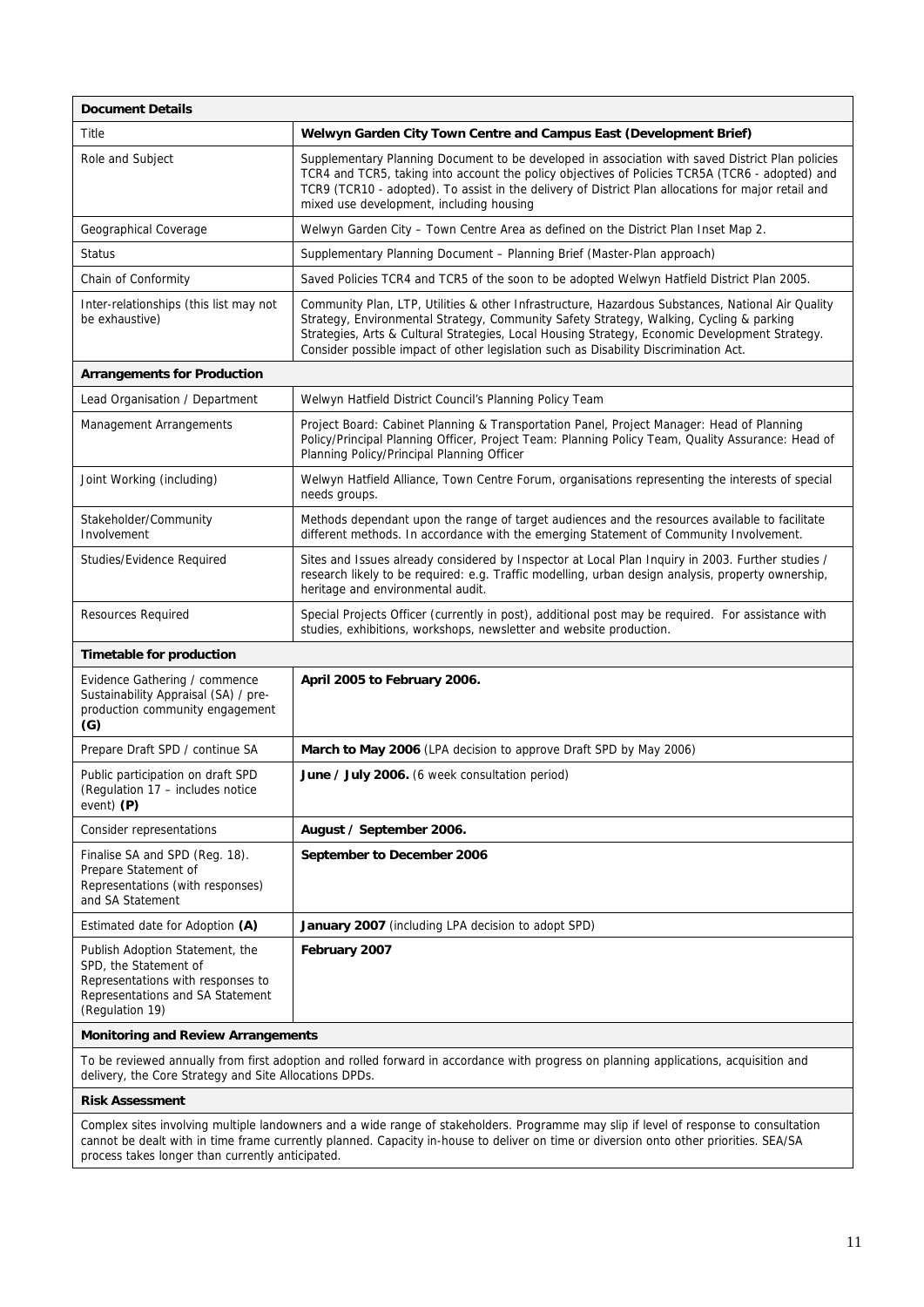| <b>Document Details</b>                                                                                                                                                           |                                                                                                                                                                                                                                                                                               |  |  |  |
|-----------------------------------------------------------------------------------------------------------------------------------------------------------------------------------|-----------------------------------------------------------------------------------------------------------------------------------------------------------------------------------------------------------------------------------------------------------------------------------------------|--|--|--|
| Title                                                                                                                                                                             | <b>Design Guide</b>                                                                                                                                                                                                                                                                           |  |  |  |
| Role and Subject                                                                                                                                                                  | Supplementary Planning Document to be developed in association with saved District Plan policy<br>D1. Review of existing Design Guidance. To be expanded to deal with trees and development<br>unless otherwise dealt with in other guidance notes.                                           |  |  |  |
| Geographical Coverage                                                                                                                                                             | District wide.                                                                                                                                                                                                                                                                                |  |  |  |
| <b>Status</b>                                                                                                                                                                     | Supplementary Planning Document                                                                                                                                                                                                                                                               |  |  |  |
| Chain of Conformity                                                                                                                                                               | Saved District Plan Review policies D1 and SD1 of the soon to be adopted Welwyn Hatfield District<br>Plan 2005.                                                                                                                                                                               |  |  |  |
| Inter-Relationships (this list may not<br>be exhaustive)                                                                                                                          | Core Strategy will provide over-arching design policy in due course. Best practice and guidance<br>e.g. CABE. Consider relevant requirements of other legislation such as Race Relations & Race<br>Relations (Amendment) Act 2000, Disability Discrimination Act 1995, Human Rights Act 1998. |  |  |  |
| <b>Arrangements for Production</b>                                                                                                                                                |                                                                                                                                                                                                                                                                                               |  |  |  |
| Lead Organisation / Department                                                                                                                                                    | Welwyn Hatfield District Council's Planning Policy Team                                                                                                                                                                                                                                       |  |  |  |
| Management Arrangements                                                                                                                                                           | Project Board: Cabinet Planning & Transportation Panel, Project Manager: Head of Planning<br>Policy/Principal Planning Officer, Project Team: Planning Policy Team, Quality Assurance: Head of<br>Planning Policy/Principal Planning Officer                                                  |  |  |  |
| Joint Working (including)                                                                                                                                                         | Development Control                                                                                                                                                                                                                                                                           |  |  |  |
| Stakeholder/Community<br>Involvement                                                                                                                                              | Methods dependant upon the range of target audiences and the resources available to facilitate<br>different methods. In accordance with the Statement of Community Involvement, which is planned<br>for adoption in November 2006)                                                            |  |  |  |
| Studies/Evidence Required                                                                                                                                                         | Desktop study of best practice and evidence of poor and good design examples.                                                                                                                                                                                                                 |  |  |  |
| Resources Required                                                                                                                                                                | Urban Design skills Graphic Design skills. Depending on capacity within team, this SPD may be<br>produced with assistance from external consultants.                                                                                                                                          |  |  |  |
| <b>Timetable for production</b>                                                                                                                                                   |                                                                                                                                                                                                                                                                                               |  |  |  |
| Evidence Gathering / commence<br>Sustainability Appraisal (SA) & pre-<br>production community engagement<br>(G)                                                                   | Commence after submission of Statement of Community Involvement. June - November 2006                                                                                                                                                                                                         |  |  |  |
| Prepare Draft SPD / continue SA                                                                                                                                                   | December 2006 to March 2007 (including LPA decision to approve draft SPD)                                                                                                                                                                                                                     |  |  |  |
| Public participation on draft SPD<br>(Regulation 17 - includes notice<br>event) (P)                                                                                               | April / May 2007                                                                                                                                                                                                                                                                              |  |  |  |
| Consider representations                                                                                                                                                          | May / June / July 2007                                                                                                                                                                                                                                                                        |  |  |  |
| Finalise SA and SPD (Reg. 18).<br>Prepare Statement of<br>Representations (with responses)<br>and SA Statement                                                                    | August / September 2007                                                                                                                                                                                                                                                                       |  |  |  |
| Estimated date for Adoption (A)                                                                                                                                                   | October 2007 (including LPA decision to adopt SPD)                                                                                                                                                                                                                                            |  |  |  |
| Publish Adoption Statement, the<br>SPD, the Statement of<br>Representations with responses to<br>Representations and SA Statement<br>(Regulation 19)                              | November 2007                                                                                                                                                                                                                                                                                 |  |  |  |
| <b>Monitoring and Review Arrangements</b>                                                                                                                                         |                                                                                                                                                                                                                                                                                               |  |  |  |
| To be reviewed every three years from first adoption and rolled forward in accordance with national PPSs, the RSS, best practice, the Core<br>Strategy and Site Allocations DPDs. |                                                                                                                                                                                                                                                                                               |  |  |  |

#### **Risk Assessment**

Capacity in-house to deliver on time or diversion onto other priorities. Unable to retain or recruit staff with appropriate skills. Lack of resources to out-source. SEA/SA process takes longer than currently anticipated.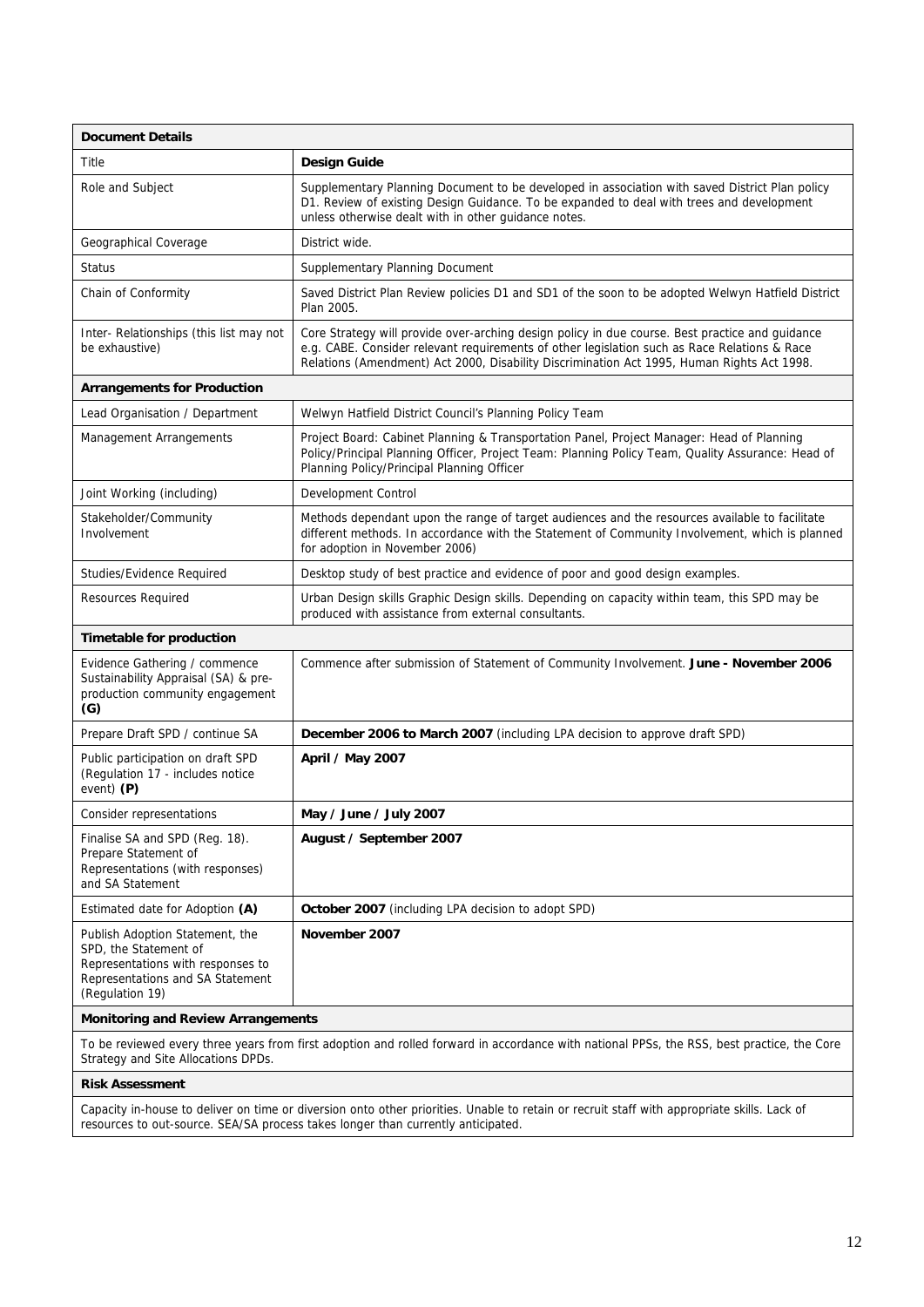| <b>Document Details</b>                                                                                                                                               |                                                                                                                                                                                                                                                                                                                                                                                                                        |  |  |
|-----------------------------------------------------------------------------------------------------------------------------------------------------------------------|------------------------------------------------------------------------------------------------------------------------------------------------------------------------------------------------------------------------------------------------------------------------------------------------------------------------------------------------------------------------------------------------------------------------|--|--|
| Title                                                                                                                                                                 | Broadwater Road West (Development Brief)                                                                                                                                                                                                                                                                                                                                                                               |  |  |
| Role and Subject                                                                                                                                                      | In accordance with LPI Inspector's recommendation, to prepare a development brief to guide the<br>redevelopment of previously developed land, which contains listed buildings, for mixed uses<br>comprising primarily employment, housing, leisure and rail related uses. The development brief<br>shall include the minimum quantum of Class B floorspace to be provided on the site. Sites in<br>multiple ownership. |  |  |
| Geographical Coverage                                                                                                                                                 | As identified on the 'saved' District Plan Proposals Map, Site at Broadwater Road West, within<br>Employment Area EA1.                                                                                                                                                                                                                                                                                                 |  |  |
| <b>Status</b>                                                                                                                                                         | Supplementary Planning Document - Development Brief                                                                                                                                                                                                                                                                                                                                                                    |  |  |
| Chain of Conformity                                                                                                                                                   | Saved District Plan Policies, including EMP3 and D6. General conformity with saved Structure Plan<br>Policies, RPG9, emerging RSS and national PPGs/PPSs. Listed Building Legislation and policies.                                                                                                                                                                                                                    |  |  |
| Inter-relationships (this list may not<br>be exhaustive)                                                                                                              | Community Strategy. LTP, Utilities & other Infrastructure, Hazardous Substances, National Air<br>Quality Strategy, Environment Strategy, Crime Reduction Strategy. Consider possible impact of<br>other legislation such as Disability Discrimination Act.                                                                                                                                                             |  |  |
| <b>Arrangements for Production</b>                                                                                                                                    |                                                                                                                                                                                                                                                                                                                                                                                                                        |  |  |
| Lead Organisation / Department                                                                                                                                        | Welwyn Hatfield District Council's Planning Policy Team                                                                                                                                                                                                                                                                                                                                                                |  |  |
| Management Arrangements                                                                                                                                               | Project Board: Cabinet Planning & Transportation Panel, Project Manager: Head of Planning<br>Policy/Principal Planning Officer, Project Team: Planning Policy Team, Quality Assurance: Head of<br>Planning Policy/Principal Planning Officer                                                                                                                                                                           |  |  |
| Joint Working                                                                                                                                                         | Welwyn Hatfield Economic Development Unit                                                                                                                                                                                                                                                                                                                                                                              |  |  |
| Stakeholder/Community<br>Involvement                                                                                                                                  | Methods dependant upon the range of target audiences and the resources available to facilitate<br>different methods. In accordance with the emerging Statement of Community Involvement.                                                                                                                                                                                                                               |  |  |
| Studies/Evidence Required                                                                                                                                             | Employment and Retail Studies and Leisure / Community needs.                                                                                                                                                                                                                                                                                                                                                           |  |  |
| Resources Required                                                                                                                                                    | For Employment and Retail Studies and Leisure / Community needs assessment.                                                                                                                                                                                                                                                                                                                                            |  |  |
| <b>Timetable for production</b>                                                                                                                                       |                                                                                                                                                                                                                                                                                                                                                                                                                        |  |  |
| Evidence Gathering / commence<br>Sustainability Appraisal (SA) & pre-<br>production community engagement<br>(G)                                                       | Studies planned for 2005/2006. Once outputs received commence Sustainability Appraisal. April<br>2005 to April 2006                                                                                                                                                                                                                                                                                                    |  |  |
| Prepare Draft SPD / continue SA                                                                                                                                       | May to September 2006 (including LPA decision to approve Draft SPD)                                                                                                                                                                                                                                                                                                                                                    |  |  |
| Public participation on draft SPD<br>(Regulation 17 - includes notice<br>event) (P)                                                                                   | October / November 2006 (6 week consultation period)                                                                                                                                                                                                                                                                                                                                                                   |  |  |
| Consider representations                                                                                                                                              | December 2006/January 2007                                                                                                                                                                                                                                                                                                                                                                                             |  |  |
| Finalise SA and SPD (Reg. 18).<br>Prepare Statement of<br>Representations (with responses)<br>and SA Statement                                                        | January to March 2007                                                                                                                                                                                                                                                                                                                                                                                                  |  |  |
| Estimated date for Adoption (A)                                                                                                                                       | April 2007 (including LPA decision to adopt SPD)                                                                                                                                                                                                                                                                                                                                                                       |  |  |
| Publish Adoption Statement, the<br>SPD, the Statement of<br>Representations with responses to<br>Representations and SA Statement<br>(Regulation 19)                  | May 2007                                                                                                                                                                                                                                                                                                                                                                                                               |  |  |
| <b>Monitoring and Review Arrangements</b>                                                                                                                             |                                                                                                                                                                                                                                                                                                                                                                                                                        |  |  |
| To be reviewed every three years from first adoption and rolled forward in accordance with national PPSs and the RSS, the Core Strategy<br>and Site Allocations DPDs. |                                                                                                                                                                                                                                                                                                                                                                                                                        |  |  |
| <b>Risk Assessment</b>                                                                                                                                                |                                                                                                                                                                                                                                                                                                                                                                                                                        |  |  |

Delay in commissioning and/or completion of Employment and Retail studies at outset. Multiple land/property-owners with an interest. Capacity in-house to deliver on time or diversion onto other priorities. SEA/SA process takes longer than currently anticipated.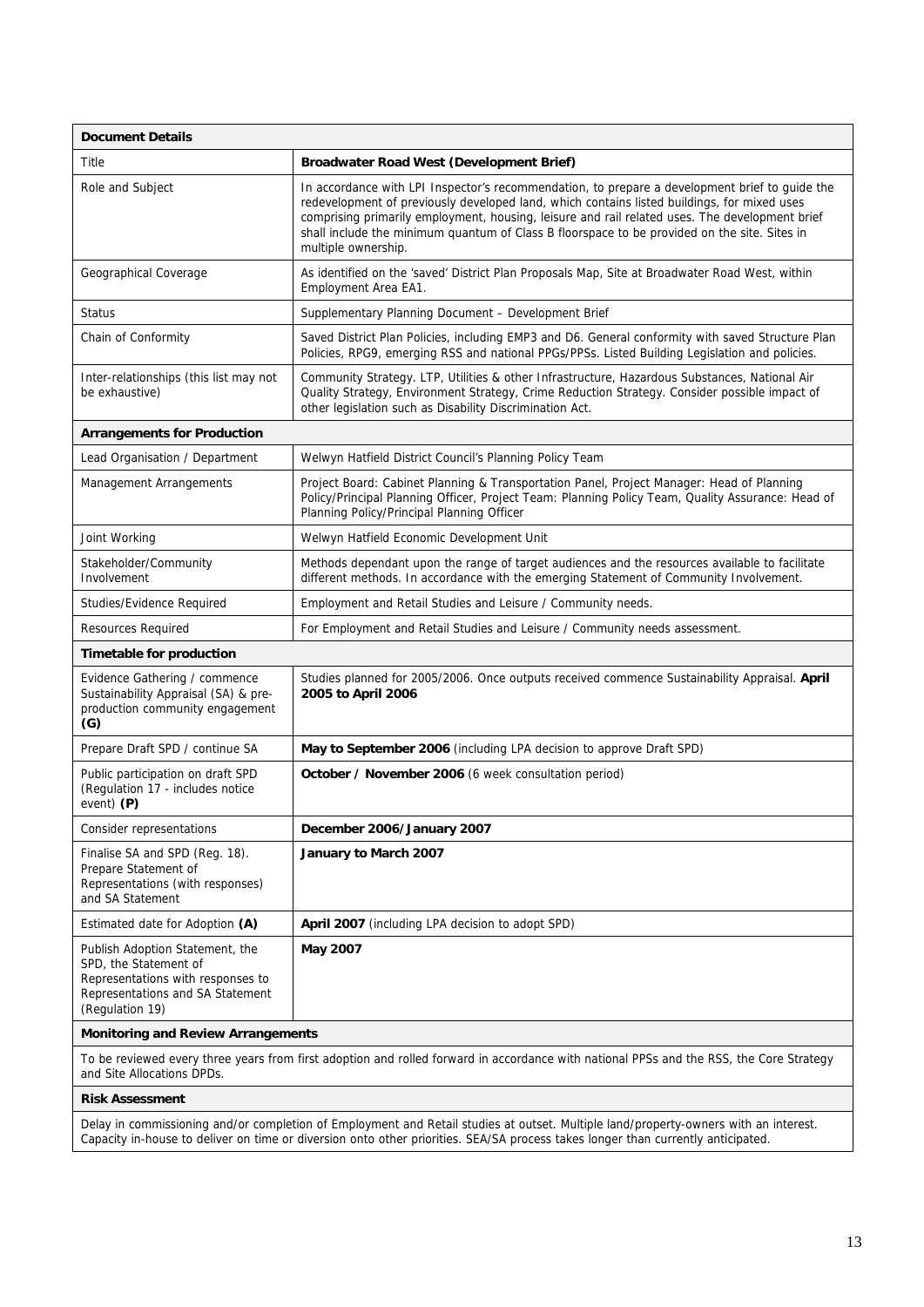| <b>Document Details</b>                                                                                                                              |                                                                                                                                                                                                                                                                                                                                                                                 |
|------------------------------------------------------------------------------------------------------------------------------------------------------|---------------------------------------------------------------------------------------------------------------------------------------------------------------------------------------------------------------------------------------------------------------------------------------------------------------------------------------------------------------------------------|
| Title                                                                                                                                                | High View/Hill Top Neighbourhood Centre (Development Brief)                                                                                                                                                                                                                                                                                                                     |
| Role and Subject                                                                                                                                     | Supplementary Planning Document to be developed in association with saved District Plan policies<br>H1 (identified as a mixed use site: HS23, to include housing, retailing, services and community<br>facilities) and D6, which requires development briefs to be prepared for major sites and schemes.<br>Take into account policy objectives of policy TCR25.                |
| Geographical Coverage                                                                                                                                | The High View / Hill Top Neighbourhood Centre. Exact area yet to be defined.                                                                                                                                                                                                                                                                                                    |
| <b>Status</b>                                                                                                                                        | Supplementary Planning Document (Development Brief)                                                                                                                                                                                                                                                                                                                             |
| Chain of Conformity                                                                                                                                  | Saved Policy H1 and D6 of the soon to be adopted Welwyn Hatfield District Plan 2005. With<br>national PPSs, emerging RSS, saved SP, Core Strategy and DPDs if appropriate.                                                                                                                                                                                                      |
| Inter-relationships                                                                                                                                  | Community Plan, LTP, Utilities & other Infrastructure, Hazardous Substances, National Air Quality<br>Strategy, Environmental Strategy, Community Safety Strategy, Walking, Cycling & Parking<br>Strategy, Economic Development Strategy, Local Housing Strategy, Asset Management Plan.<br>Consider possible impact of other legislation such as Disability Discrimination Act. |
| <b>Arrangements for Production</b>                                                                                                                   |                                                                                                                                                                                                                                                                                                                                                                                 |
| Lead Organisation / Department                                                                                                                       | Welwyn Hatfield District Council's Planning Policy Team                                                                                                                                                                                                                                                                                                                         |
| Management Arrangements                                                                                                                              | Project Board: Cabinet Planning & Transportation Panel, Project Manager: Head of Planning<br>Policy/Principal Planning Officer, Project Team: Planning Policy Team, Quality Assurance: Head of<br>Planning Policy/Principal Planning Officer                                                                                                                                    |
| Joint Working                                                                                                                                        | Welwyn Hatfield Alliance, Residents Groups/Associations, Welwyn Hatfield Estates Team                                                                                                                                                                                                                                                                                           |
| Stakeholder/Community<br>Involvement                                                                                                                 | Methods dependant upon the range of target audiences and the resources available to facilitate<br>different methods. In accordance with the emerging Statement of Community Involvement which<br>is planned for adoption in November 2006.                                                                                                                                      |
| Studies/Evidence Required                                                                                                                            | To be determined                                                                                                                                                                                                                                                                                                                                                                |
| <b>Resources Required</b>                                                                                                                            | To be determined                                                                                                                                                                                                                                                                                                                                                                |
| Timetable for production                                                                                                                             |                                                                                                                                                                                                                                                                                                                                                                                 |
| Evidence Gathering / commence<br>Sustainability Appraisal (SA) & &<br>pre-production community<br>engagement (G)                                     | September 2006 to April 2007                                                                                                                                                                                                                                                                                                                                                    |
| Prepare Draft SPD / continue SA                                                                                                                      | April to August 2007 (including LPA decision to approve Draft SPD)                                                                                                                                                                                                                                                                                                              |
| Public participation on draft SPD<br>(Regulation 17 - includes notice<br>event) (P)                                                                  | September/October 2007 (6 week consultation period)                                                                                                                                                                                                                                                                                                                             |
| <b>Consider representations</b>                                                                                                                      | November/December 2007                                                                                                                                                                                                                                                                                                                                                          |
| Finalise SA and SPD (Req. 18).<br>Prepare Statement of<br>Representations (with responses)<br>and SA Statement                                       | January to May 2008                                                                                                                                                                                                                                                                                                                                                             |
| Estimated date for Adoption (A)                                                                                                                      | June 2008 (including LPA decision to approve SPD)                                                                                                                                                                                                                                                                                                                               |
| Publish Adoption Statement, the<br>SPD, the Statement of<br>Representations with responses to<br>Representations and SA Statement<br>(Regulation 19) | <b>July 2008</b>                                                                                                                                                                                                                                                                                                                                                                |
| <b>Monitoring and Review Arrangements</b>                                                                                                            |                                                                                                                                                                                                                                                                                                                                                                                 |
| RSS, the Core Strategy and Site Allocations DPDs.                                                                                                    | To be reviewed every three years from first adoption and rolled forward, if considered necessary, in accordance with national PPSs and the                                                                                                                                                                                                                                      |

#### **Risk Assessment**

Complex area involving multiple landowners and a wide range of stakeholders. Programme may slip if level of response to consultation cannot be dealt with in time frame currently planned. Capacity in-house to deliver on time or diversion onto other priorities. SEA/SA process takes longer than currently anticipated.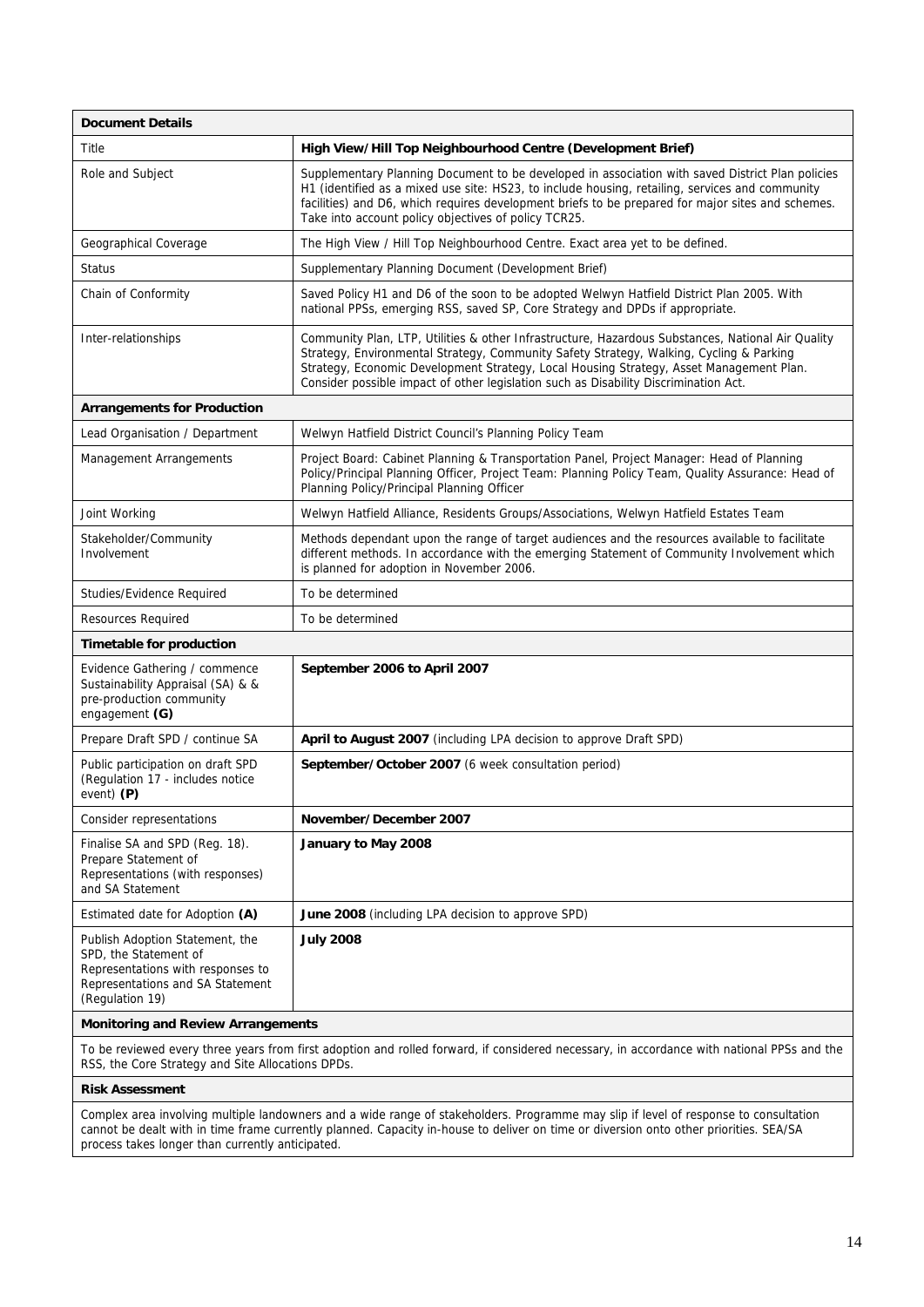#### **7. Existing Supplementary Planning Guidance**

7.1 The Council has adopted a range of Supplementary Planning Guidance (SPG); both topic based and site specific in nature. The Guidance set out below will continue to be a material consideration in the determination of planning applications until they are either replaced by a Local Development Document, as appropriate or, in the case of site specific planning briefs, the sites concerned are redeveloped. Implementation of development on these sites will be monitored through the AMR process. The table identifies the anticipated mechanisms for replacing the existing Guidance.

| <b>Title</b>                                                                        | Date<br>Adopted   | To be reviewed or replaced by:                                                                            |
|-------------------------------------------------------------------------------------|-------------------|-----------------------------------------------------------------------------------------------------------|
| Parking Standards                                                                   | January<br>2004   | Replace as part of the Development Control DPD                                                            |
| <b>Hatfield Town Centre East</b><br>Redevelopment, Revised Planning<br><b>Brief</b> | September<br>2002 | Review implementation as part of 2006 AMR and<br>thereafter.                                              |
| Digswell Character Appraisal                                                        | February<br>2004  | Review following adoption of Core Strategy & as part of<br>the future $(2^{nd})$ review of the Design SPD |
| Queenswood School Master Planning<br><b>Brief</b>                                   | March<br>2003     | Review implementation as part of 2005 AMR and<br>thereafter.                                              |
| Brookmans Park Transmitting Station                                                 | April 1995        | Review in 2005, consider need to replace or merge to<br>Development Control DPD                           |
| New Barnfield Master Planning Brief                                                 | June 2000         | Review implementation as part of 2005 AMR and<br>thereafter.                                              |
| Smith Kline Beecham (WGC) Planning<br><b>Brief</b>                                  | <b>July 2004</b>  | Review implementation as part of 2005 AMR and<br>thereafter.                                              |
| Hatfield Aerodrome Planning Brief                                                   | November<br>1999  | Review implementation as part of 2005 AMR and<br>thereafter.                                              |

Table 2: Replacing Planning Guidance

#### **8. Evidence Base and Studies**

- 8.1 The development of a sound evidence base is critical to the preparation of LDDs. The evidence gathered will be relied upon in testing the soundness of DPDs and individual policies at independent examination. However, much information is collected and maintained by other authorities or organisations and the LPA will need to work with others in order to develop, and thereafter update, an information and evidence base on the key social, economic and environmental characteristics of the area. In preparing the evidence base, LPAs must also prepare a sustainability scoping report (see section 9 for sustainability appraisals and strategic environmental assessments).
- 8.2 The LPA has previously undertaken a range of studies, many of which informed the development of the soon to be adopted Welwyn Hatfield District Plan 2005. Subject to sufficient financial resources being available, the LPA's projected timetables for LDD production and the availability of up-to-date information, the LPA proposes either to update or undertake new studies in the financial years 2005/2006 and 2006/2007. It is highly likely that external consultants will be appointed to assist the LPA with these studies. These specialist, but inter-related studies will inform the development of LDDs. A table, set out in Appendix C, describes studies previously completed and studies planned.
- 8.3 Other studies will be undertaken in-house from within the Planning Policy team in association with key stakeholders. These studies will include assessing the demand and land use requirements for hotels, cemeteries, religious buildings, education, childcare, health, libraries and telecommunications.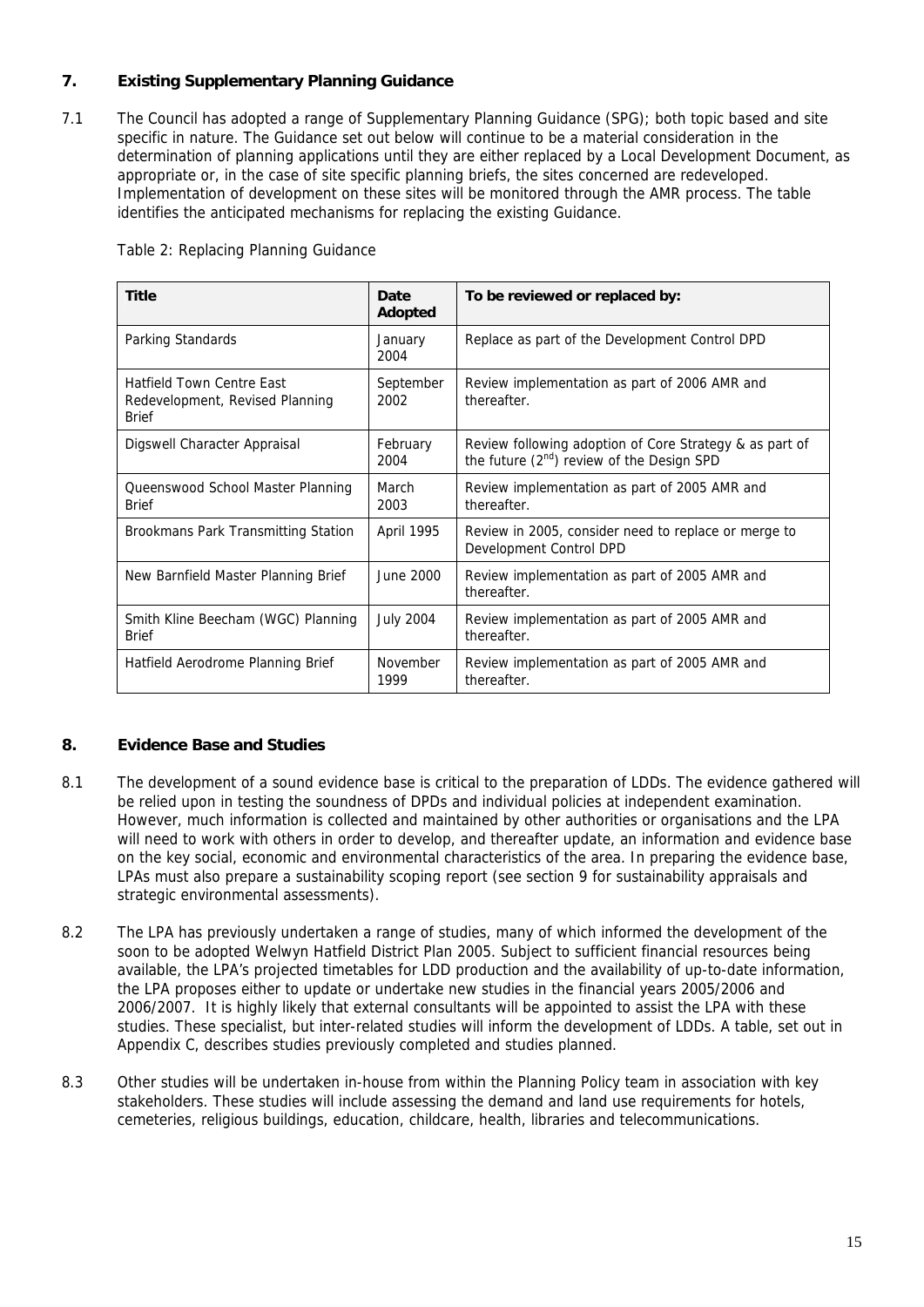#### **9. Strategic Environmental Assessment/Sustainability Appraisals**

- 9.1 European Directive, 2001/42/EC, requires a formal Strategic Environmental Assessment (SEA) of plans and programmes, prepared after July 2004, which are likely to have significant effects on the environment.
- 9.2 In addition, section 39 of the Act requires LDDs to be prepared with a view to contributing to the achievement of sustainable development and the LPA is required to undertake an appraisal of the sustainability of the proposals in each LDD i.e. every DPD and SPD, and to prepare a report of the findings of the Sustainability Appraisal (SA) in an Environment Report. The main purpose of SA is to appraise the social, environmental and economic effects of plan policies and strategies. It will also need to consider cumulative or consequential impacts of policies and strategies.
- 9.3 SA is an iterative process that should commence at the earliest stage and be fully integrated into the planmaking process. The Government's approach to SA is to ensure that environmental matters are appraised in the SA so that the requirements of the SEA Directive will be met. This integrated approach should avoid duplication of effort and confusion. The SEA/SA process is an important part of testing the soundness of LDDs, ensuring that they reflect sustainable development objectives and are consistent with each other. The Office of the Deputy Prime Minister has published draft guidance on the SA of Local Development Frameworks and once approved, will be an important document in assisting the LPA, and other organisations, to meet their statutory obligations.
- 9.4 It is currently estimated that it could take between 50-100 person days to complete a SEA of a LDD. Depending on available resources at the time of LDD production, the LPA may require specialist external assistance from outside the authority in order to complete the assessments.

#### **10. Overall Programme**

- 10.1 Whilst Government guidance indicates that DPDs may be developed in advance of the SCI being adopted, provided it complies with certain minimum consultation requirements, the Council considers that the Statement of Community Involvement (SCI) is an important document, which should be prepared early in the LDS programme and, as far as possible, in advance of consultation carried out in connection with the development of LDDs.
- 10.2 The purpose of the SCI, together with the LDS, is to provide the community and stakeholders with a clear indication of when or how it might expect to be involved in the preparation of the LDF and the steps the Council will take to facilitate this. It should also be acknowledged that a number of the organisations that are likely to be involved in DPD preparation will need to plan for their own project management and resource requirements in the context of their own plans and strategies. The SCI will be open to scrutiny, allowing the community the opportunity to influence the scope and form of consultation that will take place when LDDs are prepared.
- 10.3 The SCI will be subject to examination by an independent Inspector who will apply a set of criteria to test the soundness of the document. The Inspector's report will be binding on the Council. Should the Inspector decide that for whatever reason, the SCI fails the test of soundness, by implication the Council may have inadvertently disadvantaged someone from taking part in the preparation of a DPD. The Council wishes to avoid such situations from arising, wherever practicably possible.
- 10.4 The Planning Policy Team proposes to communicate with all existing known contacts and other stakeholders, groups and organisations early in 2005. The Team also proposes to contact other individuals, groups, businesses and organisations that may not currently be registered on the District Plan database. This way, the LPA hopes to establish a robust baseline position of consultees and stakeholders.
- 10.5 The LPA proposes four main tranches of examination over the first six years, as follows:
	- The Statement of Community Involvement (August 2006),
	- The Core Strategy (January 2009),
	- The Allocations DPD (December 2009 / January 2010), and
	- The Development Control DPD (June / July 2010).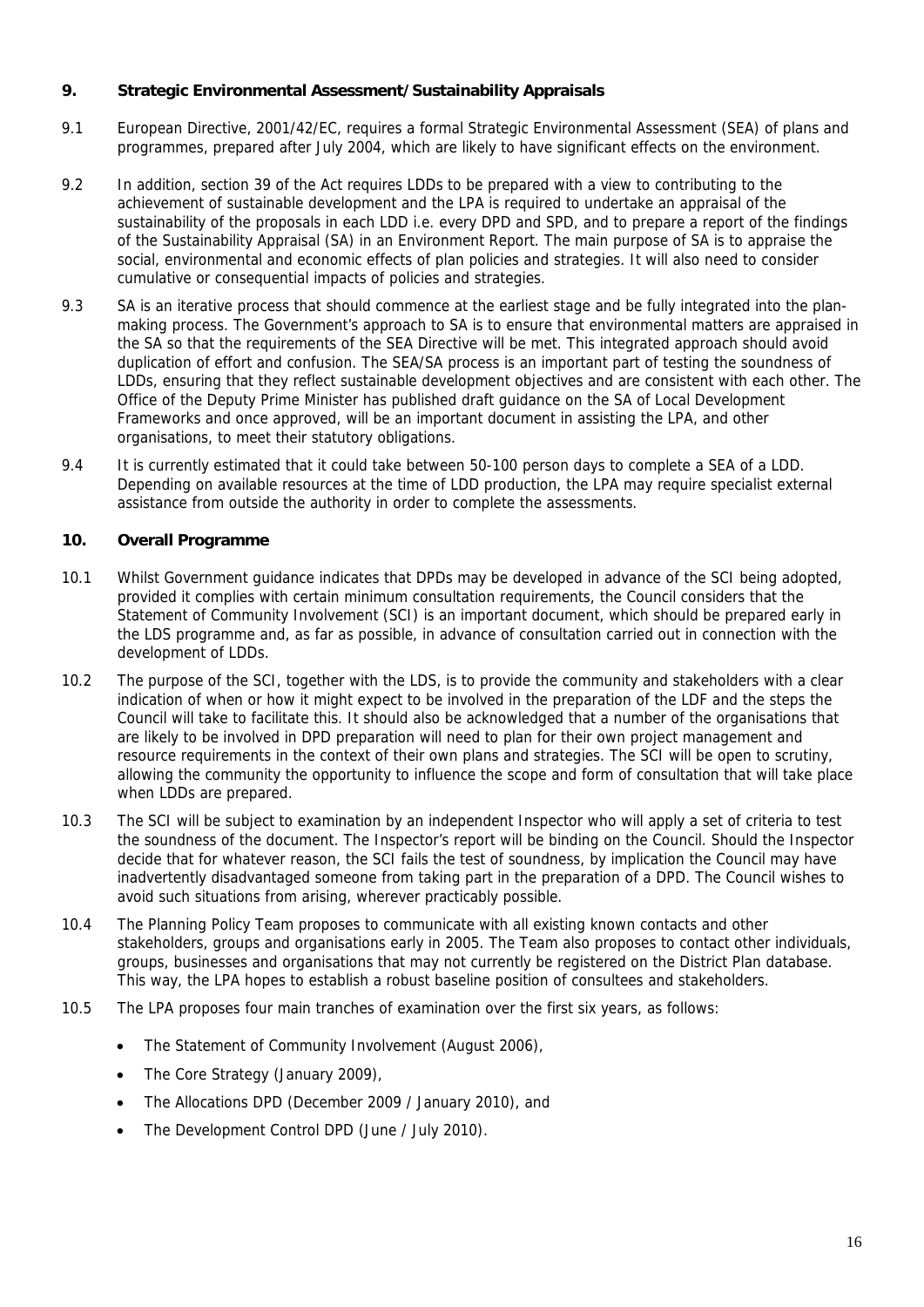- 10.6 Whilst the examination of the Statement of Community Involvement is currently scheduled for August 2006, the examination of the three other DPDs, are not currently programmed to take place until between 2009 and 2010. Underpinning this programme are three key issues; firstly the District Plan Review is scheduled for adoption in April 2005. This is an up to date plan, subject to recent examination, which identifies sufficient sites to take forward key District Plan (and adopted Structure Plan) objectives. It is not in need of an early comprehensive review. Secondly, the LPA considers that it is imperative that work takes place to implement key policies and proposals in the, soon to be adopted, District Plan 2005 and it is considered important that work commences on the Supplementary Planning Documents identified in the schedule and profiles contained in this LDS. Thirdly, the production of the DPDs must be based on sound evidence and to that end the LPA proposes to undertake a series of major studies over the first two to three years of the LDS programme. (Section 8 and Appendix C of this LDS explain further).
- 10.7 The Examination of the Core Strategy is currently scheduled for January 2009, with Adoption scheduled for June 2009. The pre-submission consultation (Reg. 25) on the Site Allocations DPD is scheduled to commence concurrently with the Preferred Options stage consultation (Reg. 26) of the Core Strategy. Preferred Options (Reg. 26) consultation on the Site Allocations DPD is scheduled to run concurrently with the Submission of the Core Strategy (June / July 2008) with adoption of the Site Allocations scheduled for July 2010. The Development Control DPD is not scheduled for adoption until December 2010. A number of 'saved' District Plan policies are proposed to merge to more than one DPD and many will need to be reviewed and merged to the Development Control DPD. In light of the projected programme set out in this LDS the LPA will, at the appropriate time, seek the Secretary of State's agreement to save the District Plan Review policies beyond 3 years from adoption, once the authority has had an opportunity to consider which policies in light of progress made on the LDDs. The Gantt Chart, on the following page, sets out the programme, with key milestones, for LDDs scheduled for adoption by 2010.
- 10.8 From time to time, the LDS may need to be reviewed to respond to circumstances not within the LPA's direct control. For example, the ODPM is proposing to revise national planning policy on the use of Planning Obligations. A consultation paper has been issued and the ODPM is considering how to respond to the responses received in addition to the matters raised in the 'Barker Report'. Should the Government decide to issue new guidance and/or introduce new regulatory measures, and then the LPA will need to consider how and when it will need to respond to such changes. It may decide that it wishes to bring forward a Supplementary Planning Document but in doing so will need to consider the impact on other planned LDDs.
- 10.9 Similarly, should the AMR highlight that key District Plan Review objectives are not being met, the LPA will reconsider the timing of relevant DPDs as appropriate.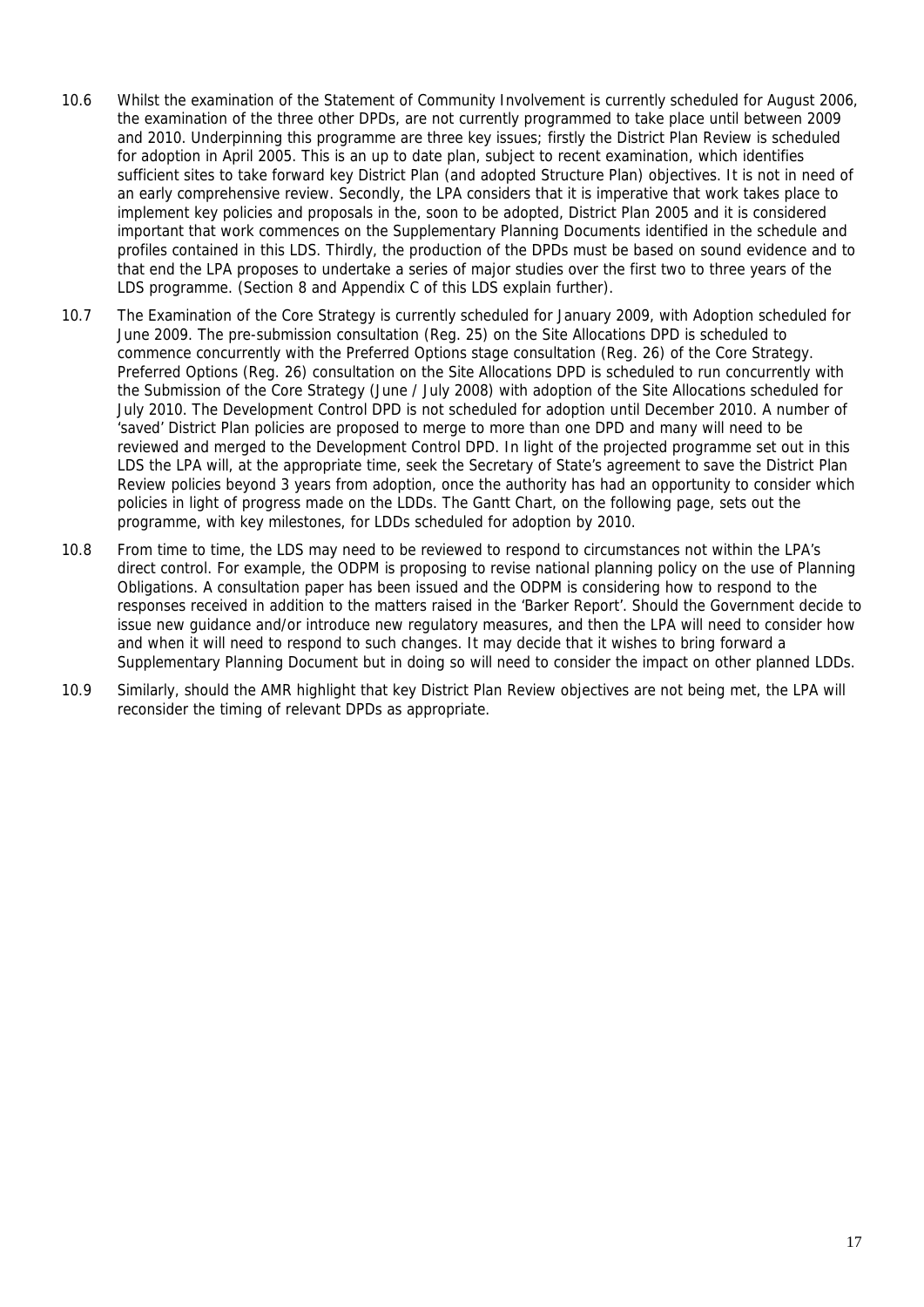#### **Timetable for production of the Local Development Framework.** (Note: Welwyn Hatfield District Plan 2005 due to be adopted April 2005)

|                                                             | 2005 |   |   |   |   |  |   |   | 2006 |              |   |   |  |              |              |              |   | 2007 |  |   |    |              |   |             |   |   |   |              |   |              |          |   |   |              |       |
|-------------------------------------------------------------|------|---|---|---|---|--|---|---|------|--------------|---|---|--|--------------|--------------|--------------|---|------|--|---|----|--------------|---|-------------|---|---|---|--------------|---|--------------|----------|---|---|--------------|-------|
|                                                             |      | F | M | A | M |  | J | A | S    | $\mathsf{O}$ | N | D |  | $\mathsf{F}$ | M            | $\mathsf{A}$ | M |      |  | Α | S. | $\mathsf{O}$ | N | $\mathsf D$ |   | F | M | $\mathsf{A}$ | M | $\mathsf{J}$ | $J \mid$ | A | S | $\mathsf{O}$ | $N$ D |
| Statement of Community<br>Involvement (DPD)                 |      |   | G |   |   |  |   |   |      | P            |   |   |  |              | $\mathsf{S}$ |              |   | M    |  | E |    |              | A |             |   |   |   |              |   |              |          |   |   |              |       |
| Core Strategy (DPD)                                         | G    |   |   |   |   |  |   |   |      |              |   |   |  |              |              |              |   |      |  |   |    |              |   |             |   |   |   |              |   |              |          |   | P |              |       |
| Site Allocations (DPD)                                      |      |   |   | G |   |  |   |   |      |              |   |   |  |              |              |              |   |      |  |   |    |              |   |             |   |   |   |              |   |              |          |   |   |              |       |
| WGC Town Centre &<br>Campus East Development<br>Brief (SPD) |      |   |   | G |   |  |   |   |      |              |   |   |  |              |              |              |   | D    |  |   |    |              |   |             | A |   |   |              |   |              |          |   |   |              |       |
| Design Guide (SPD)                                          |      |   |   |   |   |  |   |   |      |              |   |   |  |              |              |              |   | G.   |  |   |    |              |   |             |   |   |   | P            |   |              |          |   |   | A            |       |
| <b>Broadwater Road West</b><br>Development Brief (SPD)      |      |   |   | G |   |  |   |   |      |              |   |   |  |              |              |              |   |      |  |   |    | P            |   |             |   |   |   | $\mathbf{A}$ |   |              |          |   |   |              |       |
| High View / Hill Top<br>Neighbourhood Centre<br>(SPD)       |      |   |   |   |   |  |   |   |      |              |   |   |  |              |              |              |   |      |  |   | G  |              |   |             |   |   |   |              |   |              |          |   | Þ |              |       |

|                                                       |   | 2008 |   |  |     |   |  |             | 2009 |                |  |     |  |                                          |  |  |  | 2010         |  |  |   |             |       |              |  |   |  |  |               |   |  |  |                     |
|-------------------------------------------------------|---|------|---|--|-----|---|--|-------------|------|----------------|--|-----|--|------------------------------------------|--|--|--|--------------|--|--|---|-------------|-------|--------------|--|---|--|--|---------------|---|--|--|---------------------|
|                                                       |   |      | M |  | A M |   |  | $J$ $J$ $A$ | S    | $\overline{O}$ |  | NDJ |  | $F$   M $ A$   M $ J$ $ J$ $ A$ $ S$ $ $ |  |  |  |              |  |  |   |             | O N D | $\mathsf{J}$ |  |   |  |  | $F$ M A M J J |   |  |  | $A$ $S$ $O$ $N$ $D$ |
| Core Strategy (DPD)                                   |   |      |   |  |     | S |  |             |      | M              |  | E   |  |                                          |  |  |  | $\mathbf{A}$ |  |  |   |             |       |              |  |   |  |  |               |   |  |  |                     |
| Site Allocations (DPD)                                |   |      |   |  |     | D |  |             |      |                |  |     |  |                                          |  |  |  |              |  |  | M |             |       |              |  |   |  |  |               | А |  |  |                     |
| Development Control (DPD)                             | G |      |   |  |     |   |  |             |      |                |  |     |  | D                                        |  |  |  |              |  |  |   | $\sim$<br>э |       |              |  | M |  |  | Ε             |   |  |  | A                   |
| High View / Hill Top<br>Neighbourhood Centre<br>(SPD) |   |      |   |  |     | A |  |             |      |                |  |     |  |                                          |  |  |  |              |  |  |   |             |       |              |  |   |  |  |               |   |  |  |                     |

**G**: Evidence gathering/studies/scoping/pre-production engagement (all LDDs), **I**: Reg. 25, issues and options consultation (DPDs/SCI), **P**: Regulation 26, preferred options consultation (DPDs/SCI)/ Reg. 17 particpation on draft SPD, **S**: Submission (DPDs/SCI; this stage includes the submission of the Proposals Map for the Core Strategy and the Site Allocations DPDs), O:Alternative/Ommision sites (Allocations DPD only), **M**: Pre-examination meeting (DPDs/SCI), **E**: Independent Examination (DPDs/SCI), **A**: Adoption (all LDDs)

Note: This chart sets out the programme for all the Local Development Documents described in this Local Development Scheme, including those not scheduled for adoption within the first three years of the programme.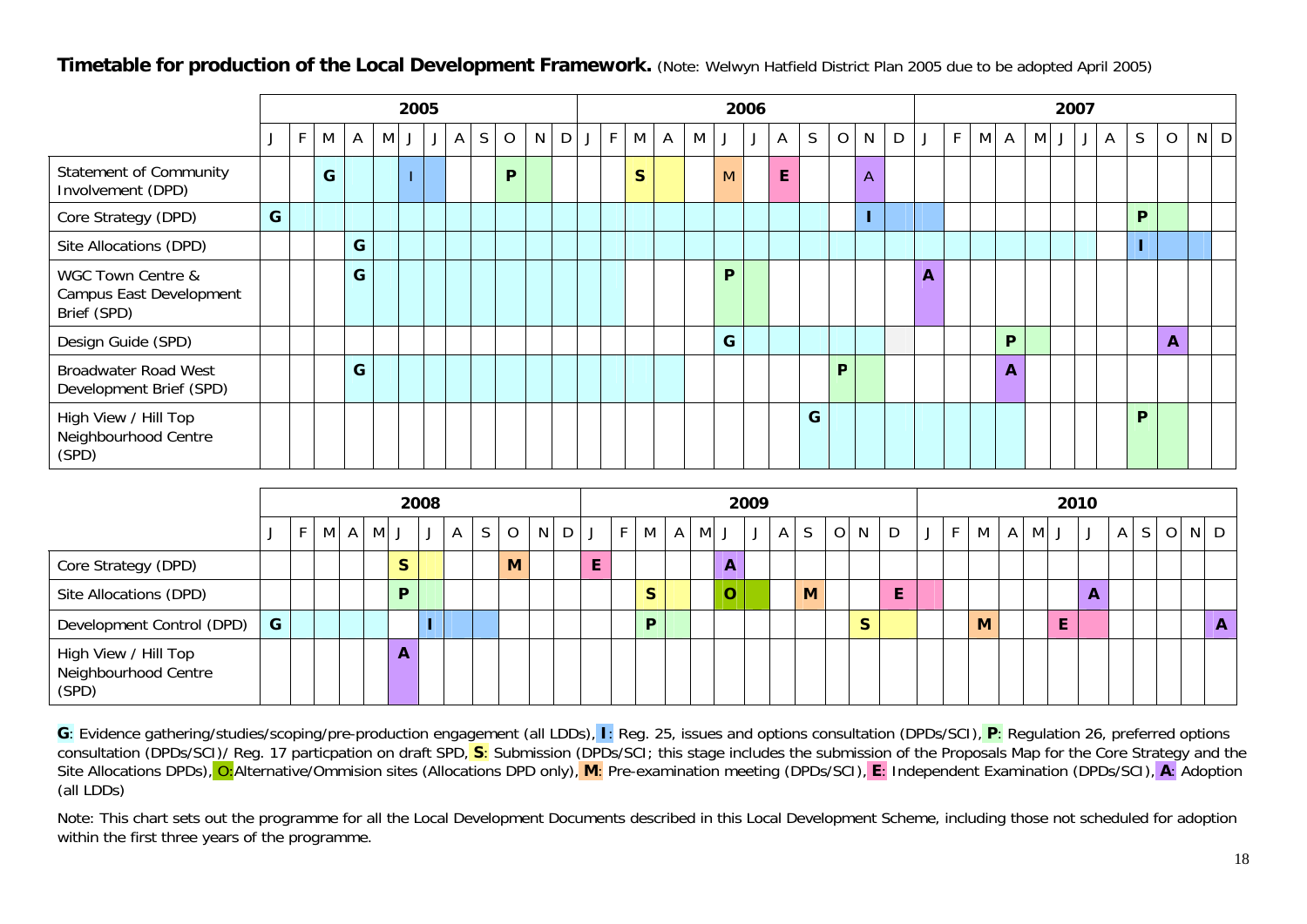#### **11. Annual Monitoring Reports**

- 11.1 The Council will be required by S35 of the Act and Part 8 of the Regulations to prepare Annual Monitoring Reports (AMRs) to assess the implementation of this LDS (and future role forwards pf the LDS) and the extent to which policies in the saved District Plan and the new LDDs are being achieved. The AMR will review plan progress each year compared to targets and milestones for LDD preparation. If targets and milestones are not being met then the reasons for this must be identified and the LDS updated accordingly. Robust monitoring systems will be required to assess what impact policies are having on national, regional and local targets, whether policies need adjusting or replacing and the proposed actions for achieving this.
- 11.2 The ODPM has recently published guidance on monitoring. The first full AMR must be submitted to the Secretary of State by 31 December 2006 covering the preceding monitoring year 1 April 2005 to 31 March 2006. Future AMRs must be prepared, thereafter, on a similar basis.
- 11.3 Crucial to monitoring will be a set of performance indicators which are objective led and can monitor progress against targets. Existing draft ODPM guidance emphasises the need to prepare and monitor housing trajectories. A housing trajectory should demonstrate how policies will deliver housing provision in the area and report on past and likely future performance on housing supply by comparing past performance on housing supply to future rates of supply.
- 11.4 Beyond the principal objectives described above there will be some latitude for local judgement on the format of the AMR. The report(s) could be divided thematically for example. However, the AMR will also need to feed into the regional monitoring undertaken by the RPB. In December 2005, planning authorities will have to submit an AMR covering the period from commencement of the Act to April 2005.
- 11.5 The Council's existing housing monitoring system requires further development so that the housing trajectories can be monitored in greater detail to cover matters such as dwelling size, location, density, previous use of land etc. Development of the monitoring system for employment land and buildings and retail floor space will also require focussing of resources. Monitoring also requires staff to carry out regular surveys, check and input information and manage reporting. The LPA has identified the need to employ a Monitoring Officer and a dedicated post has been created, although recruitment has yet to take place. In the meantime, the Council proposes to report as fully as it can by working with others such as the County Council Information Unit. However, the scope of the first monitoring report is likely to be restricted to the capacity of existing monitoring systems. The LPA will use best endeavours to increase its monitoring capacity year on year.

#### **12. Overall Resource Requirements**

12.1 At this early stage it is difficult to be precise about the overall resource requirements required to deliver the schedule of documents and studies described in this LDS. However, in summary, the estimated costs (financially) over a three to five year period are as follows:

| <b>Item</b>                                                                             | Assumptions                                                                                                                                                                                                                       | <b>Estimated cost</b> |
|-----------------------------------------------------------------------------------------|-----------------------------------------------------------------------------------------------------------------------------------------------------------------------------------------------------------------------------------|-----------------------|
| Costs associated with Independent<br>Examinations (over five years)                     | Include costs associated with: PINS, based on recent<br>District Plan PLI, Legal Representation (barrister, solicitor,<br>Queens Counsel, as appropriate), contingency for High<br>Court challenge, Programme Officer, Room Hire. | £326,861              |
| Costs associated with Consultation<br>(over three years)                                | Include publishing public notices, document production,<br>room hire, display equipment, transport costs                                                                                                                          | £69,000               |
| Establishing an Evidence Base (over<br>two to three years)                              | Estimates for Employment, Retail, Open Space & Leisure,<br>Housing Capacity Studies and work associated with the<br>production of SPDs (all subject to tender processes)                                                          | £250,000              |
| Strategic Environmental Appraisals /<br>Sustainability Appraisals (over three<br>years) | ODPM estimates between 50-100 person days required<br>per LDD. Allow for the commencement of SEA/SA process<br>for a maximum of six LDDs in the first three years<br>(including SPDs). (All subject to tender processes).         | £225,000              |
| Employing specialist consultants<br>(generally) on LDDs (over three years)              | Allow for database design for community involvement &<br>monitoring systems, graphic design & document<br>production.                                                                                                             | £60,000               |
| Total                                                                                   |                                                                                                                                                                                                                                   | £930,861              |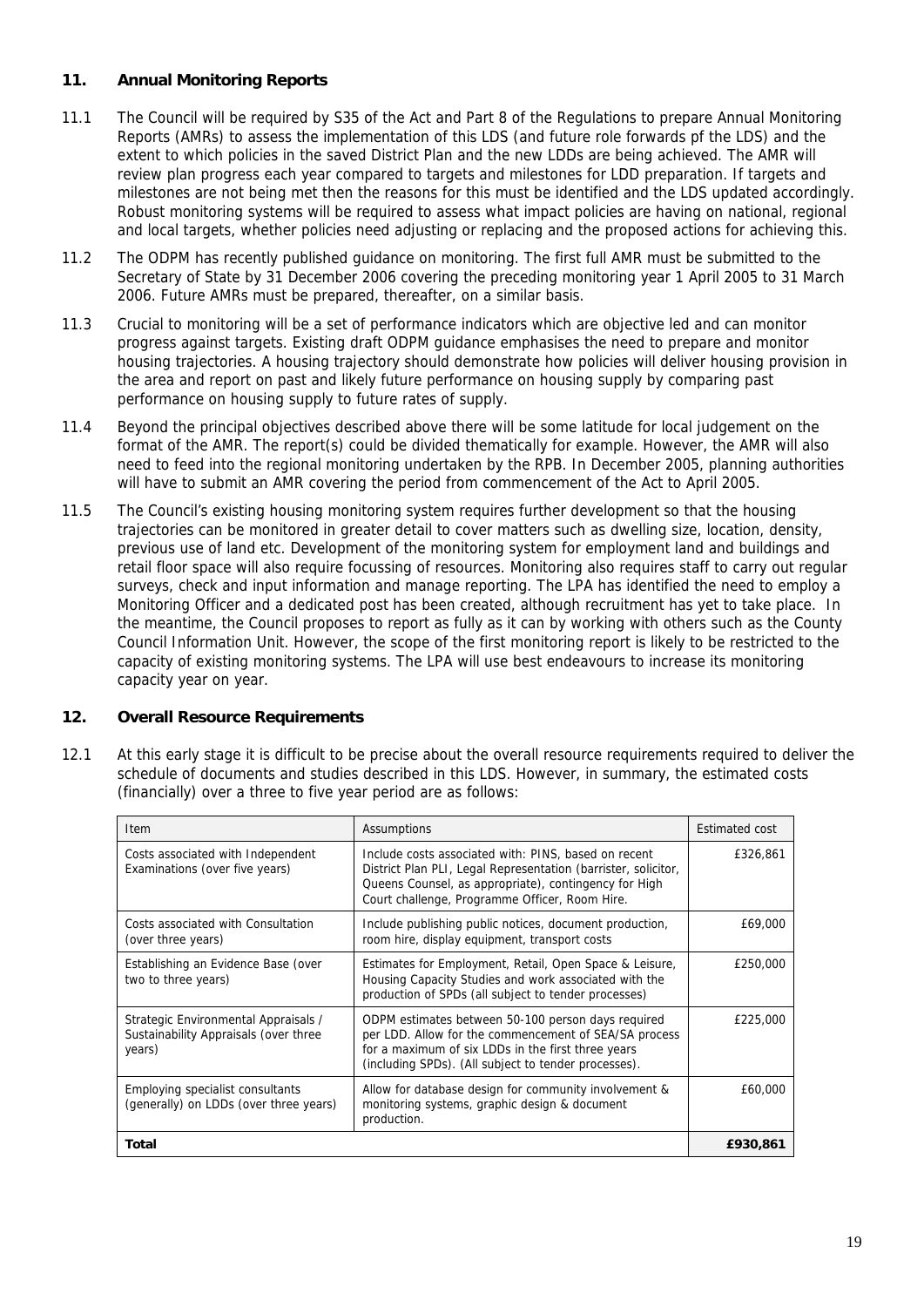- 12.2 The estimated costs, which are likely to vary but nevertheless provide an indication of likely budgetary requirements over a three to five year period, are likely to exceed the levels currently allocated in the annual Planning Policy revenue budget. The 2004/05-budget allocation is largely committed to the adoption costs associated with the District Plan Review. From 1 April 2005, any additional financial resources required to meet the production of the LDF will be addressed by growth in the revenue budget and the use of some Planning Delivery Grant, according to priorities in the Planning Department as a whole.
- 12.3 Staff resources have already been increased in the Policy Team in order to ensure that the District Plan Review is adopted, at the earliest opportunity, in parallel with moving to the new Planning system. Taking into account the need for officers to be engaged on non-district LDF work, such as the emerging Regional Spatial Strategy, the development of the county-wide Waste and Minerals Development Frameworks, the Local Transport Plan and the Community Strategy in addition to assisting with the determination of major planning applications, it is currently estimated that the Planning Policy Team has in the region of 5.3 (fte) posts to work on LDF production. Staffing levels will be monitored to ensure that the programme set out in the LDS can be delivered. The LPA will also seek to maximise opportunities, where they arise, for joint working to achieve best value.

#### **13. Supporting Statement**

- 13.1 **Inter-relationships with other Strategies and Plans:** The Council recognises that in preparing LDDs it is a statutory requirement for the authority to have regard to the relevant **Community Strategies** (at both district and county levels, where applicable), seeking to express (where practical and achievable) in land-use planning terms, those elements of the Community Strategy that relate to the development and use of land. In essence, this means that the LDF will act as a land-use delivery mechanism for programmes such as education, health, economic development, recycling and environmental protection. In doing so, the authority will need to take account of national economic policies, the financial policies of the various implementing agencies and the likely availability of resources. This means that LDDs should be based on realistic assumptions that are likely to deliver outcomes.
- 13.2 The capacity of existing infrastructure and the need for additional provision should be taken into account in the preparation of all LDDs. It is therefore proposed that agencies responsible for **infrastructure provision** will be invited to contribute to the preparation of the LDF. This way it is hoped that any constraints can be identified early in the LDD production process, best use can be made of existing provision and infrastructure agencies can plan, with greater certainty, in terms of their own financial and development programmes. Consultation will take place with utility companies responsible for electricity, gas and water supply, sewerage and telecommunications and an assessment made of any land-use requirements associated with utilities provision and the likely timeframe for delivery.
- 13.3 LDDs will also need to be integrated with the **Local Transport Plan**. In particular, the Proposals Map will identify any strategic proposals, where there is strong commitment from the relevant delivery agency.
- 13.4 European Directive, 96/82/EC, requires land-use policies to take account of the need to prevent major accidents involving **Hazardous Substances** and limiting their consequences on man and the environment. The LDF will therefore include a policy (in either the Core Strategy or the Development Control DPD) relating to the location of hazardous substances and the development of land in their vicinity so that appropriate distances are maintained between residential or public areas and areas of particular sensitivity.
- 13.5 The **Air Quality Strategy** for England, Scotland, Wales and Northern Ireland (2000 and 2003) sets out objectives for reducing the levels of the nine main air pollutants that harm human health and the environment. When preparing LDDs, the LPA will take account of the national (and any local) air quality objectives.
- 13.6 **Other Legislation:** In accordance with the advice in (draft) PPS1, the LPA will also need to have regard to the general requirements of other legislation, in particular the Race Relations Act 1976 and the Race Relations (Amendment) Act 2000, the Disability Discrimination Act 1995 and the Human Rights Act 1998.
- 13.7 **Other Local Plans and Strategies:** The Council produces a range of other plans strategies, which may be relevant to the preparation and implementation of the LDF. These include the Community Safety Strategy, the Economic Development Strategy, the Cultural Strategy, Local Housing Strategy, the Contaminated Land Strategy and the Walking, Cycling and Parking Strategies.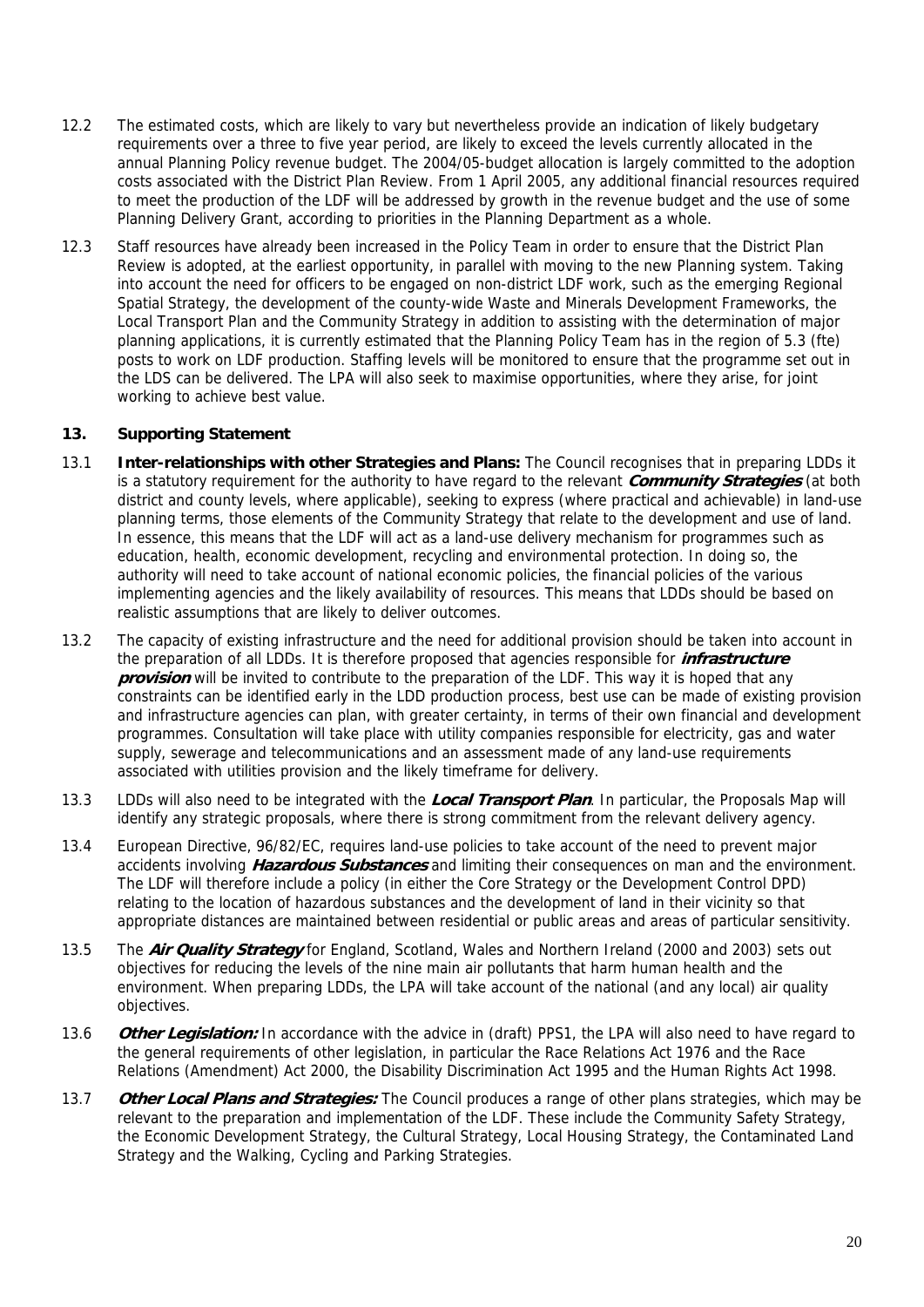- 13.8 **Programme Management Responsibilities:** The profiles of each LDD identify in brief the programme management responsibilities for the LDF. For DPDs the management responsibilities, unless subsequently amended, will be:
	- The Project Board: The Cabinet Planning and Transportation Panel prior to Executive or Council approval as appropriate.
	- The Project Manager: Head of Planning Policy or Principal Planning Officers as appropriate.
	- The Project Team: The Planning Policy team (in association with the Development Control team and any other relevant specialists).
	- Quality Assurance: Head of Planning Policy or Principal Planning Officers as appropriate (in association with any other relevant specialist)
- 13.9 Similar management arrangements will exist for the production of SPDs.
- **13.10 Overall Risk Assessment:** The profiles of each LDD identify in brief the possible risks that may impact on the production of the LDD and hence the overall programme outlined in this LDS. In summary, those risks, and other strategic risks are identified as:
	- Unable to retain or recruit staff with the appropriate range of skills;
	- Lack of capacity in-house to deliver on time or diversion onto other priorities which cannot be avoided, e.g. Regional Spatial Strategy, Waste and Minerals Development Frameworks;
	- Development of IT monitoring systems fails to take place early on in the programme;
	- The SEA/SA process takes longer than currently anticipated in the LDD profiles;
	- The Council does not take a decision in time due to the democratic process and timetabling of meetings. Each DPD will require i.r.o. five reports to elected members and both submission and adoption documents (for DPDs) must be agreed by the Full Council which meets, on average, once every three months;
	- Failure to secure a meaningful award of Planning Delivery Grant placing a heavier burden on the revenue budget against other District priorities;
	- Failure of external consultants to meet programme(s);
	- The Regional Spatial Strategy is delayed with delaying consequences for the timing of the Core Strategy and other DPDs;
	- The development rates in the Regional Spatial Strategy increase and / or allocations to the districts increase significantly over and above those presently indicated;
	- Housing Allocations in the 'saved' District Plan fail to come forward and deliver at anticipated rates. AMR to review need to amend timing of Allocations DPD accordingly.
	- Introduction of further fundamental changes to national or regional planning policy requiring a response from the LPA which may result in a shift in priorities in LDD production;
	- PINS availability for examination and Inspector's Report received in good time; and
	- The possibility of High Court Challenge.
- 13.11 **Risk Mitigation / Contingency Plans:** The LPA is working hard to improve and maintain performance and to move forward with the new plan making system whilst twin tracking the adoption process associated with the District Plan Review. The Council hopes that its efforts will be recognised through the performance appraisal associated with the award of Planning Delivery Grant. A significant award, over the next three years, would help to meet the substantial budget requirement currently identified. Careful timing and financial profiling of the pre-production studies, LDD production (requiring SA/SEA) and the independent examinations will help to spread the financial burden of the new plan making system.
- 13.12 The Planning Inspectorate (PINS) will be consulted, via the GO, to examine its capacity to preside over the proposed examinations as set out in the Schedule of Documents set out in Section 5 and the LDD profiles set out in Section 6. The Council is aware that PINS are currently experiencing delays in bookings for hearings and inquiries. However, PINs have not, to the LPA's knowledge, announced whether or not its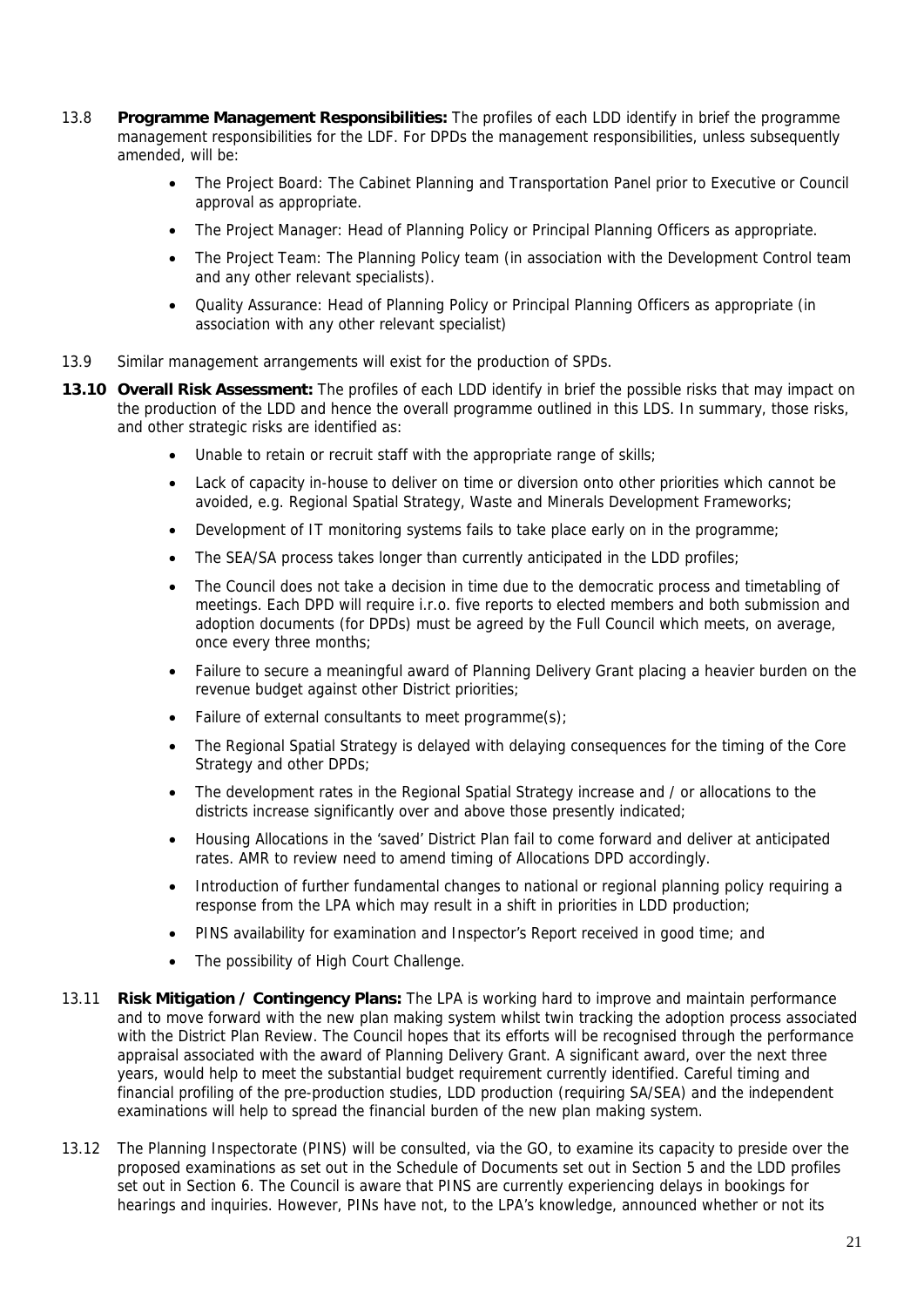performance targets for LDDs will be adversely affected by the backlog of planning appeals, although the LPA is aware that the appeals system has been subject to recent changes in order to deal with the backlog. Should the Planning Inspectorate not be able to confirm availability for examinations as currently profiled then the programme will have to be reviewed in light of all other resource constraints. This is a risk that cannot be assigned, or mitigated, by the LPA as it is outside its direct control.

13.13 As the scope of the LDF is very much set by legislation, regulation and national guidance little, if anything, can be altered in terms of process should the AMR highlight that the LDF is not being delivered, for whatever reason, in accordance with the LDS. The LPA is unlikely to compromise on quality, which means that either the programme or resources are most vulnerable to change.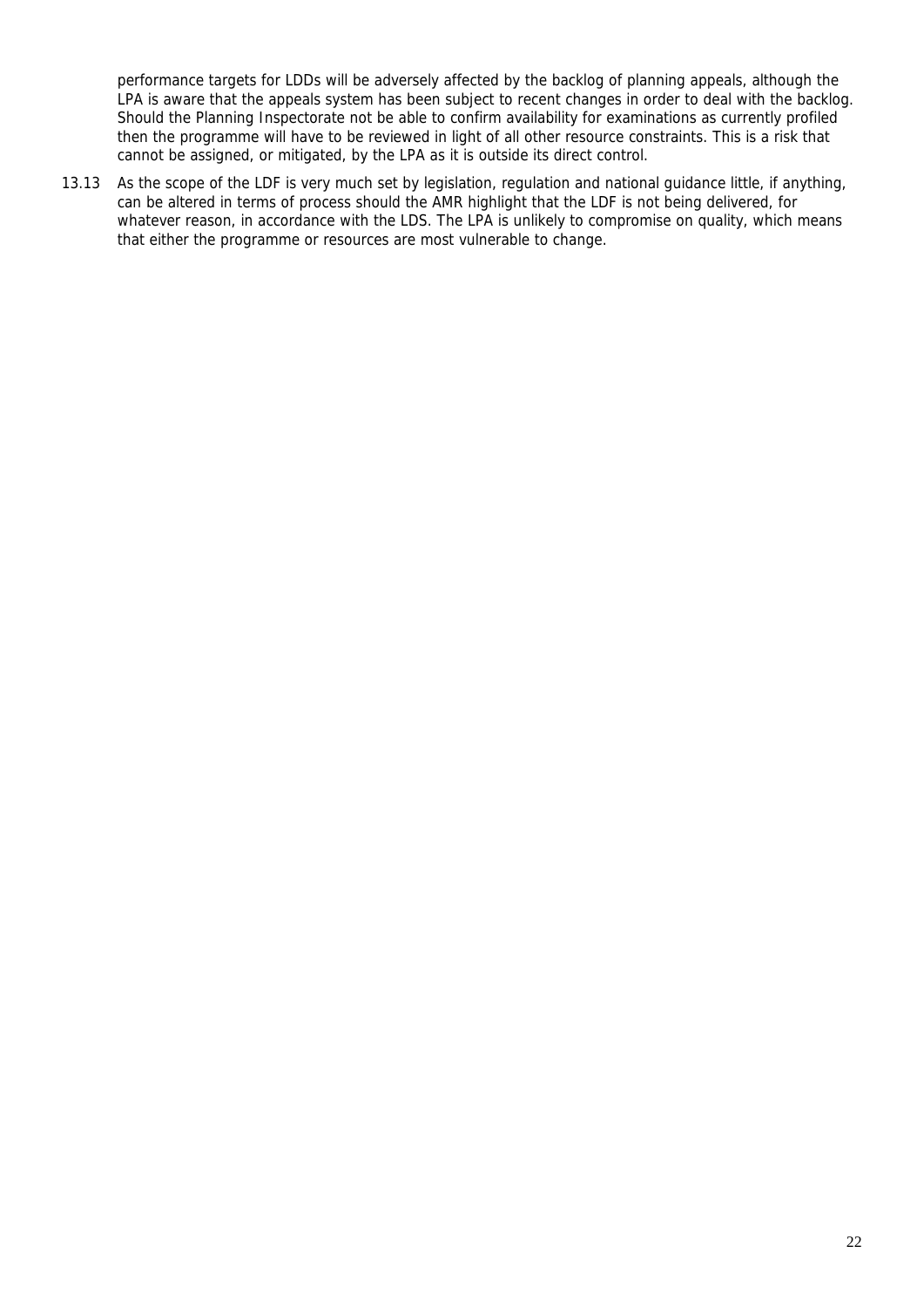**Appendix A** 

#### **Table of 'saved' Local Plan policies and their relationship to proposed LDDs.**

Note: Policy numbers currently refer to the Modifications Version 2004. A number of these will change once the Plan is adopted. New policy numbers, as set out in the soon to be adopted WHDP 2005, are as contained in brackets.

#### **Priority timescales: High = 2005/2006, Medium = 2006/7, Low = 2007/8, > 3 yrs = after 2007/8**

| Chapter                               | <b>Policy</b>              | <b>Title</b>                                                       | Comment                                                                                                                                                               | <b>Relationship to</b><br>proposed DPD or<br>other LDD or lapse<br>date. | <b>Priority for</b><br>review?<br>(High/Medium<br>$/$ Low $/$<br>Beyond 3 yrs) |
|---------------------------------------|----------------------------|--------------------------------------------------------------------|-----------------------------------------------------------------------------------------------------------------------------------------------------------------------|--------------------------------------------------------------------------|--------------------------------------------------------------------------------|
| Sustainable<br>Development            | SD <sub>1</sub>            | Sustainable<br>Development                                         | A core policy, consistent with national and<br>regional strategies and policies with local<br>emphasis.                                                               | Core Strategy - Merge                                                    | Low $/$ > 3 yrs                                                                |
| Green Belt &<br>Settlement<br>Pattern | GBSP1                      | Definition of the<br>Green Belt                                    | A core spatial policy, unlikely to change.                                                                                                                            | Core Strategy -<br>Merge                                                 | Low $/$ > 3 yrs                                                                |
|                                       | GBSP2                      | Towns and Specified<br>settlements                                 | A core spatial policy, unlikely to change.                                                                                                                            | Core Strategy -<br>Merge                                                 | Low $/$ > 3 yrs                                                                |
|                                       | GBSP3                      | Area of Special<br>Restraint and<br>Structural Landscape<br>Area   | A core spatial policy, unlikely to change.                                                                                                                            | Core Strategy -<br>Merge                                                 | Low $/$ > 3 yrs                                                                |
| Resources                             | R <sub>1</sub>             | Maximising the use of<br>previously developed<br>land              | Largely replicates PPG advice / PPS.                                                                                                                                  | Lapse: June 2010<br>(subject to SoS<br>agreement)                        | Low $/$ > 3 yrs                                                                |
|                                       | R <sub>2</sub>             | <b>Contaminated Land</b>                                           | Now dealt with in PPS23.                                                                                                                                              | Lapse: June 2010<br>(subject to SoS<br>agreement)                        | Low $/$ > 3 yrs                                                                |
|                                       | R <sub>3</sub>             | <b>Energy Efficiency</b>                                           | Partly dealt with in Supplementary Design<br>Guide. Review in light of RSS.                                                                                           | Core Strategy /<br>Development Control<br>- Merge, as<br>appropriate     | Low                                                                            |
|                                       | R4                         | Renewable Energy<br>Sources                                        | Reflects PPS22 advice with local emphasis.<br>Review in light of RSS.                                                                                                 | Development Control<br>- Merge                                           | Low                                                                            |
|                                       | R <sub>5</sub>             | Waste management                                                   | The Waste Development Framework<br>(produced by the County Council) may<br>eventually replace the need for this policy.<br>Keep under review. Otherwise Dev. Control. | Lapse: June 2010<br>(subject to SoS<br>agreement)                        | Low                                                                            |
|                                       | R6                         | <b>River Corridors</b>                                             | Policy specific to local circumstances with<br>both a spatial and development control<br>focus.                                                                       | Core Strategy and<br>Development Control<br>- Merge                      | Low $/$ > 3 yrs                                                                |
|                                       | R7                         | Protection of Ground<br>and Surface Water                          | Responds to and manages local<br>circumstances.                                                                                                                       | Development Control<br>- Merge                                           | Low $/$ > 3 yrs                                                                |
|                                       | R <sub>8</sub>             | Floodplains and Flood<br>Prevention                                | Inter-relationship with EA flood zone update.                                                                                                                         | Development Control<br>- Merge                                           | Low $/$ > 3 yrs                                                                |
|                                       | R9                         | <b>Conservation of Water</b><br>Resources - Supply<br>and Disposal | Places a requirement on development.                                                                                                                                  | Development Control<br>– Merge                                           | Low $/$ > 3 yrs                                                                |
|                                       | R <sub>9a</sub><br>(R10)   | Water Conservation<br><b>Measures</b>                              | Places a requirement on development.                                                                                                                                  | Development Control<br>- Merge                                           | Low $/$ > 3 yrs                                                                |
|                                       | R <sub>10</sub> a<br>(R12) | Special Areas of<br>Conservation                                   | Hierarchy to be defined in Core Strategy,<br>sites to be identified on Proposals Map.                                                                                 | Core Strategy and<br>Proposals Map -<br>Merge                            | Low $/$ > 3 yrs                                                                |
|                                       | <b>R10</b><br>(R13)        | Sites of Special<br>Scientific Interest                            | Hierarchy to be defined in Core Strategy,<br>sites to be identified on Proposals Map.                                                                                 | Core Strategy and<br>Proposals Map -<br>Merge                            | Low $/$ > 3 yrs                                                                |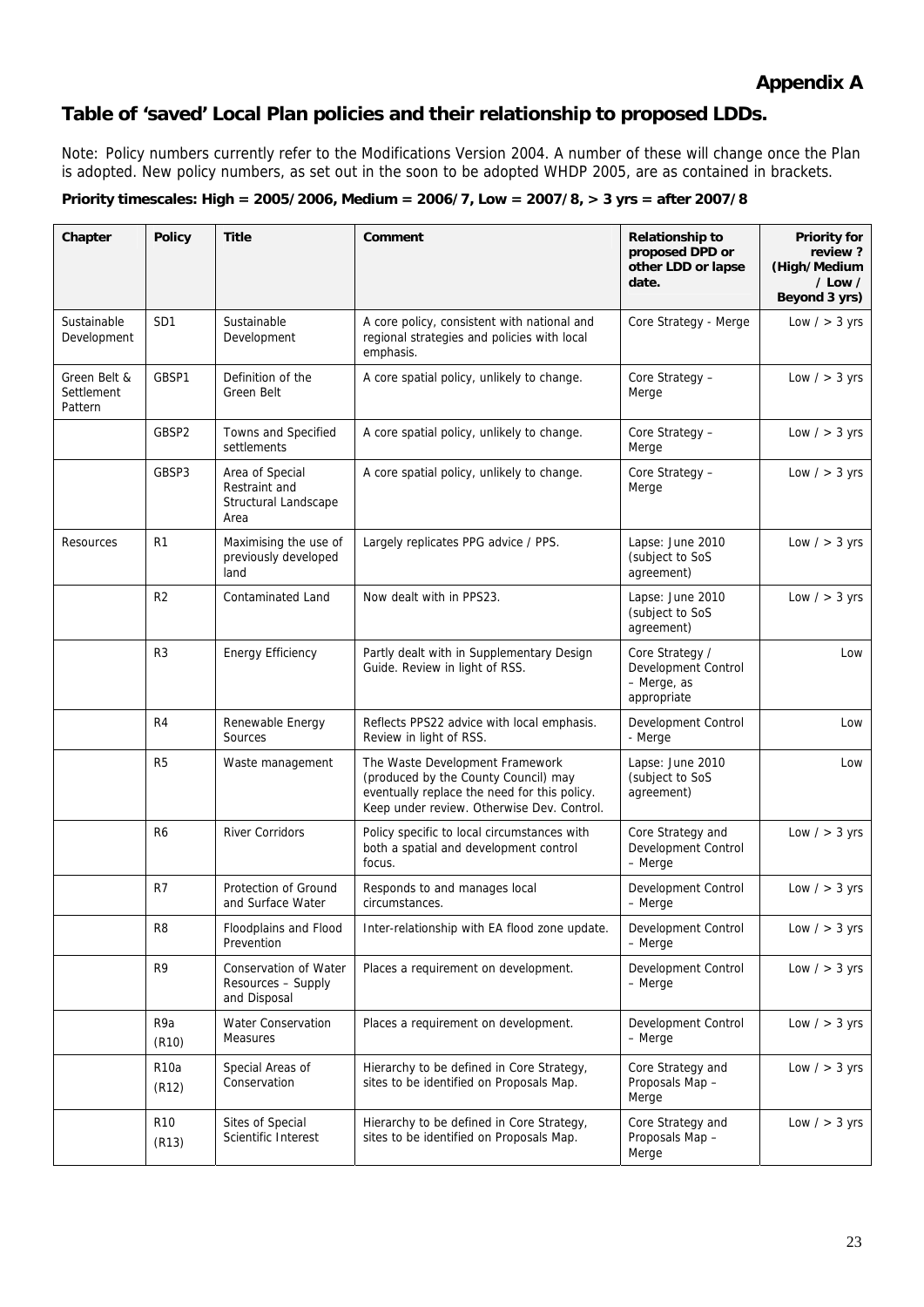| Chapter   | <b>Policy</b>            | <b>Title</b>                                                      | Comment                                                                                                                           | <b>Relationship to</b><br>proposed DPD or<br>other LDD or lapse<br>date.         | <b>Priority for</b><br>review?<br>(High/Medium<br>$/$ Low $/$<br>Beyond 3 yrs) |
|-----------|--------------------------|-------------------------------------------------------------------|-----------------------------------------------------------------------------------------------------------------------------------|----------------------------------------------------------------------------------|--------------------------------------------------------------------------------|
| Resources | R <sub>11</sub><br>(R14) | <b>Local Nature Reserves</b>                                      | Hierarchy to be defined in Core Strategy,<br>sites to be identified on Proposals Map.                                             | Core Strategy and<br>Proposals Map -<br>Merge                                    | Low $/$ > 3 yrs                                                                |
|           | R <sub>12</sub><br>(R15) | <b>Wildlife Sites</b>                                             | Hierarchy to be defined in Core Strategy,<br>sites to be identified on Proposals Map.                                             | Core Strategy and<br>Proposals Map -<br>Merge                                    | Low $/$ > 3 yrs                                                                |
|           | R <sub>13</sub><br>(R16) | Protection of Species                                             | Reflects legislative controls and PPS (draft).                                                                                    | Lapse: June 2010<br>(subject to SoS<br>agreement)                                | Low $/$ > 3 yrs                                                                |
|           | R <sub>14</sub><br>(R17) | Trees, Woodland and<br>Hedgerows                                  | Deals in part with procedures. Operates in<br>tandem with Policy D3c.                                                             | Development Control<br>and Design Guide -<br>merge                               | Low $/$ > 3 yrs                                                                |
|           | R <sub>15</sub><br>(R11) | Biodiversity and<br>Development                                   | Places a positive requirement on<br>development and operates in tandem with<br>Policy D3c.                                        | Development Control<br>- merge                                                   | Low $/$ > 3 yrs                                                                |
|           | R <sub>16</sub><br>(R18) | Air Quality                                                       | Accords with PPS23.                                                                                                               | Development Control<br>- merge                                                   | Low $/$ > 3 yrs                                                                |
|           | R <sub>17</sub><br>(R19) | Noise and Vibration<br>Pollution                                  | Accords with PPG24.                                                                                                               | Development Control<br>- merge                                                   | Low $/$ > 3 yrs                                                                |
|           | R <sub>18</sub><br>(R20) | Light Pollution                                                   | Criteria based development control policy.                                                                                        | Development Control<br>- merge                                                   | Low $/$ > 3 yrs                                                                |
|           | R <sub>19</sub><br>(R21) | Telecommunications<br>Development                                 | Criteria based development control policy.                                                                                        | Development Control<br>- merge                                                   | Low $/$ > 3 yrs                                                                |
|           | <b>R20</b><br>(R22)      | Development in<br><b>Conservation Areas</b>                       | Largely reflects advice in PPG15.                                                                                                 | Lapse: June 2010<br>(subject to SoS<br>agreement)                                | Low $/$ > 3 yrs                                                                |
|           | R <sub>21</sub><br>(R23) | Demolition of<br><b>Buildings in</b><br><b>Conservation Areas</b> | Largely reflects advice in PPG15.                                                                                                 | Lapse: June 2010<br>(subject to SoS<br>agreement)                                | Low $/$ > 3 yrs                                                                |
|           | R <sub>22</sub><br>(R24) | <b>Character Appraisals</b><br>and Enhancements                   | Sets out the LPAs statement of intent in<br>relation to a statutory responsibility and the<br>use of powers available to the LPA. | Lapse: June 2010<br>(subject to SoS<br>agreement)                                | Low $/$ > 3 yrs                                                                |
|           | R <sub>23</sub><br>(R25) | Works to Listed<br><b>Buildings</b>                               | Largely reflects advice in PPG15.                                                                                                 | Lapse: June 2010<br>(subject to SoS<br>agreement)                                | Low $/$ > 3 yrs                                                                |
|           | <b>R24</b><br>(R26)      | Alternatives Uses for<br><b>Listed Buildings</b>                  | Largely reflects advice in PPG15.                                                                                                 | Lapse: June 2010<br>(subject to SoS<br>agreement)                                | Low $/$ > 3 yrs                                                                |
|           | <b>R25</b><br>(R27)      | Demolition of Listed<br><b>Buildings</b>                          | Largely reflects advice in PPG15.                                                                                                 | Lapse: June 2010<br>(subject to SoS<br>agreement)                                | Low $/$ > 3 yrs                                                                |
|           | R <sub>26</sub><br>(R28) | Historic Parks and<br>Gardens                                     | Accords with advice in PPG15.                                                                                                     | Development Control<br>- merge but review in<br>light of any changes<br>to PPG15 | Low $/$ > 3 yrs                                                                |
|           | R <sub>27</sub><br>(R29) | Archaeology                                                       | Largely reflects advice in PPG16.                                                                                                 | Lapse: June 2010<br>(subject to SoS<br>agreement)                                | Low $/$ > 3 yrs                                                                |
| Movement  | M1                       | <b>Integrating Transport</b><br>and Land Use                      | Reflects advice in draft PPS1 and PPG13.                                                                                          | Core Strategy -<br>merge part and lapse<br>where duplicates<br>PPG/S             | Low $/$ > 3 yrs                                                                |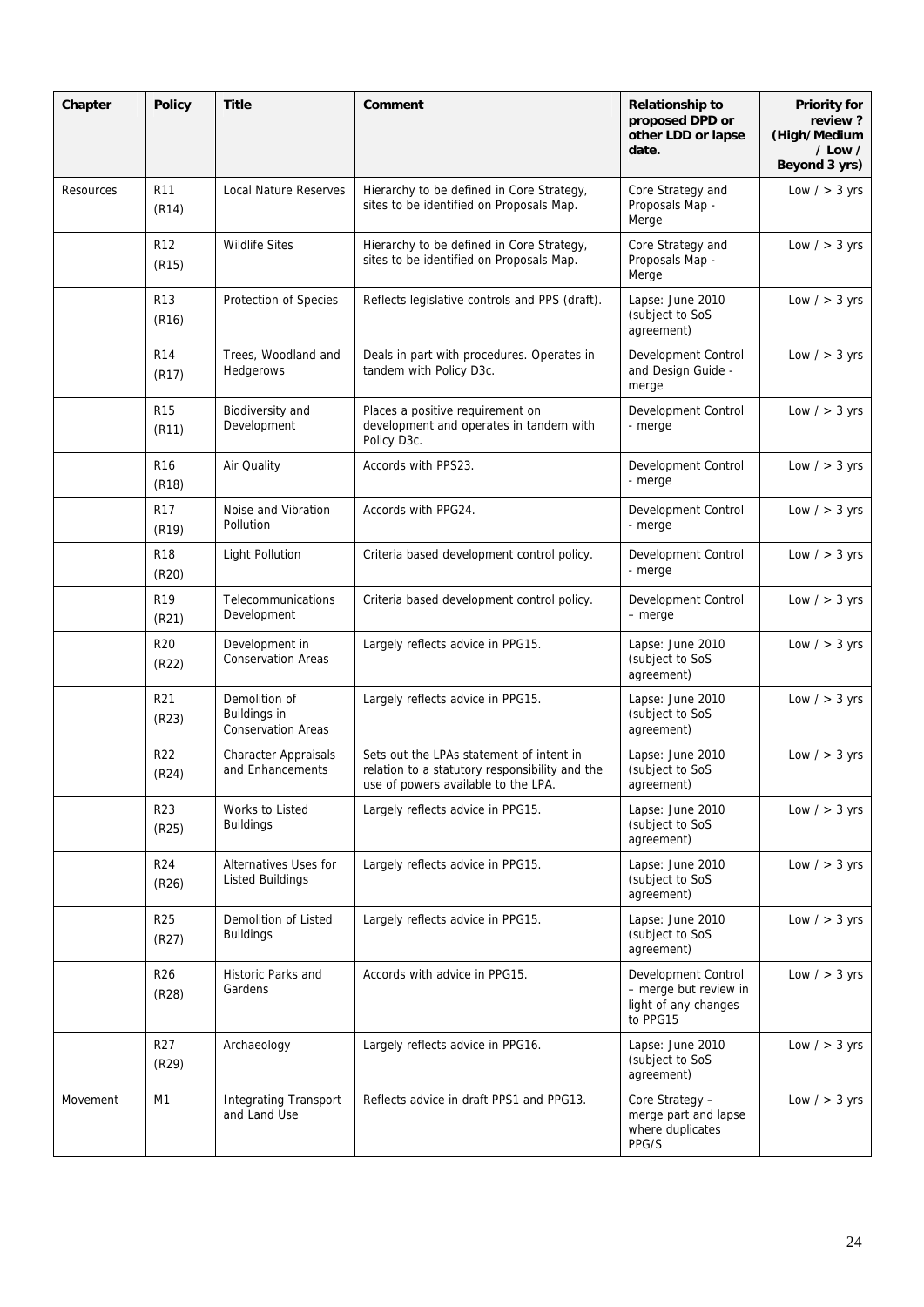| Chapter  | <b>Policy</b>          | <b>Title</b>                             | Comment                                                                                                                                                                                                                | Relationship to<br>proposed DPD or<br>other LDD or lapse<br>date.                                                        | <b>Priority for</b><br>review?<br>(High/Medium<br>$/$ Low $/$<br>Beyond 3 yrs) |
|----------|------------------------|------------------------------------------|------------------------------------------------------------------------------------------------------------------------------------------------------------------------------------------------------------------------|--------------------------------------------------------------------------------------------------------------------------|--------------------------------------------------------------------------------|
| Movement | M <sub>3</sub><br>(M2) | Transport<br>Assessments                 | Places a submission requirement on<br>applications to assist determination.                                                                                                                                            | Could be incorporated<br>in a checklist,<br>consider alternative<br>approach in policy or<br>guidance                    | Low $/$ > 3 yrs                                                                |
|          | M4<br>(M3)             | Green Transport Plans                    | Places a submission requirement on<br>applications to assist determination,<br>describes procedural matter and reflects<br>PPG13.                                                                                      | Development Control<br>- merge                                                                                           | Low $/$ > 3 yrs                                                                |
|          | M5<br>(M4)             | Developer<br>Contributions               | Operates in tandem with Policy IM2 with<br>environmental focus.                                                                                                                                                        | Core Strategy -<br>merge with Policy IM2                                                                                 | Medium / High<br>depending on<br>ODPM review on<br>obligations                 |
|          | M <sub>6</sub><br>(M5) | Pedestrian Facilities                    | Partly operates in tandem with Policy IM2<br>and accords with advice in PPG13.                                                                                                                                         | Core Strategy -<br>merge in part with<br>Policy IM2 otherwise<br>Development Control                                     | In part, Medium<br>/ High depending<br>on ODPM review<br>on obligations        |
|          | M7<br>(M6)             | Cycle Routes and<br><b>Facilities</b>    | Accords with advice in PPG13 and places a<br>requirement on development to make certain<br>provisions. Operates in tandem with Policy<br>IM2.                                                                          | Core Strategy -<br>merge in part with<br>Policy IM2 otherwise<br>Development Control                                     | In part, Medium<br>/ High depending<br>on ODPM review<br>on obligations        |
|          | M7a<br>(M7)            | <b>Equestrian Facilities</b>             | Reflects local circumstances.                                                                                                                                                                                          | Development Control<br>$-$ merge                                                                                         | Low $/$ > 3 yrs                                                                |
|          | M8                     | Powered Two-<br>Wheelers                 | Places a design requirement on<br>development.                                                                                                                                                                         | Merge with review of<br>Car Parking Standards<br>SPG to Development<br>Control DPD                                       | Low $/$ > 3 yrs                                                                |
|          | M9                     | <b>Bus and Taxi Facilities</b>           | Works mostly in tandem with Policy IM2.                                                                                                                                                                                | Core Strategy -<br>merge with Policy IM2                                                                                 | Medium / High<br>depending on<br>ODPM review on<br>obligations                 |
|          | M12<br>(M10)           | Passenger Transport<br>Interchanges      | Statement of intent to work with key<br>stakeholders, links with Policy IM2.                                                                                                                                           | Core Strategy -<br>merge with Policy<br>IM2, otherwise delete                                                            | Medium / High<br>depending on<br>ODPM review on<br>obligations                 |
|          | M13<br>(M11)           | Rail Freight Depots                      | Identification and protection of sites should<br>be undertaken as part of a Plan review. In<br>part deals with environmental and economic<br>impact that could be dealt with in a core<br>strategy policy such as SD1. | Core Strategy -<br>merge in part.<br>Allocate site(s) if<br>appropriate,<br>otherwise lapse after<br>2010 (S to SoS agt) | Low $/$ > 3 yrs                                                                |
|          | M14<br>(M12)           | <b>Operational Transport</b><br>Land     | Seeks to protect a diminished resource.                                                                                                                                                                                | Development Control<br>- merge                                                                                           | Low $/$ > 3 yrs                                                                |
|          | M16<br>(M13)           | Motorway Service<br>Areas                | Largely replicates PPG2 and Circular 1/94<br>advice. Supporting text indicates proposal<br>unlikely to be required or acceptable.                                                                                      | Lapse: June 2010<br>(subject to SoS<br>agreement)                                                                        | Low $/$ > 3 yrs                                                                |
|          | M19<br>(M14)           | Parking Standards for<br>New Development | Establishes policy, which is supported by<br>adopted SPG.                                                                                                                                                              | Development Control<br>- merge                                                                                           | Low $/$ > 3 yrs                                                                |
|          | M20<br>(M15)           | Panshanger Airfield                      | Partly procedural. CAA controls flying<br>activities. Sets out stance to future planning<br>applications on site-specific basis.                                                                                       | Lapse: June 2010<br>(subject to SoS<br>agreement)                                                                        | Low $/$ > 3 yrs                                                                |
| Design   | D1                     | Quality of Design                        | A key policy.                                                                                                                                                                                                          | Core Strategy -<br>merge and support<br>with SDG/SPD                                                                     | Low $/$ > 3 yrs                                                                |
|          | D <sub>2</sub>         | Character and<br>Context                 | Could be merged with Policy D1 to the Core<br>Strategy as a key design principle.                                                                                                                                      | Core Strategy -<br>merge and support<br>with SDG/SPD                                                                     | Low $/$ > 3 yrs                                                                |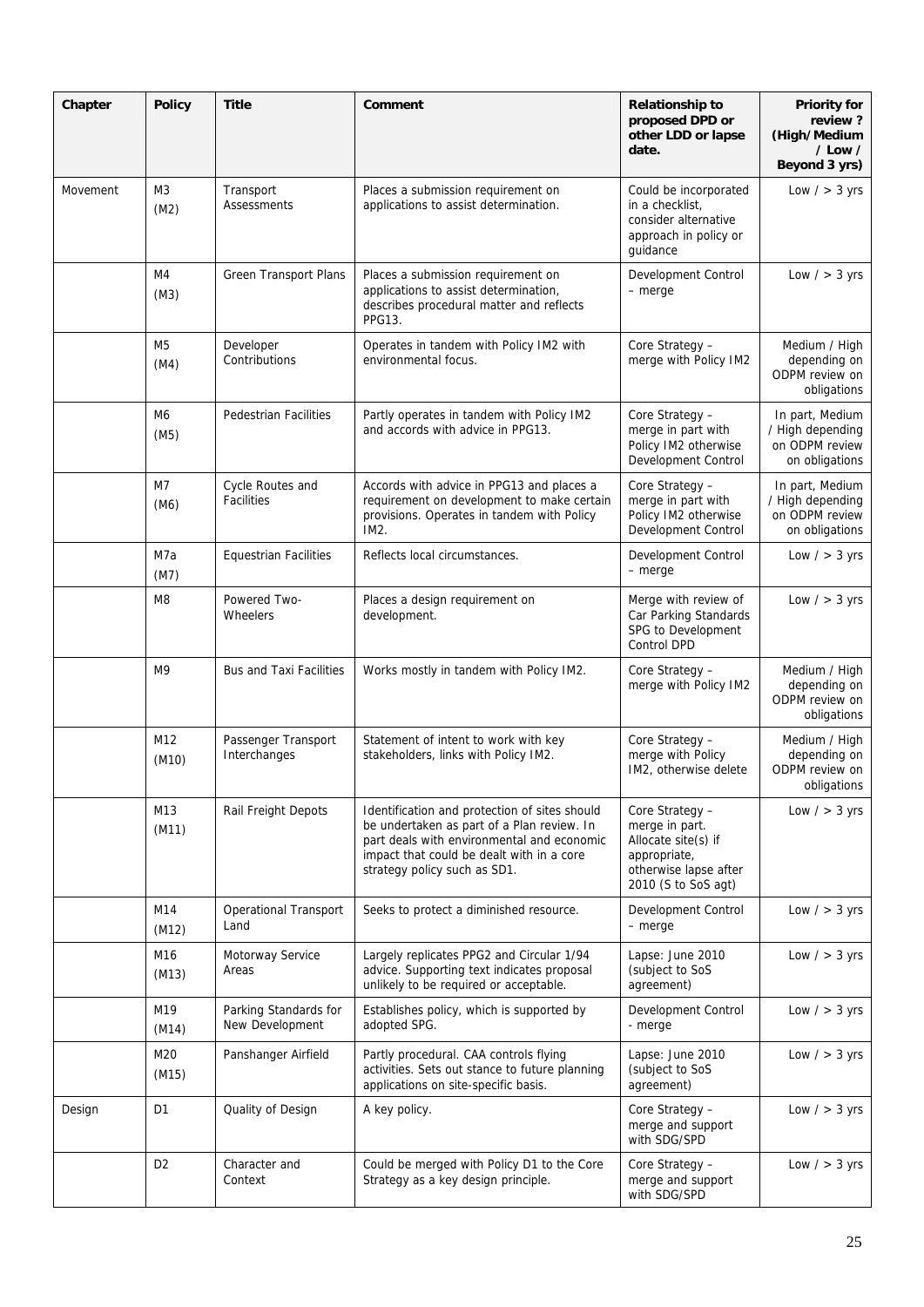| Chapter                               | <b>Policy</b>             | <b>Title</b>                                                | Comment                                                                                                                                                          | <b>Relationship to</b><br>proposed DPD or<br>other LDD or lapse<br>date.  | <b>Priority for</b><br>review?<br>(High/Medium<br>$/$ Low $/$<br>Beyond 3 yrs) |
|---------------------------------------|---------------------------|-------------------------------------------------------------|------------------------------------------------------------------------------------------------------------------------------------------------------------------|---------------------------------------------------------------------------|--------------------------------------------------------------------------------|
| Design                                | D <sub>2</sub> a<br>(D3)  | Continuity and<br>Enclosure                                 | Could be merged with Policy D1 to the Core<br>Strategy as a key design principle.                                                                                | Core Strategy -<br>merge and support<br>with SDG/SPD                      | Low $/$ > 3 yrs                                                                |
|                                       | D <sub>2</sub> b<br>(D4)  | Quality of the Public<br>Realm                              | Could be merged with Policy D1 to the Core<br>Strategy as a key design principle.                                                                                | Core Strategy -<br>merge and support<br>with SDG/SPD                      | Low $/$ > 3 yrs                                                                |
|                                       | D <sub>3</sub><br>(D5)    | Design for Movement                                         | Could be merged with Policy D1 to the Core<br>Strategy as a key design principle.                                                                                | Core Strategy -<br>merge and support<br>with SDG/SPD                      | Low $/$ > 3 yrs                                                                |
|                                       | D <sub>3</sub> a<br>(D6)  | Legibility                                                  | Could be merged with Policy D1 to the Core<br>Strategy as a key design principle.                                                                                | Core Strategy -<br>merge and support<br>with SDG/SPD                      | Low $/$ > 3 yrs                                                                |
|                                       | D <sub>3</sub> b<br>(D7)  | Safety by Design                                            | Places a requirement on development.                                                                                                                             | Development Control<br>- merge                                            | Low $/$ > 3 yrs                                                                |
|                                       | D <sub>3</sub> c<br>(D8)  | Landscaping                                                 | Places a requirement on development.                                                                                                                             | Development Control<br>- merge                                            | Low $/$ > 3 yrs                                                                |
|                                       | D <sub>3</sub> d<br>(D9)  | Access and Design for<br>People with<br><b>Disabilities</b> | Places a requirement on development.                                                                                                                             | Development Control<br>- merge                                            | Low $/$ > 3 yrs                                                                |
|                                       | D <sub>3</sub> e<br>(D10) | Public Art                                                  | Places a requirement on development.                                                                                                                             | Development Control<br>- merge                                            | Low $/$ > 3 yrs                                                                |
|                                       | D <sub>5</sub><br>(D11)   | Design Statements                                           | Places a requirement on applications.                                                                                                                            | Development Control<br>- merge                                            | Low $/$ > 3 yrs                                                                |
|                                       | D <sub>6</sub><br>(D12)   | Development Briefs                                          | Review role and function in light of new<br>planning system. Detailed guidance<br>contained within SDG.                                                          | Development Control<br>- merge                                            | Medium / High                                                                  |
| Implement-<br>ation and<br>Monitoring | IM <sub>1</sub>           | Non-Land Use<br>Strategies                                  | Primarily procedural and operational.                                                                                                                            | Lapse: June 2010<br>(subject to SoS<br>agreement)                         | Low $/$ > 3 yrs                                                                |
|                                       | IM <sub>2</sub>           | Planning Obligations                                        | A key policy, which works in tandem with<br>other Plan policies.                                                                                                 | Core Strategy - merge                                                     | Medium / High<br>depending on<br>ODPM review on<br>obligations                 |
|                                       | IM <sub>3</sub>           | Monitoring and<br>Review                                    | A procedural / operational policy setting out<br>the LPAs intentions, matters dealt with by<br>regulatory process.                                               | Lapse: June 2010<br>(subject to SoS<br>agreement)                         | Low $/$ > 3 yrs                                                                |
| Housing                               | H1                        | New Housing<br>Development                                  | Identifies Housing Sites to be developed<br>within the Plan period. Will require updating<br>following monitoring and review.<br>Relationship with emerging RSS. | Allocations - merge                                                       | Medium / High                                                                  |
|                                       | H2                        | Location of Windfall<br>Residential<br>Development          | Manages the release of non-allocated<br>housing sites based on sustainable<br>development criteria.                                                              | Allocations - merge                                                       | Low / Medium                                                                   |
|                                       | H <sub>3</sub>            | Loss of Residential<br>Accommodation                        | Seeks to protect existing stock.                                                                                                                                 | Core Strategy and<br>Development Control<br>DPD as appropriate -<br>merge | Low                                                                            |
|                                       | H4                        | Conversion of<br>Residential<br>Accommodation               | Partly seeks to make use of existing<br>resources. Criteria development control and<br>design based.                                                             | Core Strategy and<br>Development Control<br>DPD as appropriate -<br>merge | Low                                                                            |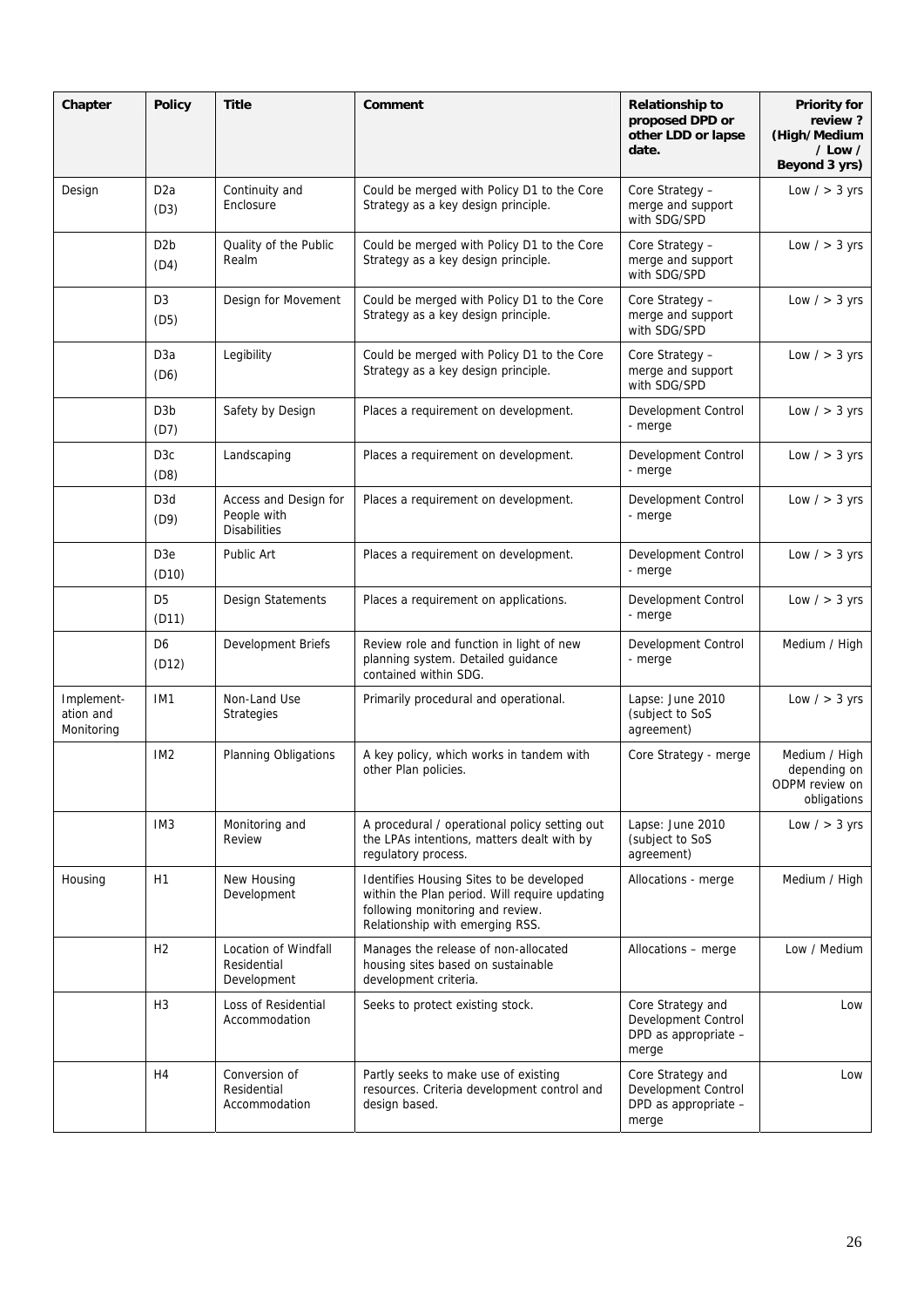| Chapter                            | <b>Policy</b>    | <b>Title</b>                                                                                        | Comment                                                                                                                                                                        | <b>Relationship to</b><br>proposed DPD or<br>other LDD or lapse<br>date.                   | <b>Priority for</b><br>review?<br>(High/Medium<br>/ Low /<br>Beyond 3 yrs) |
|------------------------------------|------------------|-----------------------------------------------------------------------------------------------------|--------------------------------------------------------------------------------------------------------------------------------------------------------------------------------|--------------------------------------------------------------------------------------------|----------------------------------------------------------------------------|
| Housing                            | H <sub>5</sub>   | Conversion of<br><b>Commercial or Vacant</b><br><b>Buildings to</b><br>Residential<br>Accommodation | Seeks to make alternative use of buildings in<br>employment use for housing subject to<br>certain criteria.                                                                    | Core Strategy and<br>Development Control<br>DPD as appropriate -<br>merge                  | Low                                                                        |
|                                    | H <sub>6</sub>   | Densities                                                                                           | Largely mirrors PPG3. Design matters dealt<br>with in other policies. Possible merge to<br>Development Control DPD or SDG.                                                     | Lapse: June 2010<br>(subject to SoS<br>agreement) or Dev.<br>Control DPD / SDG<br>merge    | Low                                                                        |
|                                    | H7               | Affordable Housing                                                                                  | Housing Needs Survey underway end of<br>2004. Once results received and considered,<br>develop SPD quickly and then follow up with<br>review of Policy.                        | SPD to support saved<br>policy then merge to<br>Allocations DPD,<br>possibly Core Strategy | High / Medium                                                              |
|                                    | H <sub>8</sub>   | Dwelling Type and<br>Tenure                                                                         | Partly reflects PPG3 but review following<br>completion of Housing Needs Survey and<br>review of stock.                                                                        | SPD to support saved<br>policy then merge to<br><b>Allocations DPD</b>                     | High / Medium                                                              |
|                                    | H <sub>9</sub>   | <b>Special Needs</b><br>Housing                                                                     | Review following completion of Housing<br>Needs Survey.                                                                                                                        | SPD to support saved<br>policy                                                             | High / Medium                                                              |
|                                    | H <sub>10</sub>  | Accessible Housing                                                                                  | Review in light of changes to the Building<br>Regulations.                                                                                                                     | Development Control<br>- merge if not<br>otherwise covered by<br>Building Regs.            | Medium                                                                     |
|                                    | H <sub>11</sub>  | Student<br>Accommodation                                                                            | Consider allocating part of University of<br>Hertfordshire campus. Remaining part of<br>policy can be dealt with by generic DC policy.                                         | Allocations and<br>Development Control<br>$-$ merge                                        | Medium                                                                     |
|                                    | H <sub>12</sub>  | Travelling<br>Showpeople's<br>Quarters                                                              | Criteria based policy that could be reviewed<br>following completion of future evidence base<br>work.                                                                          | Allocations / Dev.<br>Control - merge (as<br>appropriate)                                  | Medium                                                                     |
|                                    | H <sub>13</sub>  | <b>Gypsy Sites</b>                                                                                  | Criteria based policy that could be reviewed<br>following completion of future evidence base<br>work.                                                                          | Allocations /<br>Development Control<br>- merge (as<br>appropriate)                        | Medium                                                                     |
| Open Space                         | OS <sub>1</sub>  | Urban Open Land                                                                                     | Sets out importance of UOL and identifies<br>areas of land. Resists erosion of form and<br>function. Could form part of open space<br>hierarchy in Core Strategy.              | Part Core Strategy,<br>part Allocations -<br>merge / replace                               | Low                                                                        |
|                                    | OS <sub>2</sub>  | Playing Pitch Provision                                                                             | Could form part of open space hierarchy in<br>Core Strategy. Review following completion<br>of future evidence base work.                                                      | Core Strategy -<br>merge / replace                                                         | Low                                                                        |
|                                    | OS <sub>3</sub>  | Play Space and Open<br>Space Provision in<br>New Residential<br>Development                         | Operates in tandem with Policy IM2. Could<br>be dealt with through Planning Obligations<br>SPD in association with saved policy and<br>then Core Strategy policy.              | Planning Obligations<br>SPD and Core<br>Strategy - replace                                 | <b>Medium</b>                                                              |
|                                    | OS <sub>4</sub>  | Allotments                                                                                          | Could form part of open space hierarchy in<br>Core Strategy. Review following completion<br>of future evidence base work.                                                      | Core Strategy -<br>merge / replace                                                         | Low                                                                        |
| Community,<br>Leisure &<br>Tourism | CLT1             | Protection of Existing<br>Leisure Facilities                                                        | Seeks to prevent the net loss of leisure<br>facilities. Review in light of any future<br>evidence base work. Consider role in<br>hierarchy with UOL & playing pitch provision. | Core Strategy -<br>merge / replace                                                         | Low                                                                        |
|                                    | CLT <sub>2</sub> | New and Expanded<br>Leisure Facilities                                                              | Sequential approach to the provision of new<br>facilities together with generic development<br>control criteria.                                                               | Core Strategy &<br>Development Control<br>- merge                                          | Low                                                                        |
|                                    | CLT <sub>3</sub> | Stanborough Park                                                                                    | Largely repeats advice in PPG2. Consider role<br>in open space hierarchy.                                                                                                      | Core Strategy in part<br>- merge                                                           | Low                                                                        |
|                                    | CLT4             | Arts and Cultural<br>Facilities                                                                     | Generic development control criteria based<br>policy.                                                                                                                          | Development Control<br>- merge                                                             | Low                                                                        |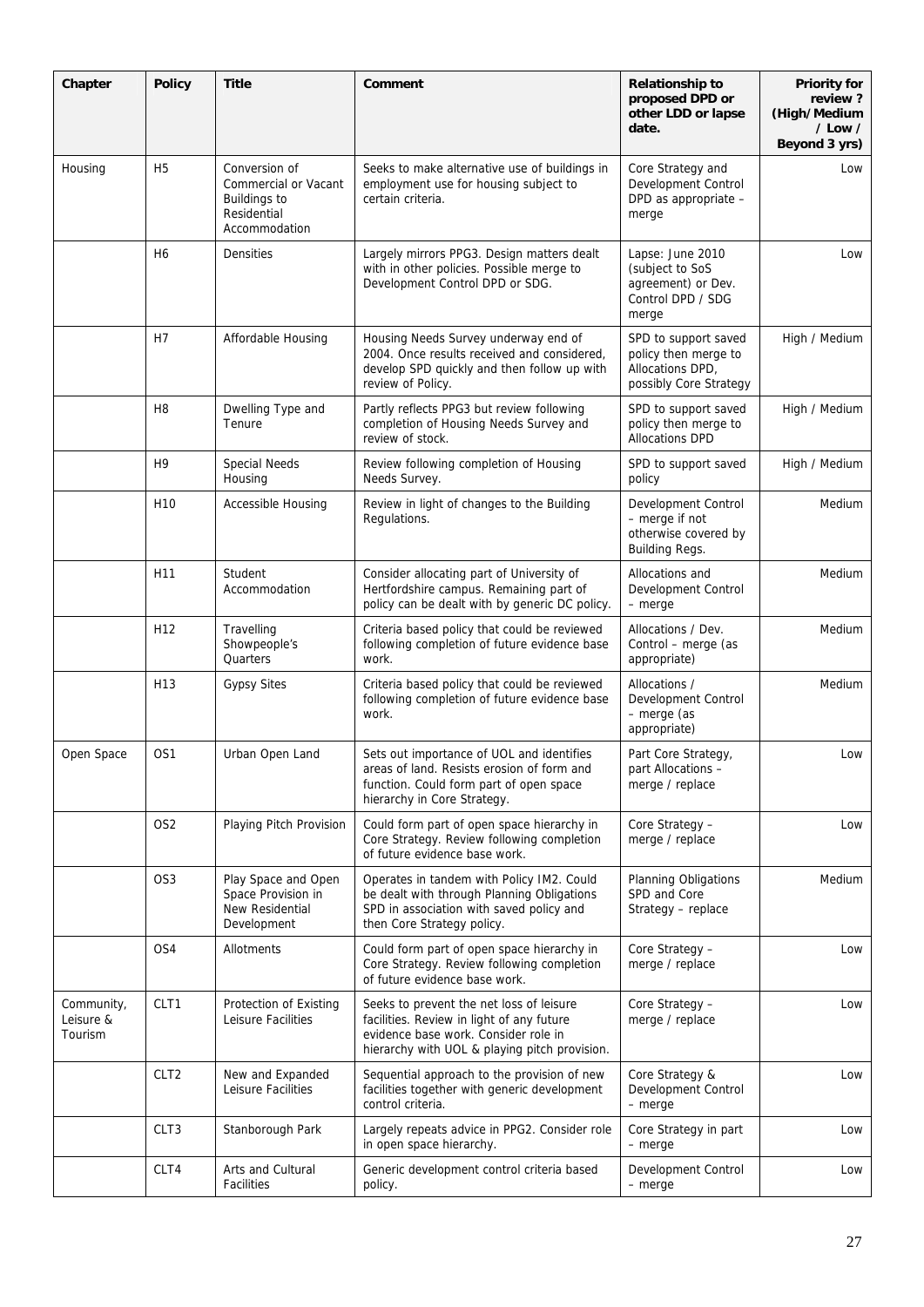| Chapter                            | <b>Policy</b>     | <b>Title</b>                                    | Comment                                                                                                                                                                                                                                                                 | <b>Relationship to</b><br>proposed DPD or<br>other LDD or lapse<br>date.                              | <b>Priority for</b><br>review?<br>(High/Medium<br>$/$ Low $/$<br>Beyond 3 yrs) |
|------------------------------------|-------------------|-------------------------------------------------|-------------------------------------------------------------------------------------------------------------------------------------------------------------------------------------------------------------------------------------------------------------------------|-------------------------------------------------------------------------------------------------------|--------------------------------------------------------------------------------|
| Community,<br>Leisure &<br>Tourism | CLT5              | <b>Tourist Facilities</b>                       | Generic development control criteria based<br>policy.                                                                                                                                                                                                                   | Development Control<br>- merge                                                                        | Low                                                                            |
|                                    | CLT6              | Hotels                                          | Sequential approach to the provision of new<br>facilities together with generic development<br>control criteria.                                                                                                                                                        | Core Strategy &<br>Development Control<br>$-$ merge                                                   | Low                                                                            |
|                                    | CLT7              | Community Use of<br><b>Education Facilities</b> | Seeks to make efficient use of existing<br>resources subject to certain criteria. Includes<br>a generic development control criteria.<br>Review this approach to other land uses.                                                                                       | Core Strategy &<br>Development control<br>$-$ merge                                                   | Low                                                                            |
|                                    | CLT8              | New and Extended<br><b>Education Facilities</b> | In part, generic development control criteria<br>(mainly sustainable transport focussed), in<br>part operates in tandem with policy IM2.                                                                                                                                | Core Strategy and<br>Development Control<br>$-$ merge                                                 | Low                                                                            |
|                                    | CLT9              | Use of Redundant<br><b>Education Facilities</b> | Review in light of evidence based work on<br>the need for community, leisure or<br>recreational uses and educational review<br>(both LEA and non-LEA).                                                                                                                  | Development Control<br>$-$ merge                                                                      | Low                                                                            |
|                                    | CLT <sub>10</sub> | Nurseries and<br><b>Childcare Facilities</b>    | Partly generic development control criteria,<br>partly in tandem with Policy IM2. Review in<br>light of any evidence based work on<br>Government targets and need/demand.                                                                                               | Development Control<br>$-$ merge                                                                      | Low                                                                            |
|                                    | CLT11             | <b>Library Services</b>                         | Partly Hatfield Town Centre specific, partly in<br>tandem with Policy IM2.                                                                                                                                                                                              | Development Control<br>- merge, Planning<br>Obligations SPD                                           | Medium / Low                                                                   |
|                                    | CLT12             | New Community<br><b>Facilities</b>              | Review in light of evidence based work on<br>the need for community uses. Depending on<br>outcome of evidence work may have<br>implications for Policy IM2, Planning<br>Obligations SPD and Allocations DPD.                                                            | Planning Obligations<br>SPD, Allocations DPD,<br>otherwise<br>Development Control<br>-merge / replace | Low / Medium                                                                   |
|                                    | CLT <sub>13</sub> | Loss of Community<br><b>Facilities</b>          | Review in light of evidence based work on<br>the need for community uses. Could be<br>combined with other such 'protectionist'<br>policies, e.g. CLT1.                                                                                                                  | Core Strategy -<br>merge / replace                                                                    | Low                                                                            |
|                                    | CLT14             | Places of Worship                               | Review in light of evidence based work on<br>the need for places of worship. In part<br>generic development control criteria. Based<br>on sustainable development objectives.                                                                                           | Core Strategy,<br>possibly Allocations<br>DPD and<br>Development Control<br>- merge / replace         | Low / Medium                                                                   |
|                                    | CLT15             | Health Centres and<br>Surgeries                 | Review in light of evidence based work on<br>the need for health centres and surgeries. In<br>part generic development control criteria.<br>Depending on outcome of evidence work<br>may have implications for Policy IM2,<br>Planning Obligations SPD and Allocations. | Planning Obligations<br>SPD, Allocations DPD,<br>otherwise<br>Development Control<br>-merge / replace | Low / Medium                                                                   |
|                                    | CLT <sub>16</sub> | Queen Elizabeth II<br>Hospital                  | Review in light of long term plans of the<br>Strategic Health Authority for the Hospital<br>site and strategic service provision. In part<br>generic development control and parameters<br>for master plan.                                                             | Development Control<br>- merge, possibly<br><b>Allocations DPD</b>                                    | Low $/$ > 3 yrs                                                                |
|                                    | CLT17             | Care in the<br>Community                        | Review in light of evidence based work on<br>the need for residential accommodation with<br>care provided.                                                                                                                                                              | Development Control<br>/ Core Strategy -<br>merge                                                     | Low / Medium                                                                   |
| Employment                         | EMP1              | <b>Employment Areas</b>                         | Identifies the District's Employment Areas.                                                                                                                                                                                                                             | Allocations - merge                                                                                   | Low $/$ > 3yrs                                                                 |
|                                    | EMP <sub>2</sub>  | Acceptable Uses in<br><b>Employment Areas</b>   | Review in light of evidence base work and<br>RSS.                                                                                                                                                                                                                       | Core Strategy /<br>Development Control<br>$-$ merge                                                   | Medium / High                                                                  |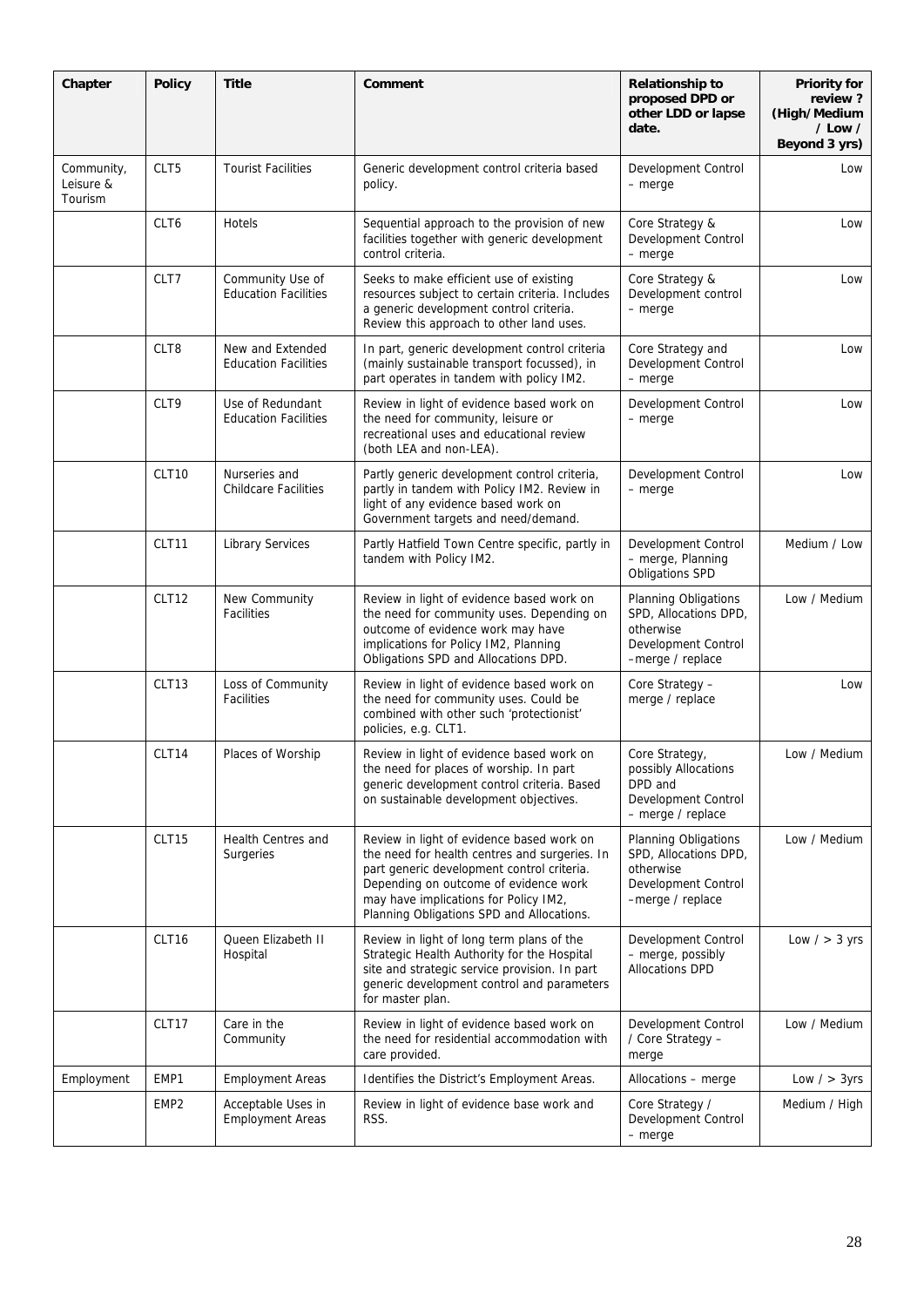| Chapter                        | <b>Policy</b>    | <b>Title</b>                                                     | Comment                                                                                                                                                                                                                                                            | <b>Relationship to</b><br>proposed DPD or<br>other LDD or lapse<br>date. | <b>Priority for</b><br>review?<br>(High/Medium<br>$/$ Low $/$<br>Beyond 3 yrs) |
|--------------------------------|------------------|------------------------------------------------------------------|--------------------------------------------------------------------------------------------------------------------------------------------------------------------------------------------------------------------------------------------------------------------|--------------------------------------------------------------------------|--------------------------------------------------------------------------------|
| Employment                     | EMP3             | Other Employment<br>Generating in<br><b>Employment Areas</b>     | Review in light of evidence base work and<br>RSS.                                                                                                                                                                                                                  | Core Strategy /<br>Development Control<br>$-$ merge                      | Medium / High                                                                  |
|                                | EMP4             | Car Sales and<br><b>Showrooms</b>                                | In part, generic development control criteria.<br>Also specifies floor space split between<br>primary and secondary function. Review in<br>light of evidence based work.                                                                                           | Core Strategy /<br>Development Control<br>- merge                        | Medium / Low                                                                   |
|                                | EMP <sub>5</sub> | Mix of Unit Sizes                                                | Seeks to balance range of premises / stock.<br>Could form part of the basis for a Core<br>Strategy approach.                                                                                                                                                       | Core Strategy -<br>merge                                                 | Low                                                                            |
|                                | EMP6             | <b>Small Business Units</b>                                      | Seeks to balance range of premises / stock.<br>Could be combined with EMP5 and form part<br>of Core Strategy approach.                                                                                                                                             | Core Strategy -<br>merge                                                 | Low                                                                            |
|                                | EMP7             | Provision for 'Dirty<br>User' Industries                         | Review in light of evidence base and<br>emerging Waste Development Plan. Either<br>allocate or delete policy after 3 years, after<br>which time applications would be treated on<br>their own merits in light of any mitigation<br>measures likely to be required. | Allocations DPD or<br>lapse: June 2010<br>(subject to SoS<br>agreement)  | Medium / Low                                                                   |
|                                | EMP8             | <b>Employment Sites</b><br>Outside of<br><b>Employment Areas</b> | Composite policy, promotes live-work<br>schemes, includes generic development<br>control criteria and limits scale of<br>development. Could form part of a Core<br>Strategy approach.                                                                              | Core Strategy -<br>merge                                                 | Low                                                                            |
|                                | EMP9             | Training                                                         | Could be combined with Policy EMP2.                                                                                                                                                                                                                                | Core Strategy /<br>Development Control<br>$-$ merge                      | Medium / Low                                                                   |
|                                | EMP10            | <b>Childcare Facilities</b>                                      | Could be combined with Policy EMP2 and<br>IM2.                                                                                                                                                                                                                     | Core Strategy /<br>Development Control<br>$-$ merge                      | Medium / Low                                                                   |
|                                | EMP11            | Local Recruitment                                                | Could be combined with Policy EMP2 and<br>IM2.                                                                                                                                                                                                                     | Core Strategy /<br>Development Control<br>$-$ merge                      | Medium / Low                                                                   |
|                                | EMP12            | University of<br>Hertfordshire                                   | New campus facility in operation at Hatfield<br>Aerodrome. Master plan submitted and<br>endorsed by Council (Panel). Monitor<br>delivery progress. Policy could merge with<br>Policy D6 to Development Control DPD.                                                | Allocations or<br>Development Control<br><b>DPD</b>                      | Low                                                                            |
|                                | EMP13            | Design Criteria for<br>Employment<br>Development                 | Promotes sustainable development and<br>design principles that could be dealt with in<br>an over arching Core Strategy policy.                                                                                                                                     | Core Strategy - merge                                                    | Low $/$ > 3 yrs                                                                |
|                                | EMP14            | Live-Work Schemes                                                | Review in light of evidence based work on<br>success (or otherwise) of live-work schemes.<br>Join up with Policy EMP8 and merge to Core<br>Strategy.                                                                                                               | Core Strategy - merge                                                    | Low $/$ > 3 yrs                                                                |
| Retailing &<br>Town<br>Centres | TCR1             | Retail Development in<br>Town Centres and<br>Edge of Town Centre | Spatial and hierarchical policy framework in<br>line with sequential approach. Could form<br>part of a retail hierarchy in the Core<br>Strategy, which defines, maintains and<br>strengthens role of centres.                                                      | Core Strategy - merge                                                    | Low $/$ > 3 yrs                                                                |
|                                | TCR <sub>2</sub> | Retail Development in<br>Village and<br>Neighbourhood<br>Centres | Spatial and functional policy. Could form part<br>of a retail hierarchy in the Core Strategy,<br>which defines, maintains and strengthens<br>role of centres.                                                                                                      | Core Strategy - merge                                                    | Low $/$ > 3 yrs                                                                |
|                                | TCR3             | Out of Centre Retail<br>Development                              | Spatial and hierarchical policy in line with<br>sequential approach. Could form part of a<br>retail hierarchy in the Core Strategy, which<br>defines, maintains and strengthens role of<br>centres.                                                                | Core Strategy -<br>merge                                                 | Low $/$ > 3 yrs                                                                |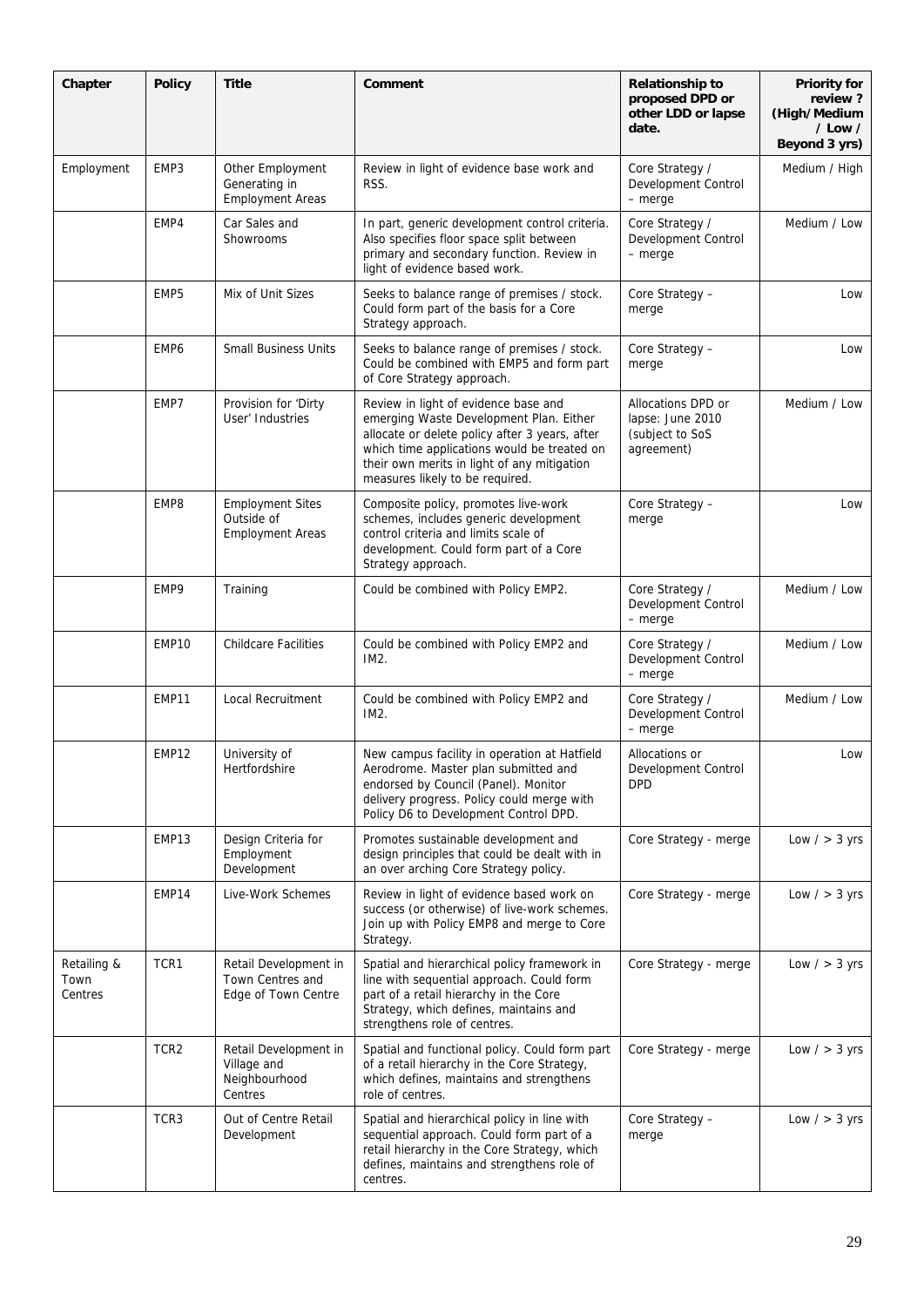| Chapter                        | <b>Policy</b>               | <b>Title</b>                                                                                  | Comment                                                                                                                                                                                                                                                                | <b>Relationship to</b><br>proposed DPD or<br>other LDD or lapse<br>date.                                                              | <b>Priority for</b><br>review?<br>(High/Medium<br>$/$ Low $/$<br>Beyond 3 yrs) |
|--------------------------------|-----------------------------|-----------------------------------------------------------------------------------------------|------------------------------------------------------------------------------------------------------------------------------------------------------------------------------------------------------------------------------------------------------------------------|---------------------------------------------------------------------------------------------------------------------------------------|--------------------------------------------------------------------------------|
| Retailing &<br>Town<br>Centres | TCR4                        | <b>WGC: Town Centre</b><br>North Development<br>Site                                          | In part allocates land for certain uses setting<br>out broad design parameters for future<br>SPG/D and for future development.                                                                                                                                         | Allocations - merge<br>and WGC master plan<br>SPD replace/merge                                                                       | Medium / High                                                                  |
|                                | TCR5                        | WGC: Campus East<br>Development Site                                                          | In part allocates land for certain uses setting<br>out broad design parameters for future<br>SPG/D and for future development.                                                                                                                                         | Allocations - merge<br>and WGC master plan<br>SPD replace/merge                                                                       | Medium / High                                                                  |
|                                | TCR <sub>5a</sub><br>(TCR6) | WGC: Land at the<br>Southern Side of the<br><b>Town Centre</b>                                | In part allocates land for certain uses setting<br>out broad design parameters for future<br>development.                                                                                                                                                              | Allocations - merge<br>and WGC master plan<br>SPD replace/merge                                                                       | Medium / Low                                                                   |
|                                | TCR6<br>(TCR7)              | WGC: Retail<br>Frontages                                                                      | Development control policy for dealing with<br>applications for changes of use in WGC TC.                                                                                                                                                                              | Development Control<br>$-$ merge                                                                                                      | Low $/$ > 3 yrs                                                                |
|                                | TCR7<br>(TCR8)              | WGC: Mixed Use<br>Frontages                                                                   | Development control policy for dealing with<br>applications for changes of use in WGC TC.                                                                                                                                                                              | Development Control<br>- merge                                                                                                        | Low $/$ > 3 yrs                                                                |
|                                | TCR8<br>(TCR9)              | <b>WGC: First Floor Uses</b>                                                                  | Policy objectives dealt with by other policies<br>of the Plan. Policy includes a slight<br>contradiction i.e. supporting the retention of<br>offices at first floor level but then permitting<br>a COU to residential. Does not deal with<br>levels above first floor. | Lapse: June 2010<br>(subject to SoS<br>agreement)                                                                                     | Low                                                                            |
|                                | TCR9<br>(TCR10)             | WGC: Acceptable<br>Uses Outside of the<br>Primary Retail Core<br>(The Campus)                 | Sets out a range of acceptable uses for a<br>specific area and the parameters for future<br>development proposals. Parameters could<br>form generic development control criteria or<br>be included in a master plan as appropriate.                                    | Allocations - merge,<br>consider<br>appropriateness of<br>including in WGC<br>Master Plan and / or<br>merge to<br>Development Control | Medium / Low                                                                   |
|                                | <b>TCR10</b><br>(TCR11)     | WGC: Acceptable<br>Uses Outside of the<br>Primary Retail Core<br>(Parkway and Church<br>Road) | Sets out a range of acceptable uses for a<br>specific area and the parameters for future<br>development proposals. Parameters could<br>form generic development control criteria or<br>be included in a master plan as appropriate.                                    | Allocations - merge,<br>consider<br>appropriateness of<br>including in WGC<br>Master Plan and / or<br>merge to<br>Development Control | Medium / Low                                                                   |
|                                | TCR12a<br>(TCR12)           | WGC: Transport<br>Infrastructure in WGC<br><b>Town Centre</b>                                 | Operates in tandem with Policy IM2.                                                                                                                                                                                                                                    | Core Strategy and<br>WGC Town Centre<br>master plan - merge                                                                           | Medium / Low                                                                   |
|                                | TCR13                       | WGC: Environment of<br>the Town Centre                                                        | Seeks to maintain high design standards in<br>WGC Town Centre and operates in tandem<br>with SDG.                                                                                                                                                                      | Core Strategy and<br>review of SDG into<br>SPD - merge                                                                                | Medium / High                                                                  |
|                                | TCR14                       | Hatfield:<br>Redevelopment of<br>Land at Eastern End<br>of Town Centre                        | Consider merging to Allocations to<br>accommodate second phase of<br>redevelopment, otherwise Development<br>Control                                                                                                                                                   | Allocations - merge in<br>conjunction with<br>existing SPG and<br>extend to second<br>phase                                           | Low $/$ > 3 yrs                                                                |
|                                | <b>TCR15</b>                | Hatfield:<br>Redevelopment<br>Elsewhere in HTC                                                | Consider merging to new Allocations DPD<br>and accommodate second phase of<br>redevelopment.                                                                                                                                                                           | Allocations - merge in<br>conjunction with<br>existing SPG and<br>extend to second<br>phase                                           | Low $/$ > 3 yrs                                                                |
|                                | TCR16                       | Hatfield: Retail<br>Frontages                                                                 | Development control policy for dealing with<br>applications for changes of use in Hatfield<br>TC.                                                                                                                                                                      | Development Control<br>- merge                                                                                                        | Low $/$ > 3 yrs                                                                |
|                                | TCR17                       | Hatfield: Mixed Use<br>Frontages                                                              | Development control policy for dealing with<br>applications for changes of use in Hatfield<br>TC.                                                                                                                                                                      | Development Control<br>- merge                                                                                                        | Low $/$ > 3 yrs                                                                |
|                                | TCR18                       | Hatfield: First Floor<br>Uses                                                                 | Policy objectives largely dealt with by other<br>policies of the Plan. Consider merging to<br>Allocations in association with TCR14 & 15.                                                                                                                              | Allocations - merge                                                                                                                   | Low $/$ > 3 yrs                                                                |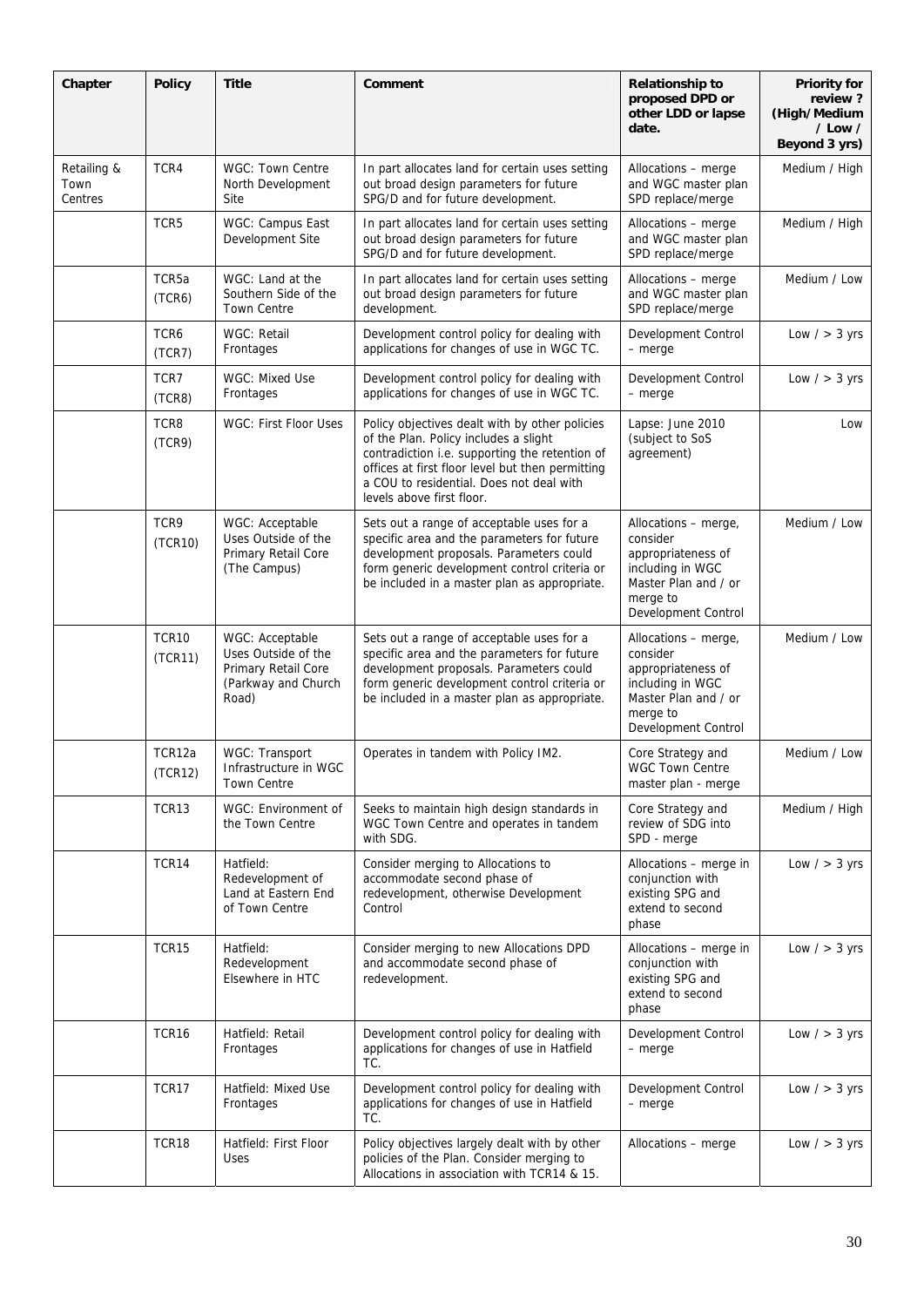| Chapter                        | <b>Policy</b>           | <b>Title</b>                                                                              | Comment                                                                                                                                                           | <b>Relationship to</b><br>proposed DPD or<br>other LDD or lapse<br>date.                                                                              | <b>Priority for</b><br>review?<br>(High/Medium<br>$/$ Low $/$<br>Beyond 3 yrs) |
|--------------------------------|-------------------------|-------------------------------------------------------------------------------------------|-------------------------------------------------------------------------------------------------------------------------------------------------------------------|-------------------------------------------------------------------------------------------------------------------------------------------------------|--------------------------------------------------------------------------------|
| Retailing &<br>Town<br>Centres | <b>TCR19</b>            | Hatfield: Acceptable<br>Uses Outside of the<br>Primary Retail Core<br>(Lemsford Road)     | In part, development control, but largely<br>dealing with identifying acceptable uses in a<br>defined area. Consider merging to<br>Allocations DPD.               | Allocations /<br>Development Control<br>DPD - merge as<br>appropriate                                                                                 | Low $/$ > 3 yrs                                                                |
|                                | <b>TCR20</b>            | Hatfield: Acceptable<br>Uses Outside of the<br><b>Primary Retail Core</b><br>(The Common) | In part, development control, but largely<br>dealing with identifying acceptable uses in a<br>defined area. Consider merging to<br>Allocations DPD.               | Allocations /<br>Development Control<br>DPD - merge as<br>appropriate                                                                                 | Low $/$ > 3 yrs                                                                |
|                                | <b>TCR21</b>            | Transport<br>Infrastructure in<br><b>Hatfield Town Centre</b>                             | Largely dealt with by other District-wide Plan<br>policies, operates in tandem with Policy IM2.                                                                   | Core Strategy and<br>Development Control<br>$-$ merge                                                                                                 | Low                                                                            |
|                                | <b>TCR22</b>            | Hatfield: Town Centre<br>Environment                                                      | Policy objectives largely dealt with by other<br>District-wide Plan policies dealing with design<br>matters.                                                      | Core Strategy and<br>Development Control<br>$-$ merge                                                                                                 | Low $/$ > 3 yrs                                                                |
|                                | TCR25<br>(TCR23)        | Large Neighbourhood<br>Centres                                                            | Development control policy for dealing with<br>applications for changes of use.                                                                                   | Development Control<br>- merge                                                                                                                        | Low $/$ > 3 yrs                                                                |
|                                | <b>TCR26</b><br>(TCR24) | Old Hatfield                                                                              | Development control policy for dealing with<br>applications for changes of use.                                                                                   | Development Control<br>- merge                                                                                                                        | Low $/$ > 3 yrs                                                                |
|                                | TCR27<br>(TCR25)        | Small Neighbourhood<br>Centres                                                            | Development control policy for dealing with<br>applications for changes of use.                                                                                   | Development Control<br>$-$ merge                                                                                                                      | Low $/$ > 3 yrs                                                                |
|                                | TCR28<br>(TCR26)        | Large Village Centres                                                                     | Development control policy for dealing with<br>applications for changes of use.                                                                                   | Development Control<br>- merge                                                                                                                        | Low $/$ > 3 yrs                                                                |
|                                | TCR29<br>(TCR27)        | Small Village Centres                                                                     | Development control policy for dealing with<br>applications for changes of use.                                                                                   | Development Control<br>- merge                                                                                                                        | Low $/$ > 3 yrs                                                                |
|                                | TCR30<br>(TCR28)        | Loss of Individual<br>Local shops                                                         | Development control policy for dealing with<br>applications for changes of use.                                                                                   | Development Control<br>$-$ merge                                                                                                                      | Low $/$ > 3 yrs                                                                |
|                                | <b>TCR31</b><br>(TCR29) | Markets                                                                                   | In part development control criteria, in part<br>market specific although does not consider<br>impact on existing established markets<br>outside the District.    | Development Control<br>$-$ merge                                                                                                                      | Low $/$ > 3 yrs                                                                |
|                                | TCR32<br>(TCR30)        | Car Boot Sales and<br>Other Temporary<br>Sales                                            | In part repeats PPG2. Criteria largely generic<br>development control, one criterion deals with<br>retail impact                                                  | Development Control<br>- merge, consider<br>role of Core Strategy<br>in relation to<br>preventing adverse<br>impact on retail<br>vitality & viability | Low $/$ > 3 yrs                                                                |
|                                | TCR33<br>(TCR31)        | <b>Amusement Centres</b>                                                                  | In part development control but objective<br>could be expressed in a Core Strategy policy<br>for town centres                                                     | Consider part merge<br>to Core Strategy,<br>otherwise<br>development control                                                                          | Low                                                                            |
|                                | TCR34<br>(TCR32)        | Petrol Filling Stations                                                                   | Largely generic development control criteria,<br>one criterion deals with retail impact                                                                           | Development Control<br>- merge, consider<br>role of Core Strategy<br>in relation to<br>preventing adverse<br>impact on retail<br>vitality & viability | Low $/$ > 3 yrs                                                                |
|                                | HATAER1                 | Sustainable<br>Development of the<br>Site                                                 | Applies to a specific area of land. However,<br>policy objective largely dealt with by other<br>Plan policies dealing with sustainable<br>development.            | Allocations - merge to<br>define the site.<br>Otherwise lapse at<br>June 2010 (S to SoS)                                                              | Low                                                                            |
|                                | HATAER2                 | Mixed Use                                                                                 | Describes the range of uses that will be<br>permitted on the site. The scale and role of<br>retail uses is defined. Provides policy<br>framework for Master Plan. | Allocations - merge in<br>light of development<br>completed at that<br>time                                                                           | Low                                                                            |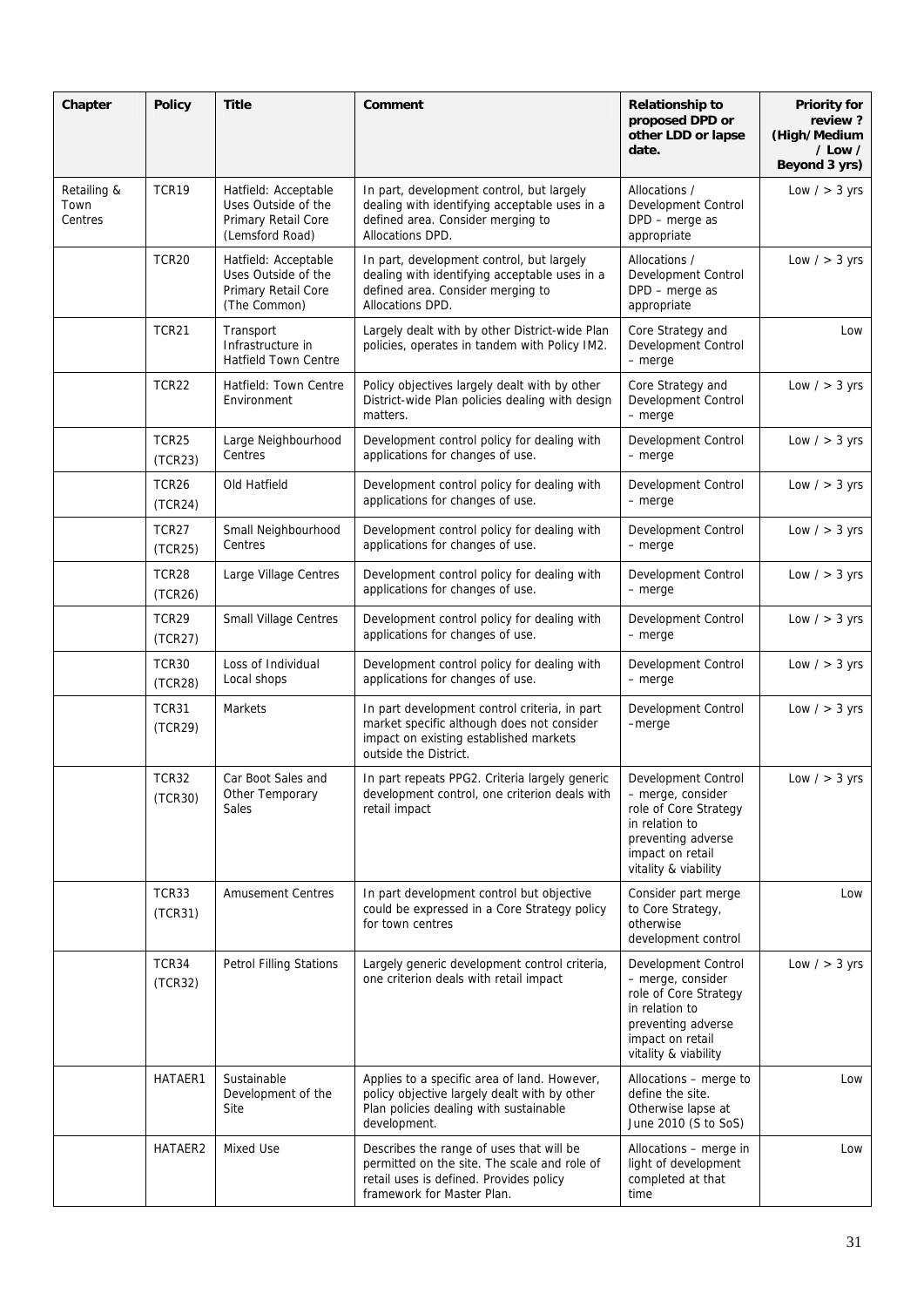| Chapter                       | <b>Policy</b>         | <b>Title</b>                                                      | Comment                                                                                                                                                          | <b>Relationship to</b><br>proposed DPD or<br>other LDD or lapse<br>date.                                      | <b>Priority for</b><br>review?<br>(High/Medium<br>$/$ Low $/$<br>Beyond 3 yrs) |
|-------------------------------|-----------------------|-------------------------------------------------------------------|------------------------------------------------------------------------------------------------------------------------------------------------------------------|---------------------------------------------------------------------------------------------------------------|--------------------------------------------------------------------------------|
| Hatfield<br>Aerodrome<br>site | HATAER3               | Requirement for a<br>Master Plan                                  | Provides policy framework for existing<br>Master Plan. Second half of policy is now a<br>requirement of regulation and need not be<br>repeated in a Plan policy. | Allocations - merge in<br>light of completed<br>development                                                   | Low                                                                            |
|                               | HATAER4               | Land Use Proposals                                                | Sets out the range of land uses and area of<br>land per use.                                                                                                     | Allocations - merge in<br>light of development<br>completed at that<br>time                                   | Low                                                                            |
| <b>Rural Areas</b>            | RA1                   | Development in the<br>Green Belt                                  | Largely mirrors PPG2 but also interprets to<br>local area & circumstances.                                                                                       | Core Strategy -<br>merge                                                                                      | Low                                                                            |
|                               | RA <sub>2</sub>       | Development in<br>Settlements in the<br>Green Belt                | Applies PPG2 principles to Green Belt<br>settlements.                                                                                                            | Core Strategy -<br>merge                                                                                      | Low                                                                            |
|                               | RA3                   | Extensions to<br>Dwellings in the<br>Green Belt                   | Mirrors PPG2.                                                                                                                                                    | Lapse: June 2010<br>(subject to SoS<br>agreement)                                                             | Low                                                                            |
|                               | RA4                   | Replacement of<br>Dwellings in the<br>Green Belt                  | Largely mirrors PPG2 although adds further<br>detail.                                                                                                            | Lapse: June 2010 (S<br>to SoS agt) & Dev.<br>Control DPD - merge                                              | Low                                                                            |
|                               | RA <sub>5</sub>       | Major Developed Sites<br>in the Green Belt<br>(Limited Infilling) | Largely mirrors PPG2 plus development<br>control criteria.                                                                                                       | In part, Allocations &<br>Dev. Control DPDs -<br>merge, otherwise<br>lapse after June 2010.                   | Low                                                                            |
|                               | RA6                   | Major Developed Sites<br>in the Green Belt<br>(Redevelopment)     | Largely mirrors PPG2 but adds master plan<br>dimension and development control criteria.                                                                         | In part, Allocations &<br>Dev. Control DPDs -<br>merge, otherwise<br>lapse after June 2010<br>(S to SoS agt). | Low                                                                            |
|                               | RA7                   | Royal Veterinary<br>College                                       | Largely mirrors PPG2 but adds master plan<br>dimension and development control criteria.                                                                         | In part, Allocations &<br>Dev. Control DPDs -<br>merge, otherwise<br>lapse after June 2010<br>(S to SoS agt). | Low                                                                            |
|                               | RA <sub>8</sub>       | <b>Brookmans Park</b><br><b>Transmitting Station</b>              | Not a MDS in GB. Consider need to review<br>existing master plan & mechanism for<br>achieving this. PPG2 and PPG8 apply in any<br>event.                         | Development Control<br>- merge, otherwise<br>lapse at June 2010 (S<br>to SoS agt).                            | Low                                                                            |
|                               | RA9                   | Cemeteries and<br><b>Memorial Gardens</b>                         | Sets out the circumstances in which<br>cemeteries may be acceptable in the Green<br>Belt.                                                                        | In part, lapse at June<br>2010 (Subject to SoS<br>agreement), part<br>merge to (DPD)<br>Development Control   | Low                                                                            |
|                               | <b>RA11</b><br>(RA10) | Landscape Regions<br>and Character Areas                          | Provides the policy context for technical work<br>and supplementary guidance.                                                                                    | Development Control<br>DPD - merge                                                                            | Low $/$ > 3 yrs                                                                |
|                               | <b>RA12</b><br>(RA11) | <b>Watling Chase</b><br><b>Community Forest</b>                   | Gives policy status to the objectives of the<br>WCCF Plan and sets out the extent to which<br>development will be permitted.                                     | Allocations and<br>Development Control<br>DPD - merge as<br>appropriate                                       | Low $/$ > 3 yrs                                                                |
|                               | <b>RA14</b><br>(RA12) | Protection of Village<br>Facilities                               | Sets out the criteria against which proposals<br>will be determined. Consistent with PPS7.                                                                       | Development Control<br>$DPD - merge$                                                                          | Low $/$ > 3 yrs                                                                |
| <b>Rural Areas</b>            | <b>RA15</b><br>(RA13) | Mixed Use in Villages                                             | Consistent with PPS7. In part, development<br>control.                                                                                                           | Core Strategy and<br>Development Control<br>DPD - merge as<br>appropriate                                     | Low                                                                            |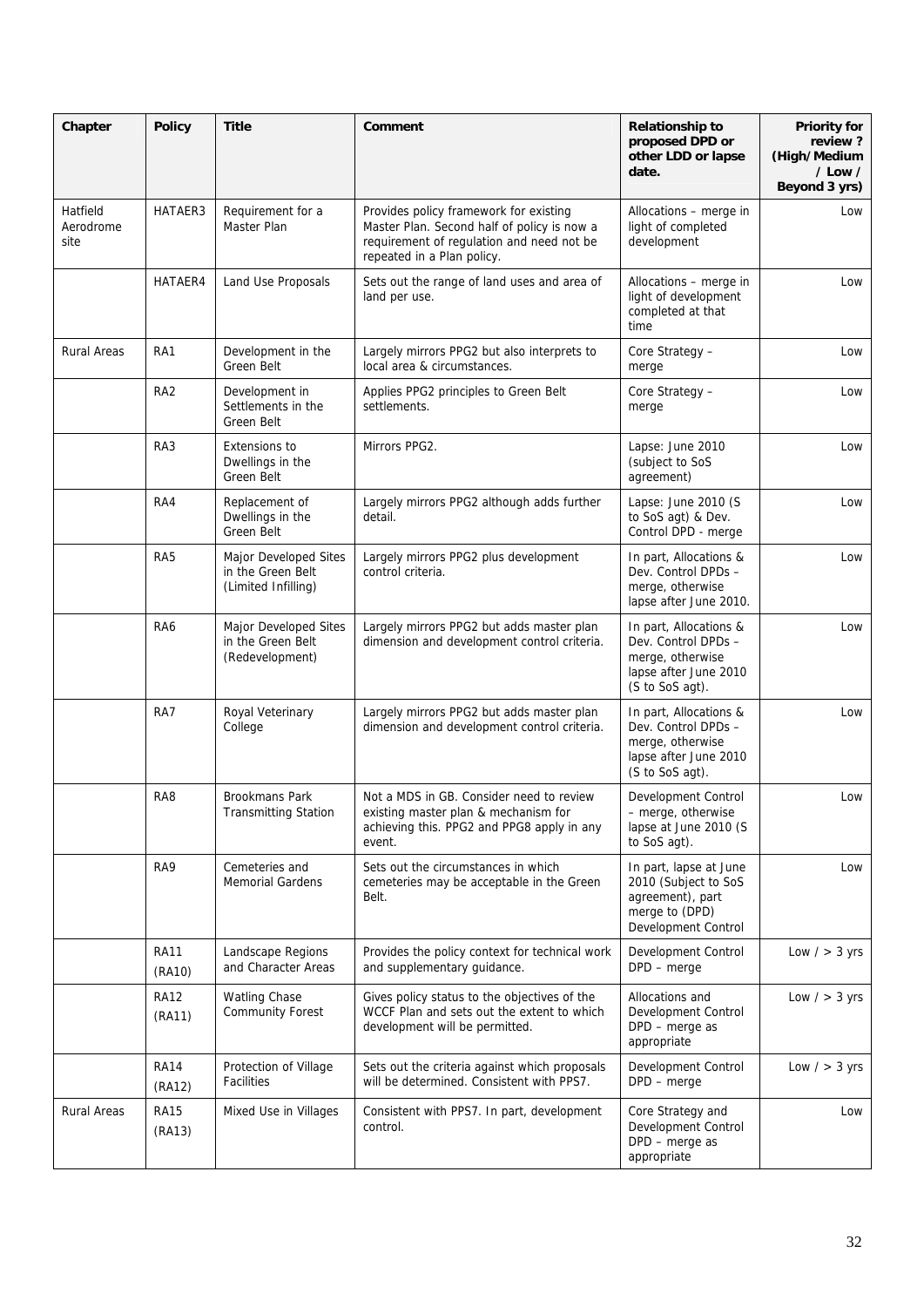| Chapter | <b>Policy</b>         | <b>Title</b>                                               | Comment                                                                                                                                                                                                                                          | <b>Relationship to</b><br>proposed DPD or<br>other LDD or lapse<br>date.            | <b>Priority for</b><br>review?<br>(High/Medium<br>$/$ Low $/$<br>Beyond 3 yrs) |
|---------|-----------------------|------------------------------------------------------------|--------------------------------------------------------------------------------------------------------------------------------------------------------------------------------------------------------------------------------------------------|-------------------------------------------------------------------------------------|--------------------------------------------------------------------------------|
|         | <b>RA16</b><br>(RA14) | <b>Rural Exceptions Sites</b>                              | Sets out the circumstances in which<br>permission may be granted for small-scale<br>affordable housing developments in Green<br>Belt settlements.                                                                                                | Core Strategy and<br>Affordable Housing<br>SPD - merge as<br>appropriate            | Medium / Low                                                                   |
|         | <b>RA17</b><br>(RA15) | Agricultural Land                                          | Consistent with advice in PPS7.                                                                                                                                                                                                                  | Development Control<br>DPD - merge                                                  | Low $/$ > 3 yrs                                                                |
|         | <b>RA18</b><br>(RA16) | Rural Employment<br>and Diversification                    | Criteria based policy consistent with PPS7.<br>Recognises the importance of rural<br>employment to the District's economy.                                                                                                                       | Core Strategy and<br>Development Control<br>DPD - merge as<br>appropriate           | Medium / Low                                                                   |
|         | <b>RA19</b><br>(RA17) | Re-Use of Rural<br><b>Buildings</b>                        | Flows from Policy RA18. Reflects advice and<br>policy in PPG2 and PPS7 and sets out other<br>criteria against which development proposals<br>will be determined. Cross reference to<br>policies and plans dealing with bio-diversity<br>matters. | Core Strategy and<br>Development Control<br>DPD - merge as<br>appropriate           | Medium / Low                                                                   |
|         | <b>RA20</b><br>(RA18) | New Agricultural<br><b>Buildings</b>                       | Criteria based policy dealing with matters<br>that could be dealt with in the context of<br>PPG2, other plan policies or guidance, or by<br>development control policies.                                                                        | SDG and<br>Development Control<br>DPD - merge as<br>appropriate                     | Medium / Low                                                                   |
|         | <b>RA21</b><br>(RA19) | Temporary<br>Agricultural<br>Accommodation                 | Reflects PPS7 and sets out more detailed<br>development control considerations.                                                                                                                                                                  | Development Control<br>DPD - merge                                                  | Low $/$ > 3 yrs                                                                |
|         | <b>RA22</b><br>(RA20) | Permanent<br><b>Agricultural Dwellings</b>                 | Reflects PPS7 and sets out more detailed<br>development control considerations.<br>Affordable Housing considerations.                                                                                                                            | Development Control<br>DPD - merge                                                  | Medium                                                                         |
|         | <b>RA23</b><br>(RA21) | Leisure and Tourism<br>in the Countryside                  | Sets out development control criteria against<br>which development proposals will be<br>determined.                                                                                                                                              | Development Control<br>DPD - merge                                                  | Low $/$ > 3 yrs                                                                |
|         | <b>RA24</b><br>(RA22) | <b>Golf Courses</b>                                        | Sets out development control criteria against<br>which development proposals will be<br>determined.                                                                                                                                              | Development Control<br>DPD - merge                                                  | Low $/$ > 3 yrs                                                                |
|         | <b>RA25</b><br>(RA23) | Motor Sports and<br>Other noisy<br>Recreational Activities | Sets out development control criteria against<br>which development proposals will be<br>determined.                                                                                                                                              | Development Control<br>DPD - merge                                                  | Low $/$ > 3 yrs                                                                |
|         | <b>RA26</b><br>(RA24) | Riding and Livery<br><b>Stables</b>                        | Sets out development control criteria against<br>which development proposals will be<br>determined. Review in light of PPS7, in<br>particular approach to the possible need for<br>residential accommodation.                                    | Development Control<br>DPD - merge                                                  | Low $/$ > 3 yrs                                                                |
|         | <b>RA27</b><br>(RA25) | Public Rights of Way                                       | Whilst PROW are subject to other legislation,<br>the policy sets out the circumstances in<br>which development, that affects a PROW,<br>will be determined and managed.                                                                          | Development Control<br>DPD - merge                                                  | Low $/$ > 3 yrs                                                                |
|         | <b>RA28</b><br>(RA26) | <b>Bridleways</b>                                          | Supports improvements and extensions to<br>the bridleway network through development.                                                                                                                                                            | Development Control<br>DPD - merge                                                  | Low $/$ > 3 yrs                                                                |
|         | <b>RA29</b><br>(RA27) | Greenways                                                  | Supports the development of a 'Greenways'<br>network but currently there are no allocated<br>resources to develop a strategy, to identify a<br>network and prioritise routes. Review<br>implementation through AMR process.                      | Review through AMR<br>process. Consider<br>lapsing at 2010 if<br>unable to deliver. | Low                                                                            |
|         | <b>RA31</b><br>(RA28) | New Development<br>Using Rural Roads                       | Recognises the constraints of the rural road<br>network and sets out criteria against which<br>development proposals will be determined.                                                                                                         | Development Control<br>$DPD$ – merge                                                | Low $/$ > 3 yrs                                                                |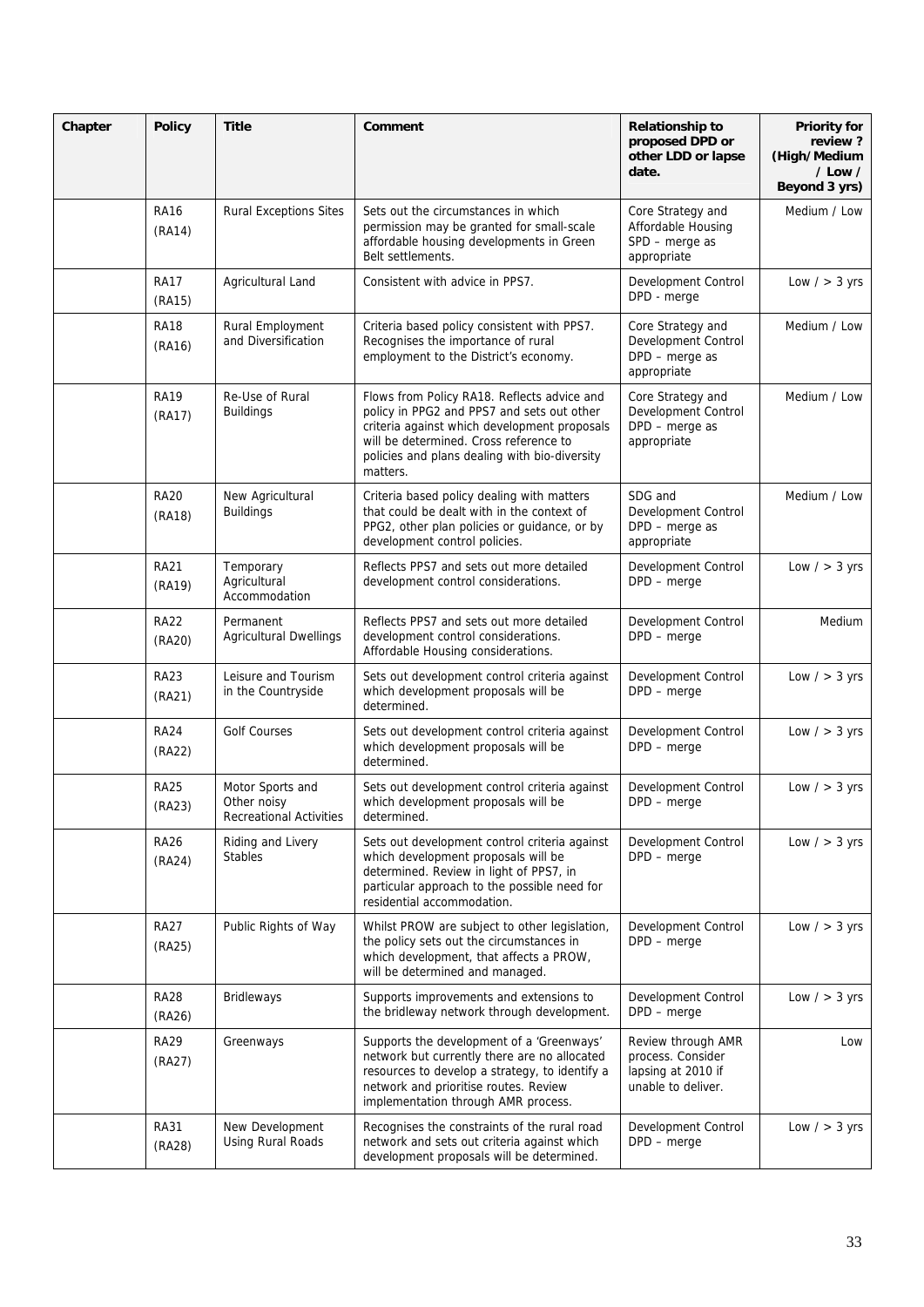#### **Appendix B - Terminology**

**The Development Plan:** will consist of the regional spatial strategy and development plan documents contained with Local Development Frameworks (including waste and minerals).

**The Local Development Framework (LDF):** will comprise a portfolio of local development documents, which will provide the framework for delivering the spatial planning strategy for the area.

**Local Development Documents (LDD):** will comprise of:

- i. **Development Plan Documents (DPD):** include spatial planning documents and are subject to independent examination. They may form one document covering a range of policy areas or a number of individual documents. It will be possible to review each document, or part of a single document separately. They may include:
	- a) **A Core strategy:** will set out the long-term spatial vision and strategic policies and proposals to deliver the vision. A Key Diagram may be used to indicate the broad locations for strategic development, key transportation elements, main patterns of movement and relationships with other strategies
	- b) **Site specific allocations of land:** allocations of sites for specific or mixed uses or development will be contained in the development plan documents. Policies will identify any specific requirements for individual proposals
	- c) **Area Action Plans** (where needed): will be used to provide a planning framework for areas of change and areas of conservation
	- d) **Generic development control policies:** will be a set of criteria-based policies, which are required to ensure that development proposals meet the vision and policies and proposals of the Core Strategy.
- ii. **Supplementary Planning Documents (SPD):** will supplement the policies and proposals in either saved District Plan policies or policies and proposals in development plan documents. They will not form part of the development plan or be subject to independent examination, but will carry significant weight in the determination of planning applications when prepared in accordance with the Regulations.
- iii. **Statement of Community Involvement (SCI):** will set out the standards the LPA expects to achieve to involve the community in the preparation, alteration and continuing review of all local development documents and in significant development control decisions. The statement will be subject to independent examination. An individual consultation statement is required for each local development document.

**The Local Development Scheme (LDS):** will set out the programme for the preparation of Local Development Documents. Whilst the primary focus for the LDS will be the first three years of the programme, the LPA may look beyond this initial period. The first LDS is to be submitted to the Secretary of State for approval within 6 months of the commencement date of the Act.

**Proposals Map** (with inset maps, where necessary): will illustrate on an Ordnance Survey map the policies and proposals in the development plan documents. Inset maps may be used to show proposals for part of an authority's area, such as the policies and proposals for Area Action Plans

**Strategic Environmental Assessment (SEA) / Sustainability Appraisals:** Environmental, social and economic assessments will be applied to policies, plans and programmes

**The Annual Monitoring Report:** is required for submission to the Secretary of State, containing initially information on the implementation of the Local Development Scheme and subsequent monitoring of the policies in Local Development Documents.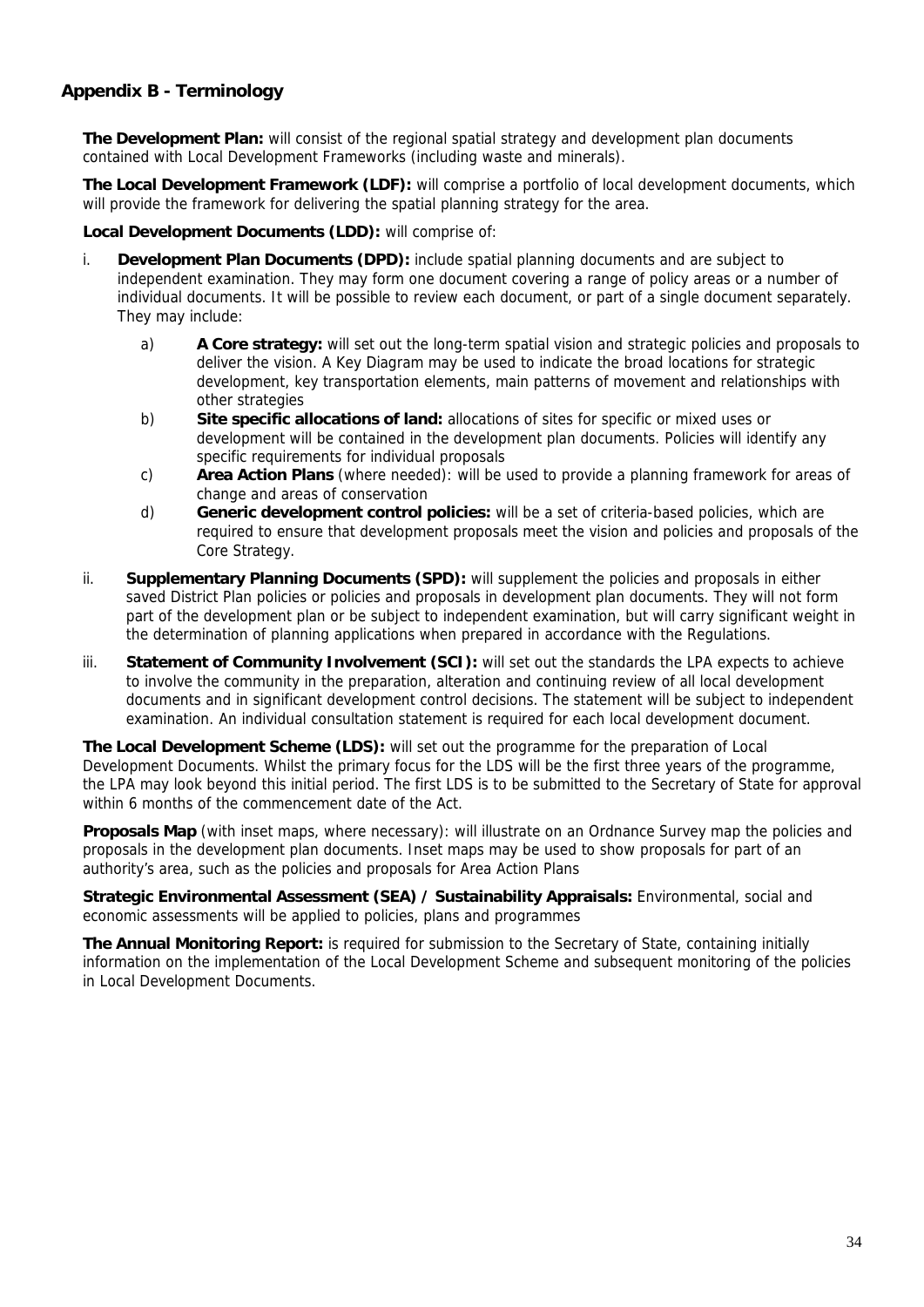### **Appendix C – Table of Studies (previously completed and planned)**

| <b>Title/Type of Study</b>                                                        | Date                  | Plans to update/replace, LDD / 'saved' plan relationship(s)                                                                                                                                                                                                                                                                                                                           |
|-----------------------------------------------------------------------------------|-----------------------|---------------------------------------------------------------------------------------------------------------------------------------------------------------------------------------------------------------------------------------------------------------------------------------------------------------------------------------------------------------------------------------|
| <b>Housing Needs Survey</b><br>(District-wide)                                    | 1999                  | New survey undertaken in autumn 2004, jointly commissioned<br>with Hertsmere BC. Final report expected late Spring 2005. Also<br>exploring opportunities in 2005 to expand extent of survey to the<br>needs of specific groups. To inform / update saved policy and to<br>inform development of Core Strategy / Site Allocations DPDs.                                                |
| <b>Employment Space Needs</b><br>(joint county-wide study)                        | 1999                  | Informed development of Structure Plan and District Plan. Propose<br>to update/replace with an Employment floorspace and Land<br>Availability Study in 2005/06. Consider opportunities to work with<br>others, e.g. St. Albans and Hertsmere B/DCs. To inform<br>development of Core Strategy / Site Allocations DPDs. Also<br>required to inform development of Broadwater Road SPD. |
| <b>Urban Potential for</b><br>Housing                                             | 1998/1999             | Informed the development of the Housing Chapter of the soon to<br>be adopted Welwyn Hatfield District Plan 2005. Undertaken prior<br>to publication of 'Tapping the Potential'. Further in-house work<br>undertaken to inform Structure Plan / RSS. Plan to update /<br>replace with new Housing Capacity Study in line with best practice<br>in 2006/2007.                           |
| Assessment of Retail<br><b>Floorspace Requirements</b><br>2001-2011               | 1998, updated<br>2002 | Informed the development of the Retailing and Town Centres<br>Chapter of the soon to be adopted Welwyn Hatfield District Plan<br>2005. Plan to update following publication of best practice advice<br>and of PPS6. Work to inform Core Strategy & Site Allocations DPDs<br>and site specific SPDs. May require separate work to test market<br>viability.                            |
| Assessment of the<br>potential for retail<br>development in Welwyn<br>Garden City | 2000                  | Informed the development of various site specific and generic<br>policies in the soon to be adopted Welwyn Hatfield District Plan<br>2005. No plans to update at the current time. However, review in<br>light of publication of PPS6, best practice advice and update of<br>retail floorspace requirements.                                                                          |
| <b>Habitat Survey</b>                                                             | 1997, updated<br>2002 | Informed the identification of Wildlife Sites in the soon to be<br>adopted Welwyn Hatfield District Plan 2005. No plans to update at<br>the current time, although this will be kept under review in<br>association with those in this specialist field.                                                                                                                              |
| <b>Hatfield Town Centre</b><br>Redevelopment Strategy                             | 2000                  | Informed the development of policies in the soon to be adopted<br>Welwyn Hatfield District Plan 2005 and Hatfield TC East Revised<br>Planning Brief. No plans to update at the current time. However,<br>review in light of publication of PPS6, best practice advice and<br>update of retail floorspace requirements.                                                                |
| Welwyn Garden City<br>Town Centre Strategy                                        | 2002                  | No plans to update at the current time. However, review in light of<br>publication of PPS6 and best practice advice and work to develop<br>the WGC Development Brief SPD.                                                                                                                                                                                                             |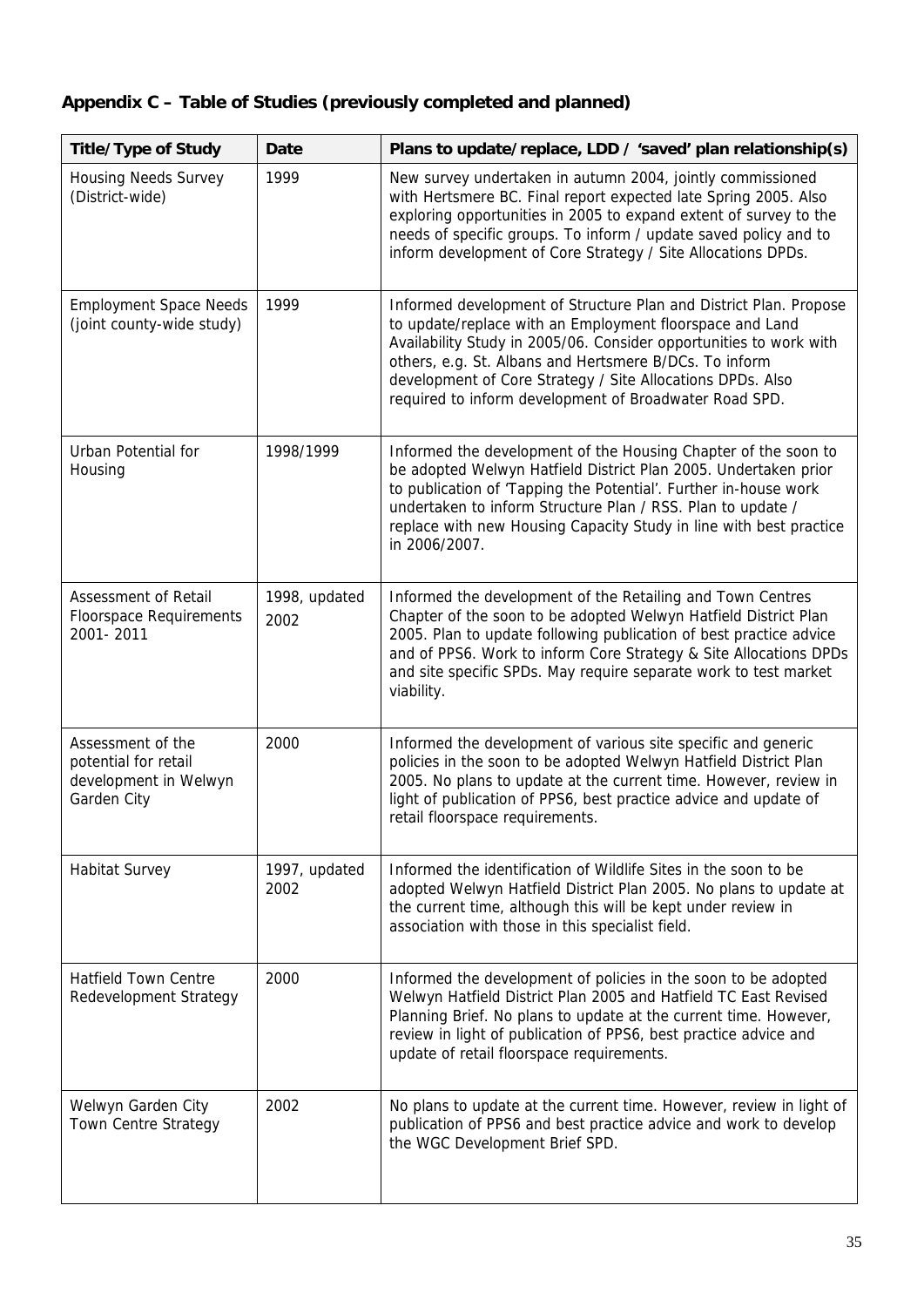| Title/Type of Study                   | Date                                                          | Plans to update/replace, LDD / 'saved' plan relationship(s)                                                                                                                                                                                                                                           |
|---------------------------------------|---------------------------------------------------------------|-------------------------------------------------------------------------------------------------------------------------------------------------------------------------------------------------------------------------------------------------------------------------------------------------------|
| Open Space Survey                     | $2001$ (Jan),<br>updated Nov.<br>2001 and<br>December<br>2002 | Informed the development of associated policies in the soon to be<br>adopted Welwyn Hatfield District Plan 2005. Plan to update, in<br>light of advice in PPG17 and to be compliant with PPS6<br>(publication awaited), in 2005/06. Expand to cover Leisure,<br>Community and Open Space assessments. |
| Playing Pitch Provision<br>Study      | June 2002                                                     | Informed the development of associated policies in the soon to be<br>adopted Welwyn Hatfield District Plan 2005. Consider update<br>together with the Leisure, Community and Open Space Studies<br>described above.                                                                                   |
| Evidence Gathering /<br>Baseline Data | 2005 onwards                                                  | Building on existing monitoring capacity explore opportunities to<br>work through the Hertfordshire Technical Chief Officers Group to<br>seek continuous improvements in knowledge / evidence base.<br>Explore opportunities for best value through joint monitoring<br>procedures.                   |